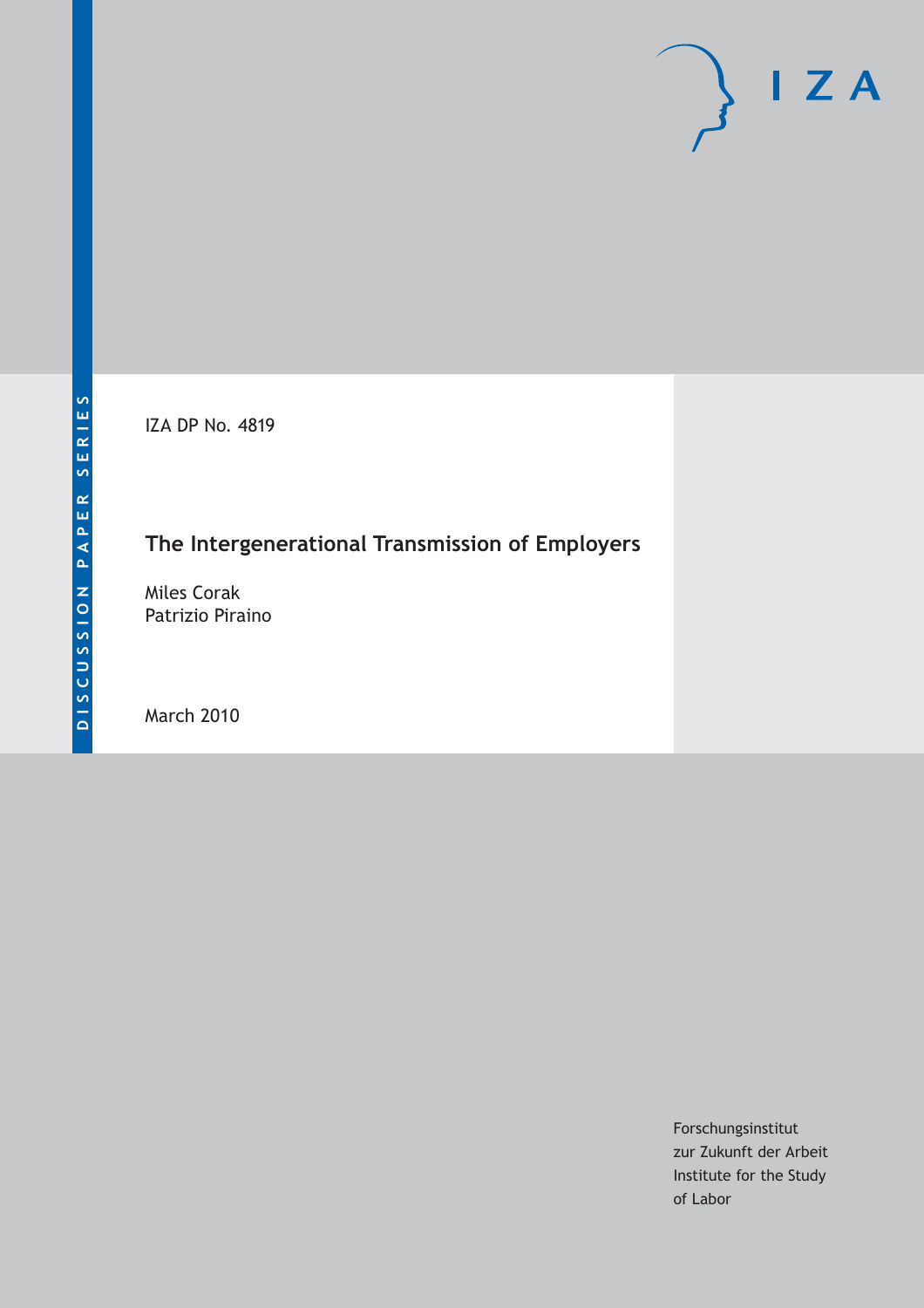# **The Intergenerational Transmission of Employers**

## **Miles Corak**

*University of Ottawa and IZA* 

## **Patrizio Piraino**

*Statistics Canada* 

## Discussion Paper No. 4819 March 2010

IZA

P.O. Box 7240 53072 Bonn Germany

Phone: +49-228-3894-0 Fax: +49-228-3894-180 E-mail: iza@iza.org

Any opinions expressed here are those of the author(s) and not those of IZA. Research published in this series may include views on policy, but the institute itself takes no institutional policy positions.

The Institute for the Study of Labor (IZA) in Bonn is a local and virtual international research center and a place of communication between science, politics and business. IZA is an independent nonprofit organization supported by Deutsche Post Foundation. The center is associated with the University of Bonn and offers a stimulating research environment through its international network, workshops and conferences, data service, project support, research visits and doctoral program. IZA engages in (i) original and internationally competitive research in all fields of labor economics, (ii) development of policy concepts, and (iii) dissemination of research results and concepts to the interested public.

IZA Discussion Papers often represent preliminary work and are circulated to encourage discussion. Citation of such a paper should account for its provisional character. A revised version may be available directly from the author.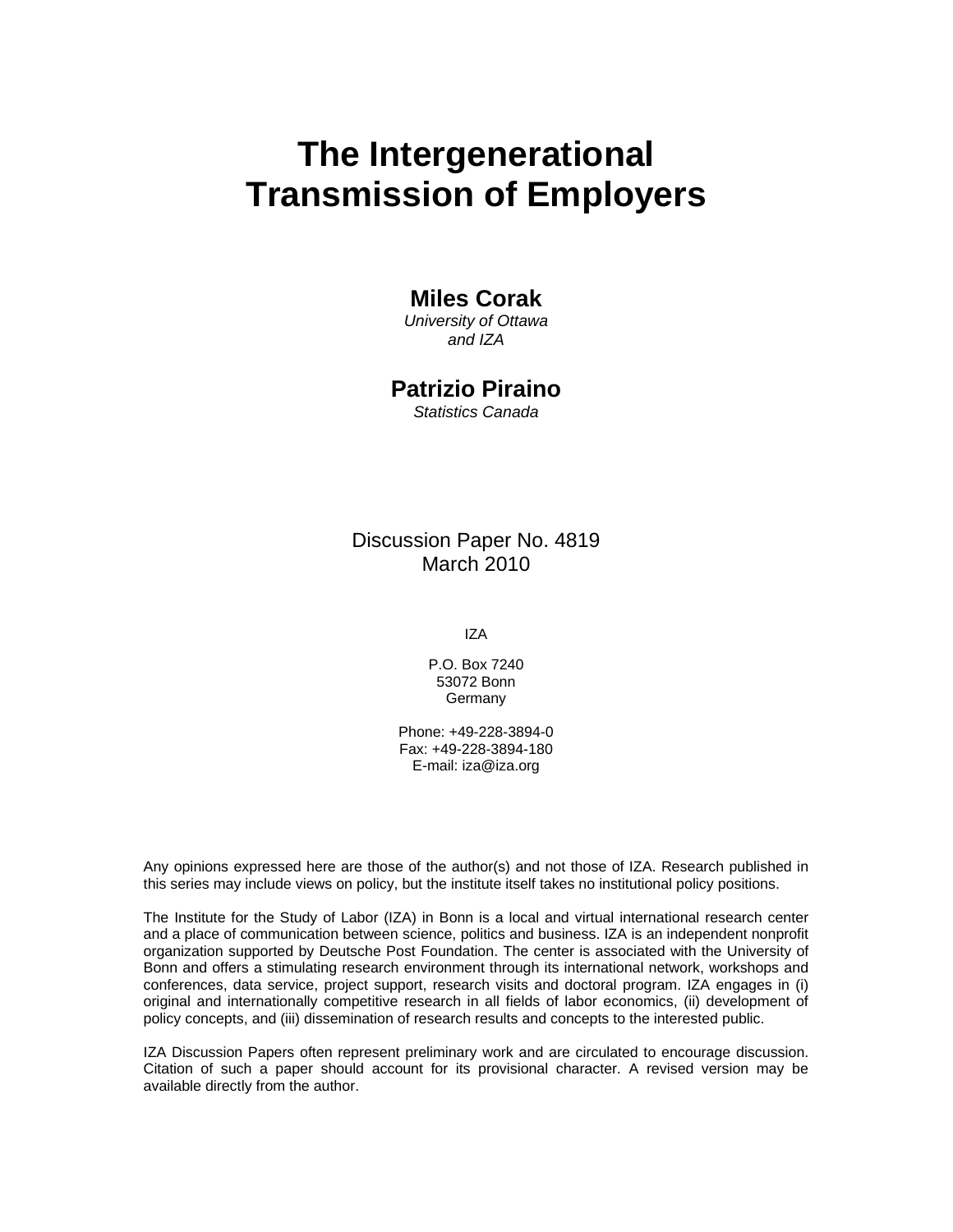IZA Discussion Paper No. 4819 March 2010

## **ABSTRACT**

## **The Intergenerational Transmission of Employers\***

We find that about 40% of a cohort of young Canadian men has been employed with an employer for whom their father also worked; and six to nine percent have the same employer in adulthood. The intergenerational transmission of employers is positively related to paternal earnings, particularly at the very top of the earnings distribution, and to the presence of selfemployment income and the number of employers with which the father has had direct contact. It has an important influence in determining nonlinear patterns in the intergenerational elasticity of earnings.

JEL Classification: J62, J64

Keywords: intergenerational mobility, job search

Corresponding author:

Miles Corak Graduate School of Public and International Affairs University of Ottawa Desmarais Building, Room 11156 55 Laurier Avenue East Ottawa, Ontario K1N 6N5 Canada E-mail: corak@iza.org

<sup>-</sup>\* This is a revised version of a paper presented to the MILLS Workshop in Milan Italy in June 2009; the Annual Conference of the Canadian Economics Association held in Toronto, Canada in May 2009; the Society of Labor Economists  $14<sup>th</sup>$  Annual Meetings held in Boston, United States in May 2009; the "Brucchi-Luchino" labour economics workshop held at Bologna, Italy in November 2008; the  $30<sup>th</sup>$ conference of the International Association for Research in Income and Wealth held at Portoroz, Slovenia in August 2008; the "Intergenerational Mobility Conference" organized by the Centre for Longitudinal Studies and the Centre for the Economics of Education held at the London School of Economics in June 2008, London, UK; and the conference on "Recent Developments in Research on Intergenerational Mobility" organized by the Scottish Institute for Research in Economics and held at the University of Edinburgh, Edinburgh, UK also in June 2008. We thank the participants as well as those attending departmental seminars at McGill University, McMaster University, University of Milan, University of Ottawa, University of Warwick and the University of Waterloo for their feedback. In particular we acknowledge suggestions and comments from Carlo Fiorio, Markus Jäntti, Sandra McNally, Robin Naylor, Lars Osberg, Krishna Pendakur, and Anindya Sen. We also appreciate help during the early stages of constructing the data from Leonard Landry, Darren Lauzon, Sophie Lefebvre, and Debbie Tobalt, and the advice of Mikal Skuterud. Corak acknowledges financial support from the Social Sciences and Humanities Research Council of Canada.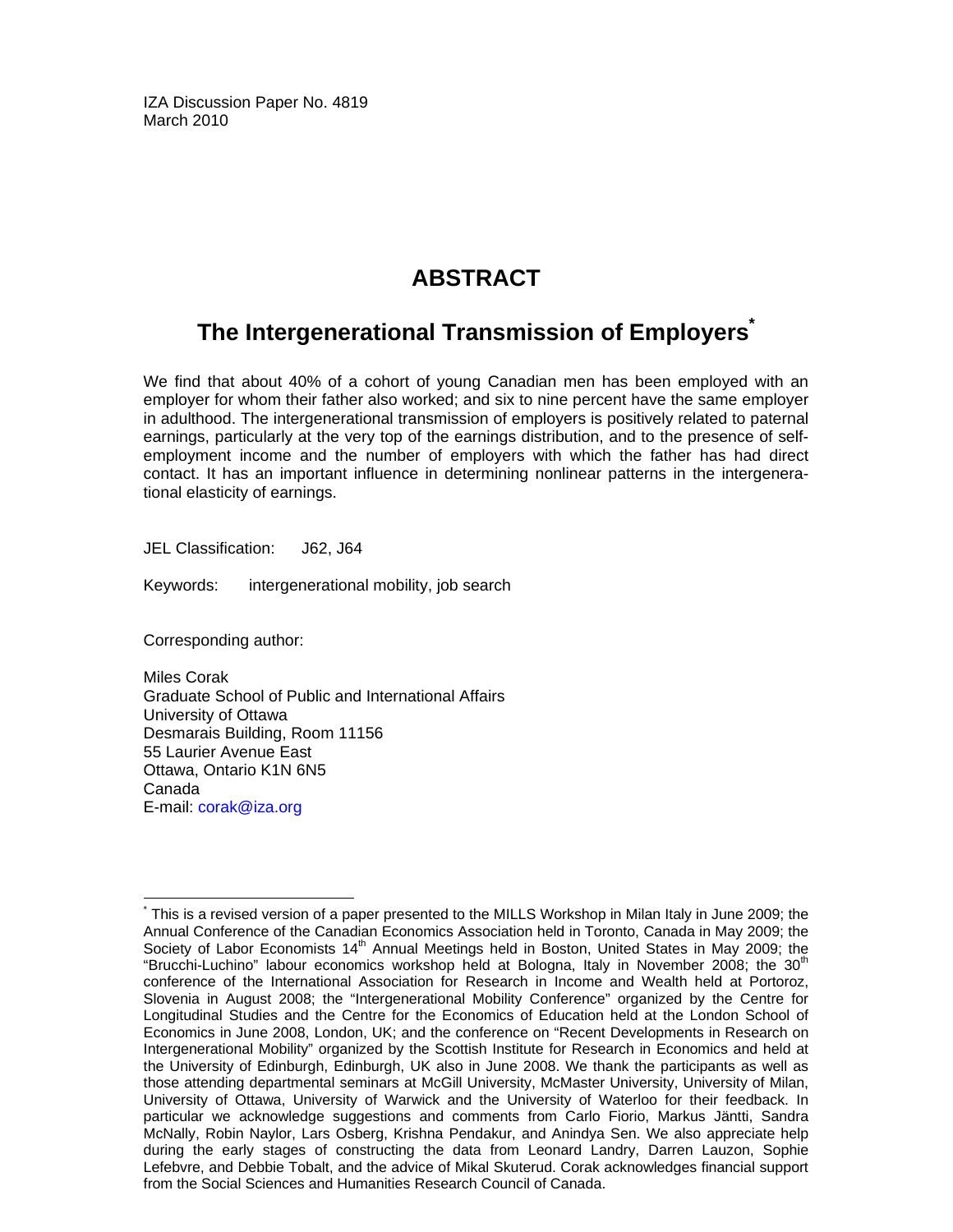## The Intergenerational Transmission of Employers

#### 1. Introduction

The nature and extent of the relationship between the adult success of children and their family background is of longstanding interest in the social sciences and public policy. In large part this reflects the idea that the strength of the tie between parent and child outcomes is an interesting characterization of a society, revealing the degree to which inequality is transmitted across the generations and in a broad sense speaking to the notion of equality of opportunity. This interest motivates a literature in labour economics addressing the intergenerational relationship between parent and child earnings. The focus in this research, which is surveyed by Björklund and Jäntti (2009), Corak (2006) and Solon (2002, 1999), is on the accurate estimation of the intergenerational earnings elasticity in the context of a linear regression to the mean model. But as Roemer (2004) points out, on its own an intergenerational tie in the earnings of parents and children reveals little about the degree of equality of opportunity because it tells us little about the circumstances governing the types of advantages and investments passed on across the generations. On the one hand, it is often suggested that the explanation for these patterns involves the role of the family and public investments in promoting early childhood development. At the other extreme, it could well be that children resemble their parents because of nepotism in the hiring process determining access to good jobs. These are examples of the types of circumstances that are necessary to appreciate if we are to understand the significance of any given degree of intergenerational relationship in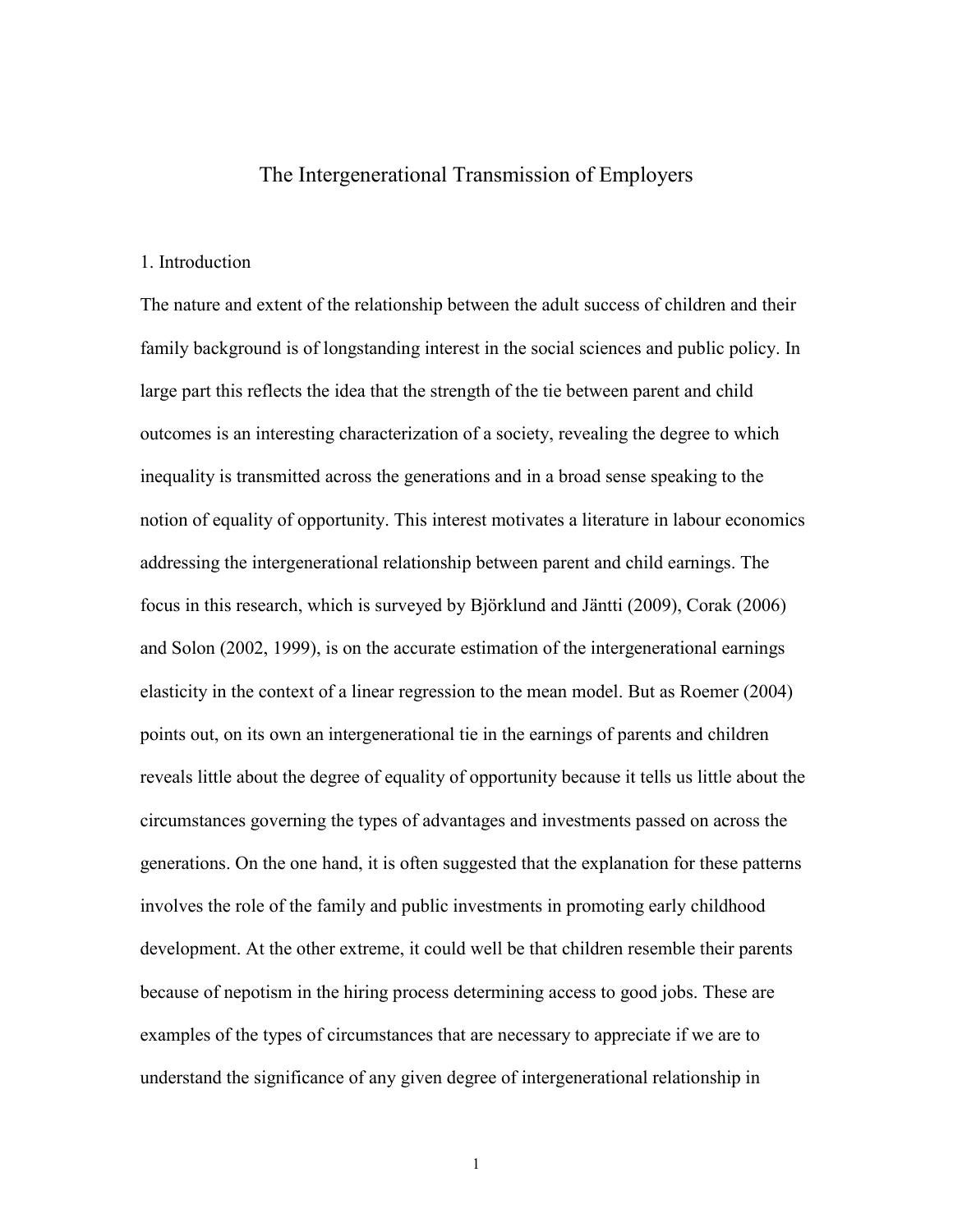earnings. Public policy directed to the early years will not be as effective in promoting equality of opportunity if the ultimate access to jobs is also determined by informal networks or nepotism during the teen or young adult years.

We address this concern by using a large administrative data base on a cohort of young Canadian men to advance an argument that proceeds in three steps. First, we offer descriptive information on the degree to which employers are transmitted across the generations using two indicators addressing alternative perspectives on this process: the facilitation of job search through informational networks, and firm-specific investments made by parents in their children. We find that by their early 30s about four-in-ten sons have worked at least once for an employer who also employed their fathers. This is consistent with a long-established empirical literature showing that information from family and friends is the most common method of finding a job. In our data a significant fraction of this is associated with the first jobs that young people find during their teens and early twenties. However, we also document the fact that about six to nine percent of the individuals in our sample hold their main job as adults with the same main employer their fathers had some 15 to 20 years earlier. To the best of our knowledge this is the first economy-wide documentation of the intergenerational transmission of these types of employers. It offers general evidence on patterns that have been documented for specific sectors or occupations such as agriculture, law, and medicine. If there is merit to a firmspecific human capital explanation of these patterns then it is appropriate for somewhere between one-in-twenty to one-in-ten young men.

The second step in our argument is to more carefully address the determinants of these underlying patterns. By constructing a series of counterfactuals we show that these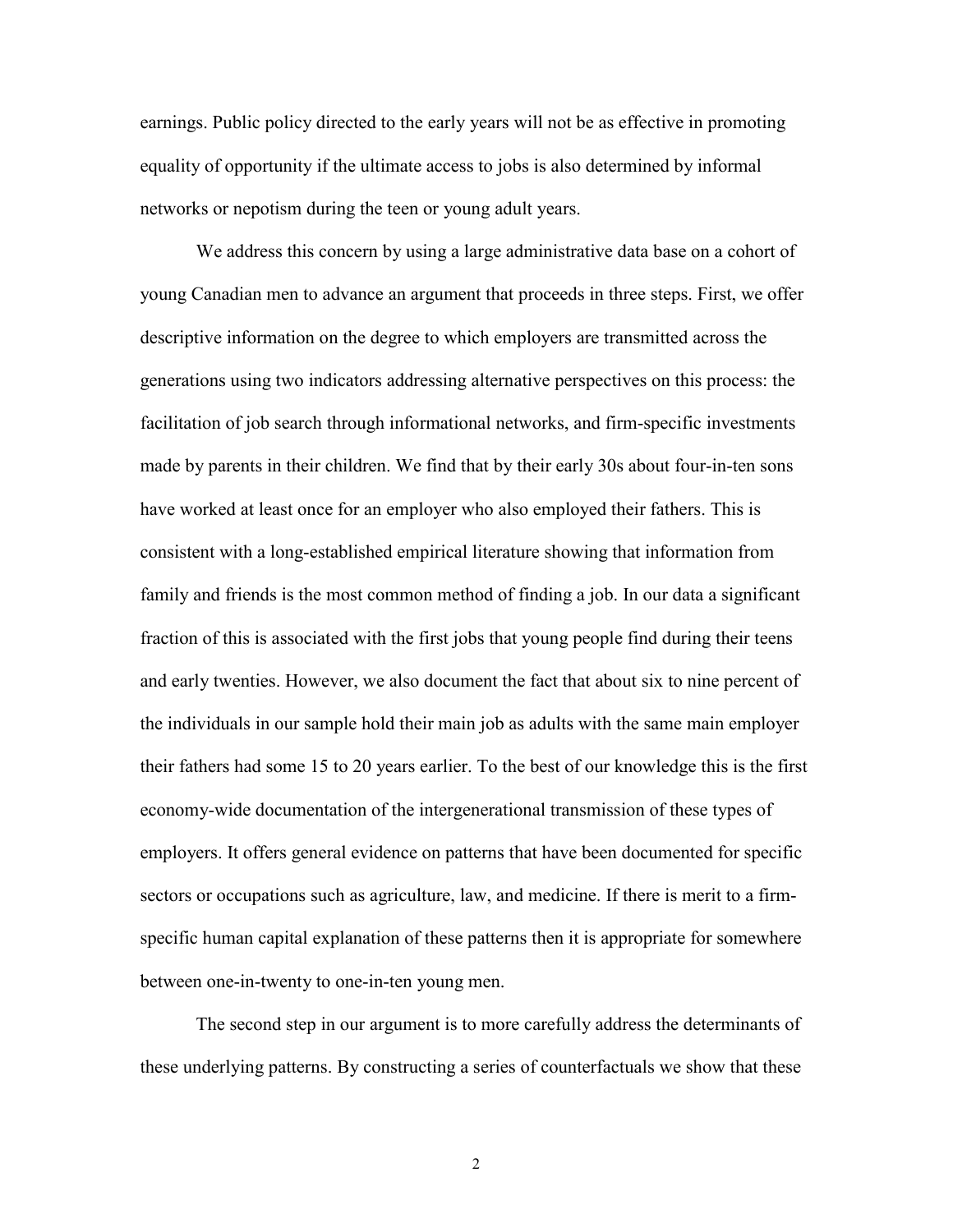proportions are much higher than would be expected from a simple random allocation of sons across firms. We also show that they are consistent with the role of informational networks and firm specific attributes passed on between father and son—as measured by the number of employers with which the father has had contact—as well as with influence over the hiring process, as indicated by a strong relationship with paternal income and self-employment. The intergenerational transmission of employers is higher among sons whose fathers have higher earnings, but particularly among the top five percent and strikingly so among the top one percent of the earnings distribution. Almost 70% of the sons of top percentile fathers have at some point worked for a firm that also employed their fathers.

Finally, our analysis relates the intergenerational transmission of employers to the intergenerational transmission of earnings. We find that the inheritance of employers raises the average intergenerational earnings elasticity, but not by a large degree. The influence is stronger when we examine non-linearities in the intergenerational elasticity. The intergenerational transmission of employers varies across the paternal earnings distribution, and is strongly associated with non-linear patterns in the intergenerational elasticity of earnings which also rises sharply at the top of the paternal earnings distribution. This calls for a more detailed analysis of the way in which the transmission of employers influences intergenerational earnings dynamics, and in general suggests that in future research the inheritance of employers form part of the study of intergenerational earnings mobility.

2. Previous literature and measures of the intergenerational transmission of employers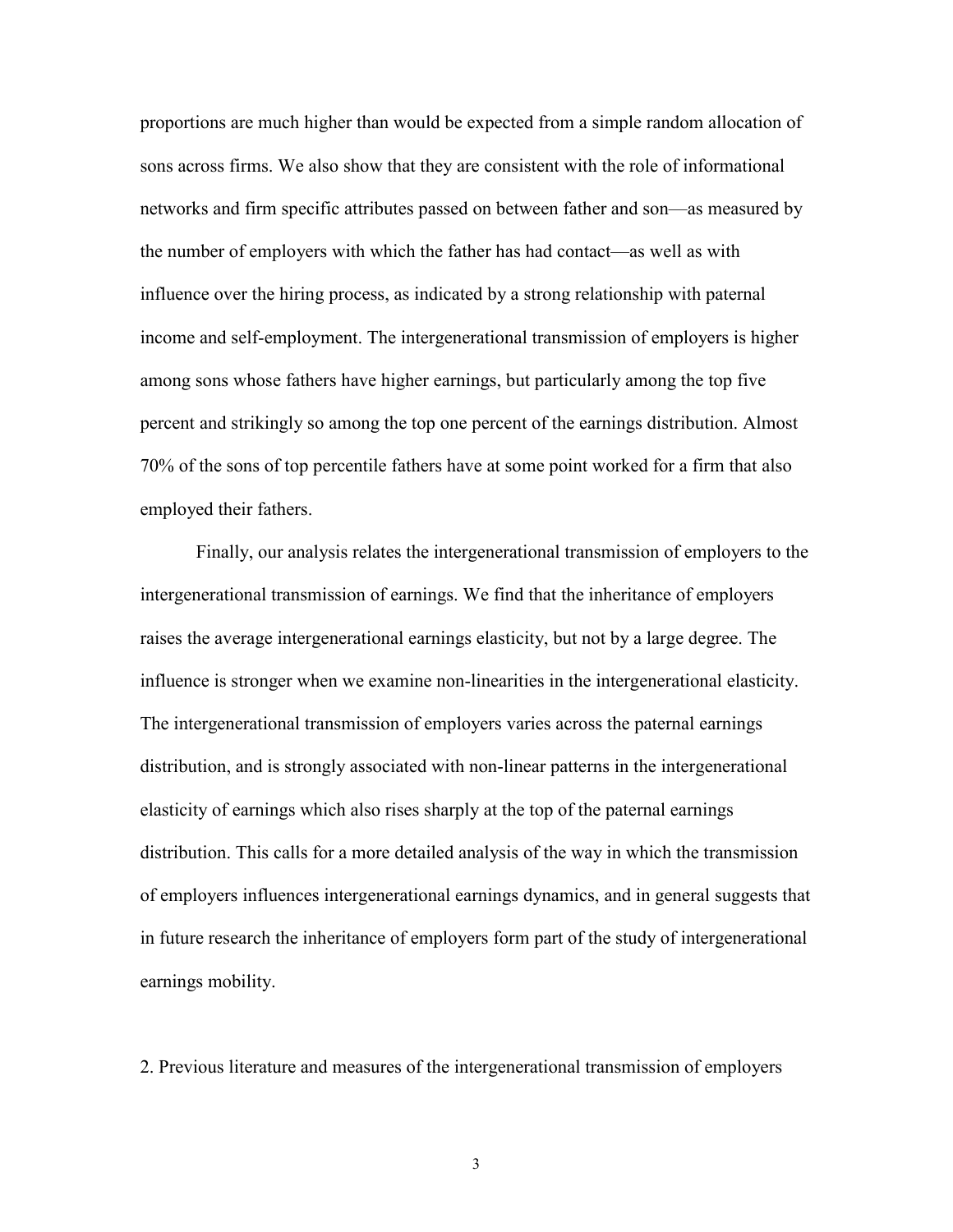The intergenerational transmission of employers is, in the first instance, often thought to depend on the extent to which parents directly control the chances their children will receive a job offer, changing the rate of job offers from particular employers and raising the possibility of nepotism. This perspective suggests that the intergenerational transmission of jobs is more likely when fathers are self-employed, as examined by Lentz and Laband (1990) and Dunn and Holtz-Eakin (2000). In a similar way, fathers with higher earnings, and therefore possibly in positions with more autonomy and influence in the workplace, may also increase the likelihood their employers will extend a job offer to their sons. This is directly explored in a literature on the succession of CEOs as in Pérez-González (2006) for the United States, and Bennedsen et al (2007) for Denmark. The incidence of family based succession—those in which the new CEO is related by blood or marriage to the departing CEO, the founder, or a large shareholder—is high in these data, representing more than one-third of the slightly over 300 successions among publicly traded companies in the US data used by Pérez-González (2006).

While the intergenerational transmission of employers may very well be important for the children of the self-employed or very rich, it is likely to be more broadly based across the income and earnings distribution than this literature might suggest. It is well established that families and friends are important in the job search process. Granovetter (1995) is an often cited source documenting this in a small scale survey for a particular labour market, and Holzer (1988) explicitly models the choice of search methods underscoring the fact that family and friends represent a relatively productive and low cost way of obtaining job offers. These patterns are well established in nationally representative surveys with Loury (2006) suggesting that up to 50% of jobs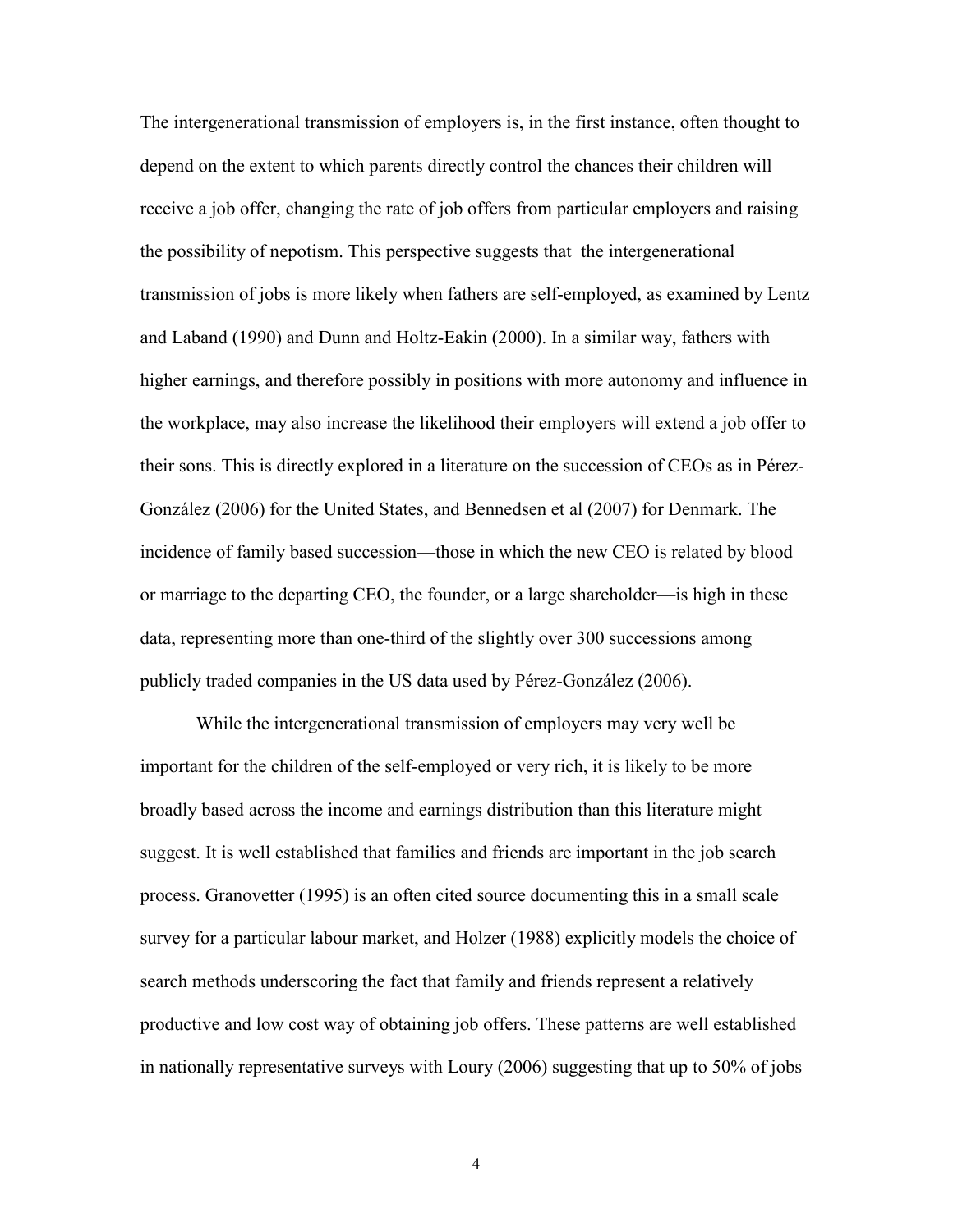in the United States are found through family, friends or acquaintances. Ioannides and Loury (2004) offer a detailed survey documenting this sort of networking. In Canada, Grenon (1999) reports that about one-quarter of successful job searches involve family or friends. Magruder (2010) also makes network effects the focus of his analysis of similarities in the industry of employment for fathers and sons in South Africa. Kramarz and Skans (2007) are even more specific concerning the nature of the contacts, pointing out that there is a high tendency for young adults in Sweden to find their first job in the same plant that employs their parent.

At the same time, there is also a literature on the intergenerational transmission of employers and occupations motivated less by job search theory than by models of firm or sector specific human capital investments that parents make in their children. The focus in this literature is on certain sectors, particularly the farming sector, where the development of very specific skills and knowledge among children plausibly implies that they will be more productive by inheriting the family farm than by working on other farms or in other sectors. Rosenzweig and Wolpin (1985) develop this theory and offer evidence on developing countries, while Kimhi and Nachlieli (2001), Laband and Lentz (1983), and McNally (2003) study the agricultural sector in rich countries. This model has also been applied to the tendency of the children of doctors, lawyers, and the selfemployed to be employed in the same occupations as their fathers (Laband and Lentz 1992, Lentz and Laband 1990, 1989). The interpretation of this process, however, is still open, with Polacheck (1986) not excluding the role of nepotism. But informative as this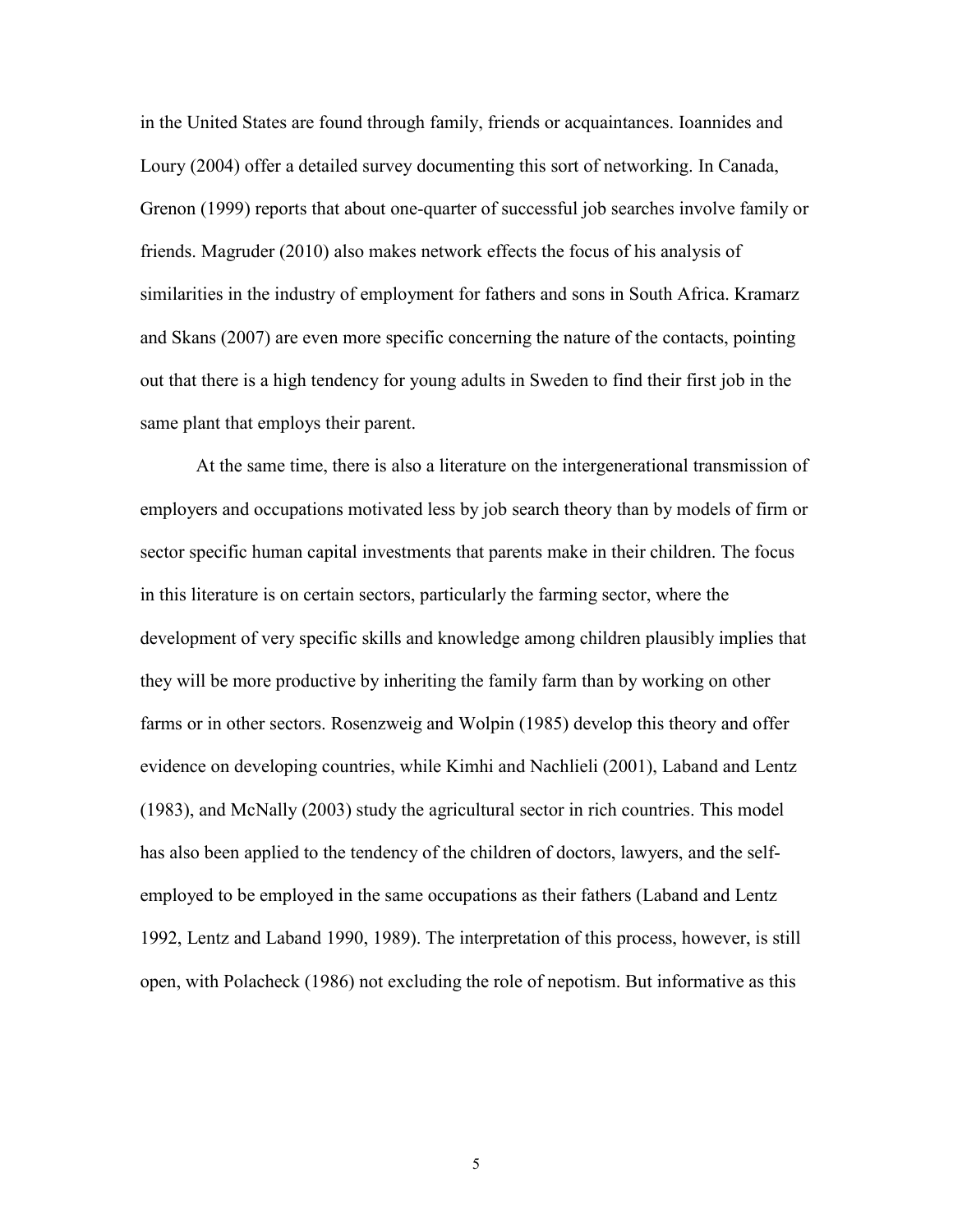literature is, it remains addressed to specific sectors and professions and has not been empirically examined at an economy-wide level. $<sup>1</sup>$ </sup>

The job search and firm specific human capital literatures lead us to define two complementary definitions of what it means to be employed by the same firm as one's parent. The first is a broad measure indicating whether an adult currently works, or worked at any point in the past, with the same employer who had also at some point employed his father. We present this measure to reflect the influence of parental networks on the child's job search.<sup>2</sup> The second definition is more specific, referring to whether the individual's main employer in adulthood is the same as the main employer the parent had during the child's teen years. It is intended to reflect outcomes from firm-specific human capital investments made early in a child's life that may improve the job offer distribution more in certain firms or sectors associated with the father's place of work than in others. This requires a longer-term focus, and for this reason we examine the intergenerational transmission of the main employer the father had during the son's teen years and the main employer of the son in adulthood.

#### 3. Nature of the data

<sup>&</sup>lt;sup>1</sup> There is also a long literature in sociology dealing with the intergenerational transmission of occupations and its relationship to social class with some of the chapters in Morgan, Fields and Gursky (2006) offering recent examples. Jonsson *et al* (2009) encompass the various strands in this literature, which rarely refers to the transmission of employers. Their analysis of four countries does make reference to Japan as a case in which the transmission of occupations across the generations is mediated by the transmission of employers.  $2$  There will be an understatement built into this for a number of reasons. First, fathers may have direct knowledge of firms, their locations, hiring practices, and the chances their sons may obtain an offer that does not depend upon having been employed with them. Second, the network upon which the son may rely extends beyond his father to other relatives including potentially those of his father-in-law. Finally, the son might never have been employed at any of the firms that ever employed his father even though the network exists and he may have had the opportunity. On the other hand, this life-cycle measure of same-firm employment may overstate the breadth of the father's network in the sense that the son could have found the job without relying upon the father.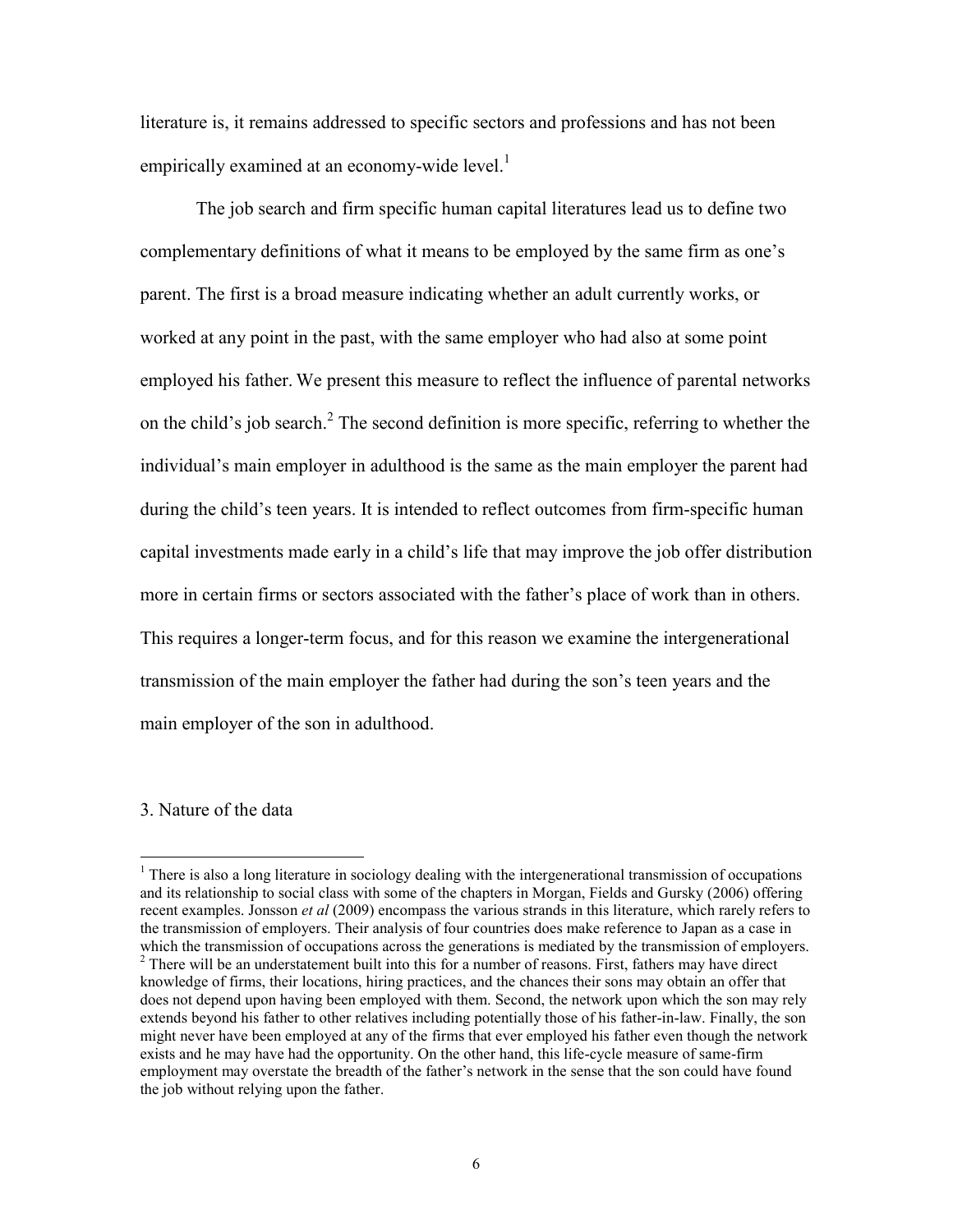We use a large administrative data set for a cohort of young Canadians. Our analysis is based upon the Intergenerational Income Data (IID) we developed at Statistics Canada from administrative information on individual income tax returns that have been grouped into families. Canadians file their income tax returns (officially referred to as T1 Forms) on an individual basis, and Statistics Canada has grouped these into families using a variety of matching strategies that are described in Harris and Lucaciu (1994). The resulting T1 Family File is the basic building block for the creation of the IID, an intergenerationally linked set of T1 Forms for a series of cohorts of young men and women, and their mothers and fathers. This represents not quite four million individuals and their parents, and in particular 1.9 million men who are the starting point for our research. These individuals are linked to their fathers—not necessarily their biological fathers—if they filed an income tax return between 1982 and 1986 while still living at home. This is required to ensure that a parent-child match is made, and also that the child has an observed Social Insurance Number (SIN), a unique individual identifier that can then be used to link all subsequent T1 Forms which contain information on earnings. These T1 Forms are available for all years between 1978 and 1996.<sup>3</sup> From this data we select the male cohort born in 1963, the oldest cohort of sons available to us (those who are 33 years old at the end of the sample period). The use of the oldest cohort simplifies some of the derivations, but also improves the quality of the derived measure of permanent earnings by focusing on the oldest part of the child's life cycle available to us.

<sup>&</sup>lt;sup>3</sup> The algorithm used to create the data leads to an under-representation of children from lower income backgrounds, and from the major metropolitan areas: Montreal, Toronto, and Vancouver. Corak and Heisz (1999), Oreopoulos (2003), and Oreopoulos, Page and Stevens (2008) all explore the nature of this underreporting and find that it does not play a role in biasing their analytical results. We note that weights based upon Census data have been created to account for the under-reporting, and our analysis uses them throughout even though they make no difference to the results.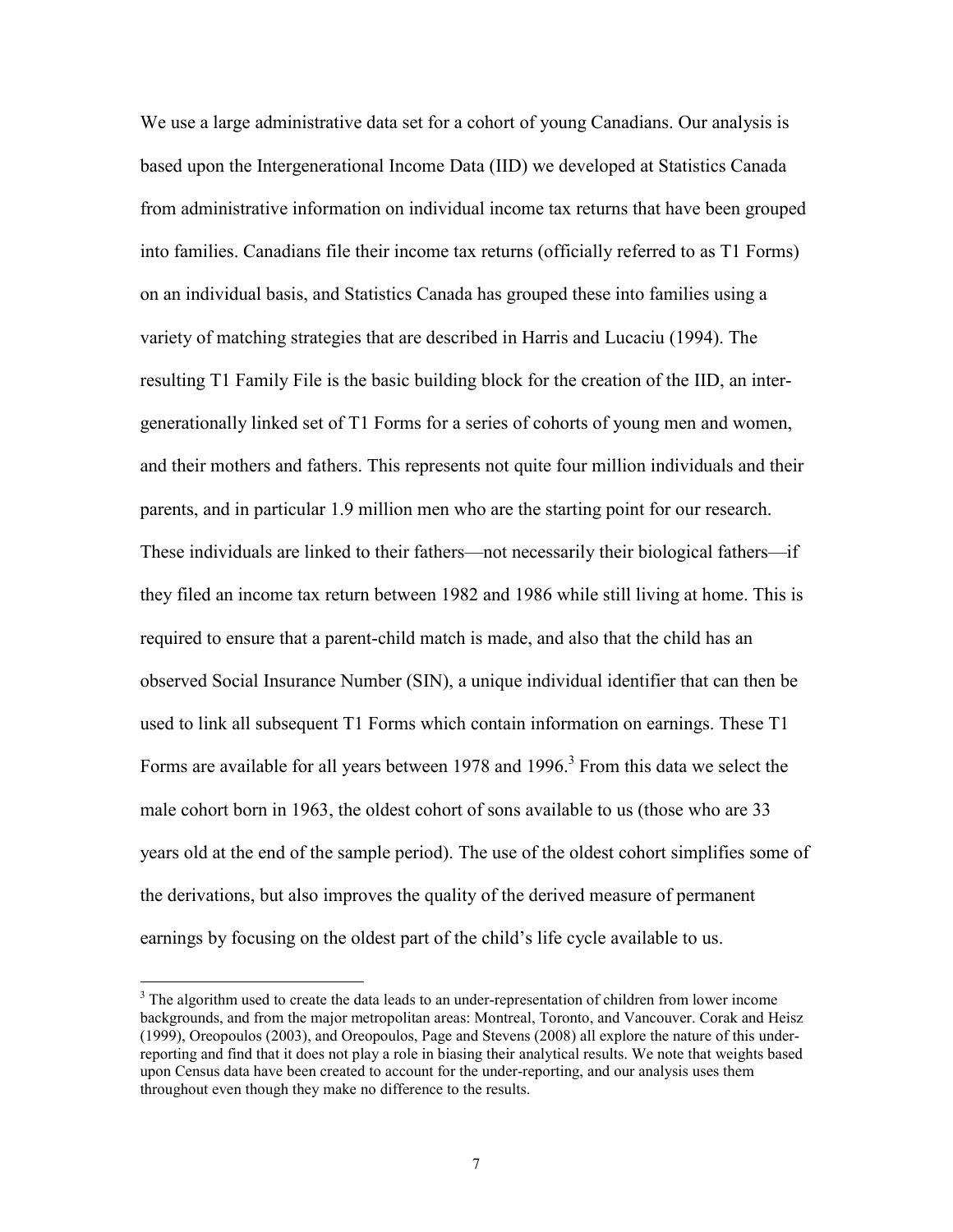Table 1 presents basic descriptive information. To remain in the sample the father must have positive earnings in each of the five years the son was 15 to 19 years old, and must have been born between 1908 and 1952 inclusive. Sons must have positive earnings in each of three years, 1994 to 1996, and the earnings of both sons and fathers must be above the bottom percentile thereby avoiding some suspected measurement errors in the data. The sample size is about 71,000 observations, representing 84,000 individuals when appropriately weighted.<sup>4</sup> Fathers are on average in their mid forties when their earnings are calculated.

Versions of these data have been used by Blanden (2005), Corak (2001), Corak, Gustafsson, and Österberg (2004), Corak and Heisz (1999), Grawe (2006, 2004), and Oreopoulos (2003) to study a host of issues dealing with intergenerational mobility. Our use of the data is closest to that of Oreopoulos, Page and Stevens (2008) who represent the only other application that uses information on the specific firms employing parents. The fathers and sons are employed at 24,000 to 32,000 distinct employers. The identification of these employers is developed from a longitudinally consistent catalogue of all enterprises in the country, and linked to individuals through the earnings remittance forms issued to employees (the T4) and used to support their income tax returns. This database of firms is referred to as the LEAP.<sup>5</sup> Each T4 has a payroll deduction account

<sup>&</sup>lt;sup>4</sup> By imposing these restrictions we are attempting to minimize the role of measurement error in earnings, as stressed in the literature on intergenerational earnings mobility (Solon 1992, 1989) Our selection rules correspond to Corak and Heisz (1999) who suggest that averaging over five years is long enough to minimize the rule of transitory earnings fluctuations in these Canadian data. This restriction has the greatest impact in determining the analytical sample. In the analysis that follows we check the robustness of our results by also using a sample in which the father is required to have only one year of positive earnings. <sup>5</sup> The acronym refers to Longitudinal Employment Analysis Program. See Statistics Canada (1992, 1988) for a description of its construction and use. The use of this file is important because it accounts for

changes in enterprise identifiers through mergers, and because it aggregates all plants to the enterprise level.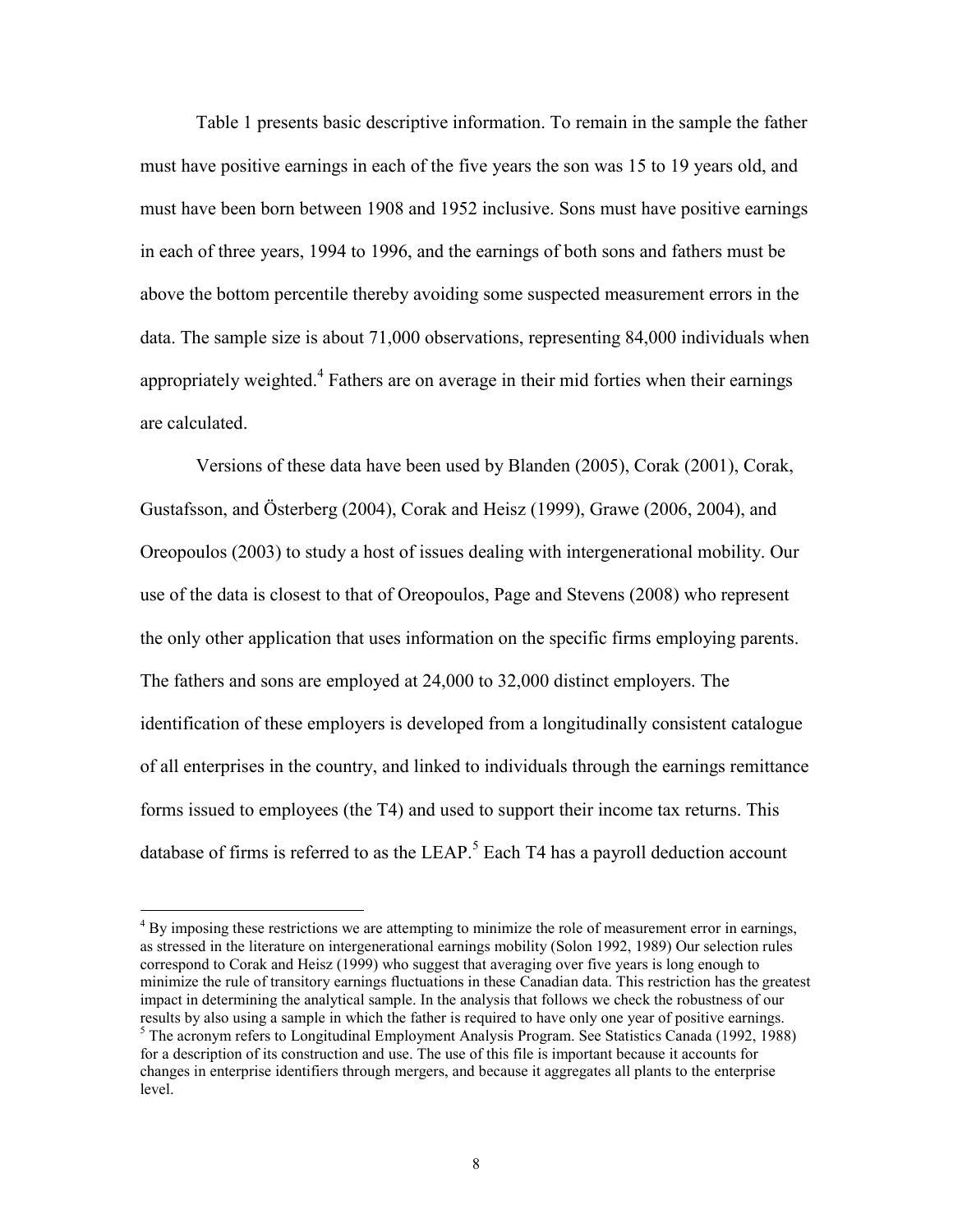number unique to a firm, and the LEAP serves to aggregate the possibly many account numbers per firm into a single longitudinally consistent identifier. For each individual (fathers and sons) who are part of our intergenerational data, and for each year from 1978 to 1996 we obtain unique firm identifiers on up to four employers.  $6$  Very few individuals ever have more than four different employers in any given year. Using the individual's earnings from each employer we designate for a given year the firm accounting for the majority of total earnings as the "main" employer in that year, or sometimes over a five year horizon according to our analytical needs.<sup>7</sup>

On the basis of this information a son is defined to have the same employer as his father, during any given year from the age of 16 onward, if this employer at any point also employed the father in the past, as far back as the son's  $15<sup>th</sup>$  year. In order to create this variable we define a vector of time-varying same-employer indicators that are set equal to one in year *t* if any of the son's employers in year *t* were the same as any of the father's employers over the period 1978 to *t-1* inclusive. This definition of the intergenerational transmission of employers involves up to four different employers per year for both sons and fathers. At age 33 it can be used to determine the life-time incidence of the intergenerational transmission of employers, showing whether the son at any point since the age of 16 had the same employer as his father.

 $<sup>6</sup>$  It is important to note that the LEAP is simply a catalogue of firms. In particular, we do not have</sup> information on all employees of all employers in the country, but rather are able to attach a firm identifier to the individuals—parents and children—who make up the intergenerational income data set. As such, for example, we are not able to determine the father's position in the income hierarchy of the firm.

<sup>&</sup>lt;sup>7</sup> For example, the father's top four employers over the period the son was 15 to 19 years of age account for 96% of all earnings. The main employer represents 85.5% of total paternal earnings; the second employer accounts for a further 7.8%; the third for 1.9% and the fourth for only 0.6%. In the case of sons virtually all earnings are accounted for by the top four employers.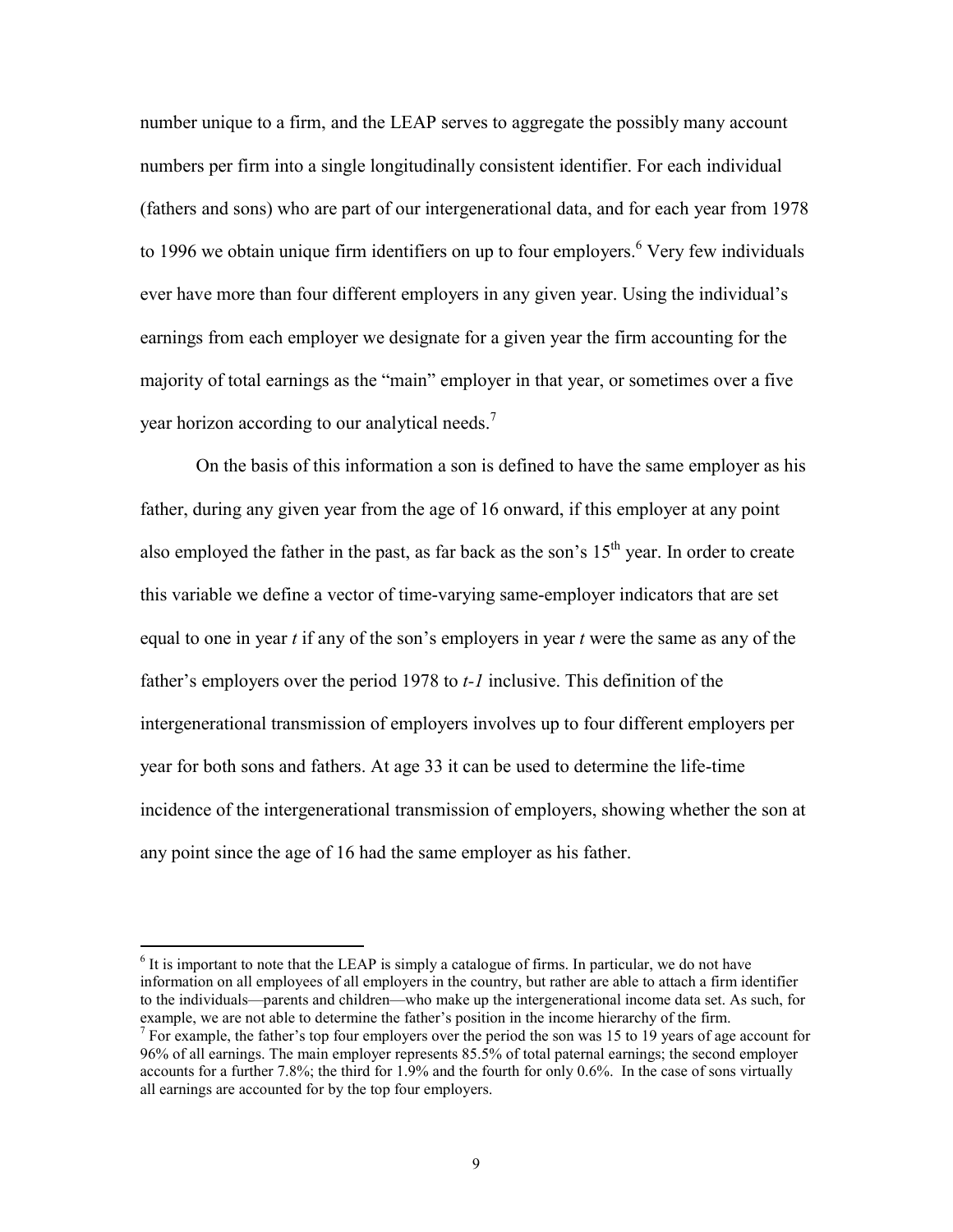We also define what we refer to as the "main" employer of both the father and the son to calculate an indicator of our second definition of the intergenerational transmission. The main employer of the father is defined to be the employer representing the majority of earnings during the years the son was 15 to 19 years age. For the sons, the main employer is considered to be the employer representing the majority of earnings at the age of 33. The intergenerational transmission of main employers is intended to indicate the extent to which parents make firm specific human capital investments in their children that imply an influence over employers defining the child's career.

The LEAP offers an accurate representation of the private sector but our analysis of the intergenerational transfer of employers is limited by the fact that it does not distinguish separate employers in the public sector.<sup>8</sup> For anything finer than a two digit industry analysis this will overstate the degree to which employers or industries are passed across the generations. We therefore produce a set of results for two separate definitions of whether there is a match of employers between fathers and sons: one in which employment in the public service for both the father and son is considered to represent same firm employment, and one in which it is not. In fact, the findings do not vary significantly in kind, though there are differences in some of the descriptive results, with the former definition leading to a higher incidence of intergenerational transmission of employers. In what follows, we report results based upon the latter definition, observed

<sup>&</sup>lt;sup>8</sup> This refers to the federal and provincial public services but not to municipal governments. The proportion of sons working in the public sector in any given year is between 6 and 8 percent at ages 18 and older, and between 0.8 and 3% at ages 15 to 17.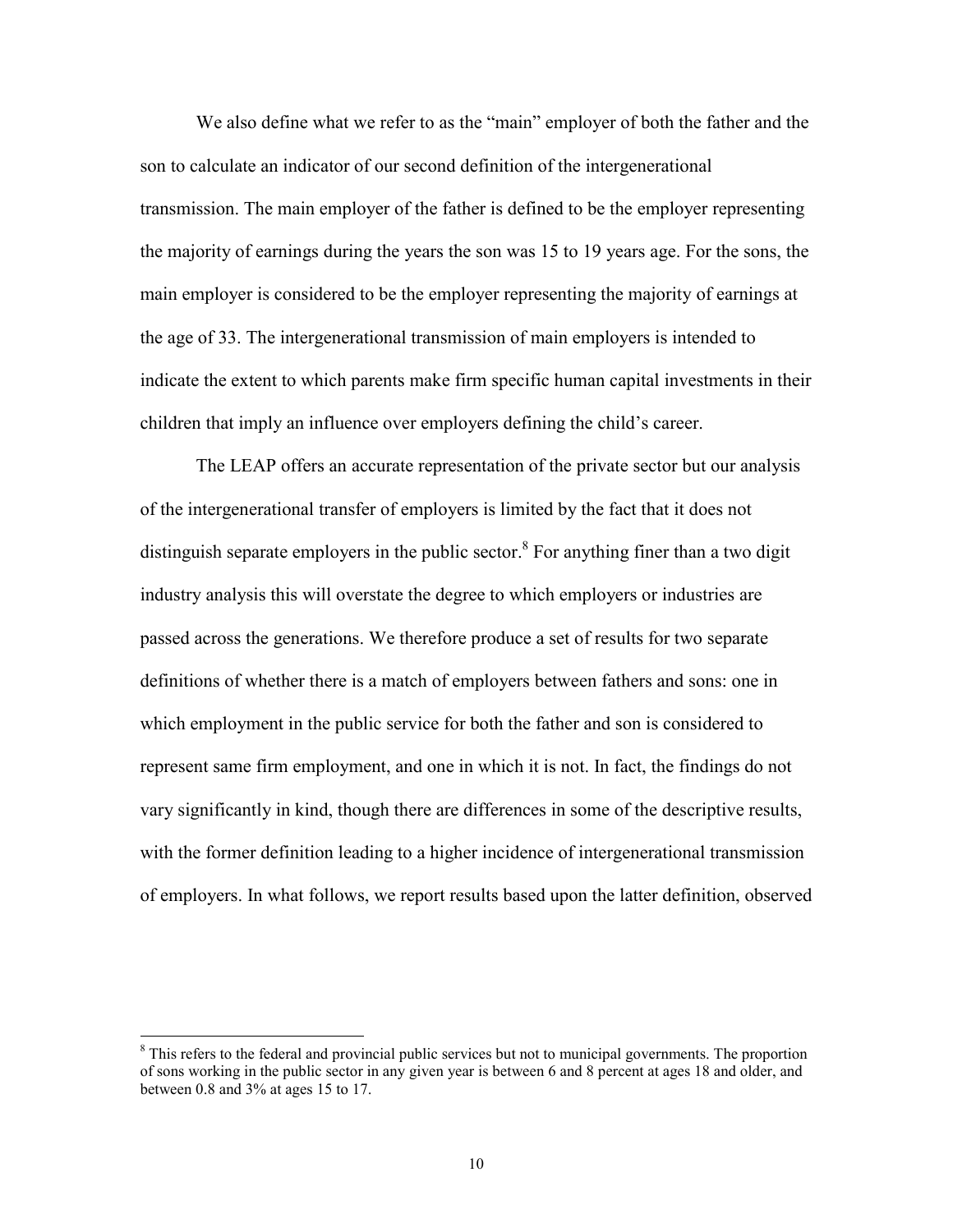matches in the public sector are coded as not being matches. As a result the analysis offers conservative estimates of the degree of intergenerational job contacts.<sup>9</sup>

#### 4. The incidence of intergenerational transmission of employers

By 33 years of age, just over 40% of sons are employed, or have been employed, at an employer that had at one time also employed their fathers. This result is presented in Figure 1, illustrating the proportion of sons who at any given age ever worked for an employer that at some point also employed their fathers. This is a cumulative variable that can only increase with time.

The actual rate of increase in the incidence of same firm employment slows significantly after about age 25, and is relatively flat after age 27. This could reflect a particular life cycle pattern. The intergenerational transmission of employers is highest in the early stages of the life cycle as individuals are working while at school, or making the transition from formal schooling to work. It increases from less than 10% to 30% during the teen years, and then rising more slowly to 40% during the 20s. This may reflect the possibility that parental referrals are most important in obtaining a first and possibly parttime or part-year job. However, in part it could also be the result of a mechanical effect arising from the fact that we only begin to observe the father and his employers when the child is 15 years of age. When the child is young we have a short history of employers to relate to his outcomes, which increases with each passing year. The fact that the change

<sup>&</sup>lt;sup>9</sup> Excluding all public servants from the dataset would be inappropriate for at least two reasons. First, we want to preserve those cases when either the son or the father but not both are employed by the federal/provincial government. These observations are "true" zeros for the same firm indicator. Second, since we consider up to four employers in each year, it would be very difficult to establish a consistent exclusion rule across time for individuals changing employers.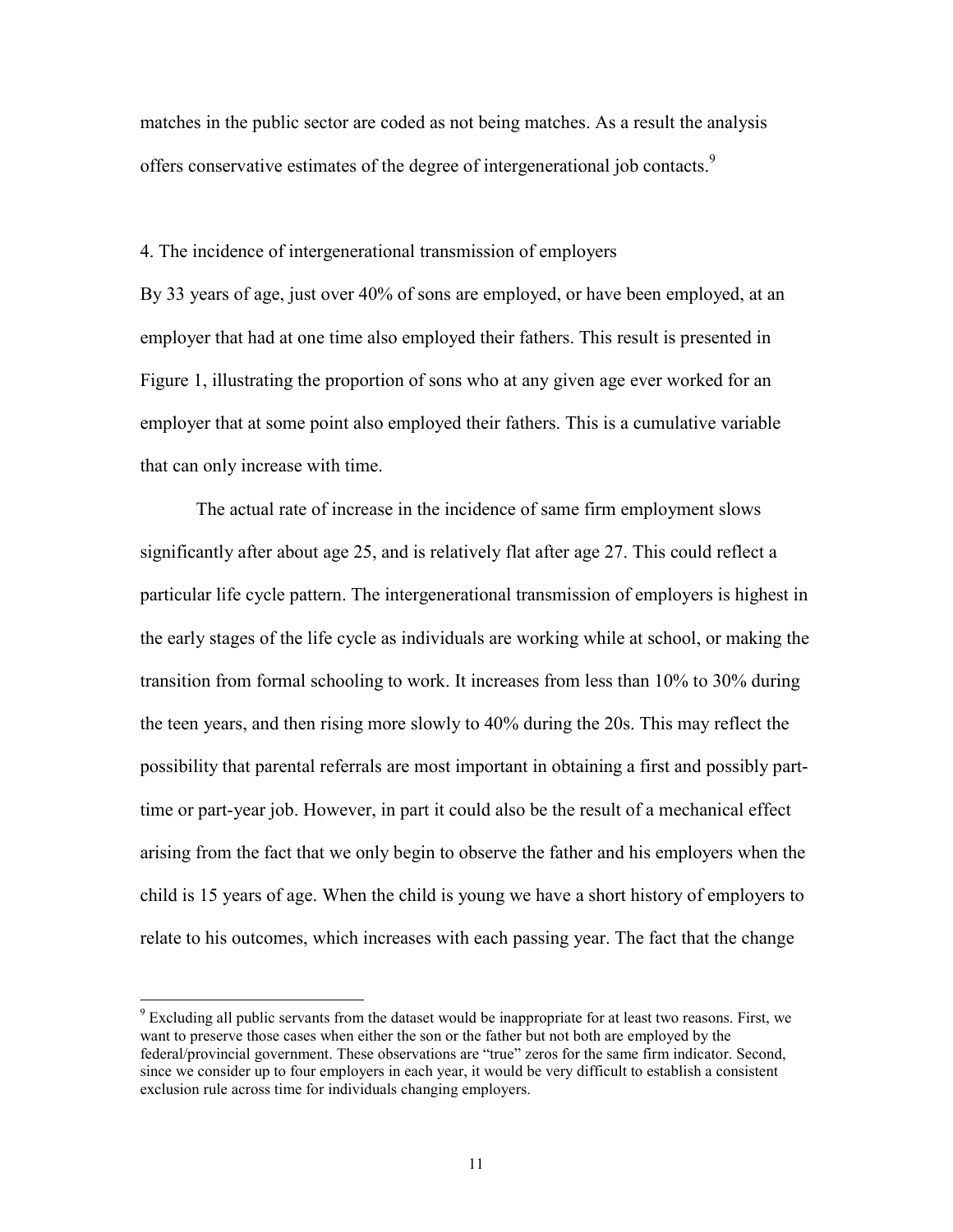in the incidence of same firm employment flattens out by the late 20s suggest that this effect has worked itself out over the course of our observation period, but also that our final estimate must, once again, be consider an understatement.

The intergenerational transmission of main employer in adulthood is much lower than this "life-time" incidence. Just under six percent (5.6%) of sons at the age of 33 have the same main employer their fathers had some 15 to 20 years earlier when the sons were teenagers.

Both of these statistics are relatively robust to our sample selection rules. As noted, the most important selection rule underlying the analytical sample concerns the requirement that fathers have positive earnings in each of five consecutive years during their sons' teen years. The selection rules also require that sons have positive earnings in each of three years during adulthood. These rules may lead to estimates of the intergenerational transmission of employers that are not representative of the population of young men, reflecting instead the subset of those from families with fathers having stable labour force attachment, and in the extreme being continuously employed. Accordingly we chose a much less stringent selection rule by requiring fathers and sons to have positive earnings only once over the same five and three year periods. This selection rule only requires fathers and sons to have had as few as one employer, and leads to a sample size of 109,158 rather than roughly 71,000. This more inclusive sample leads to lower, but not appreciatively lower, estimates of the proportion of sons with the same employer as their father: 38.4% at age 33 have at some point since the age of 16 worked for an employer that also employed their father and 4.3% had as their main employer in adulthood the same main employer their father had 15 years earlier.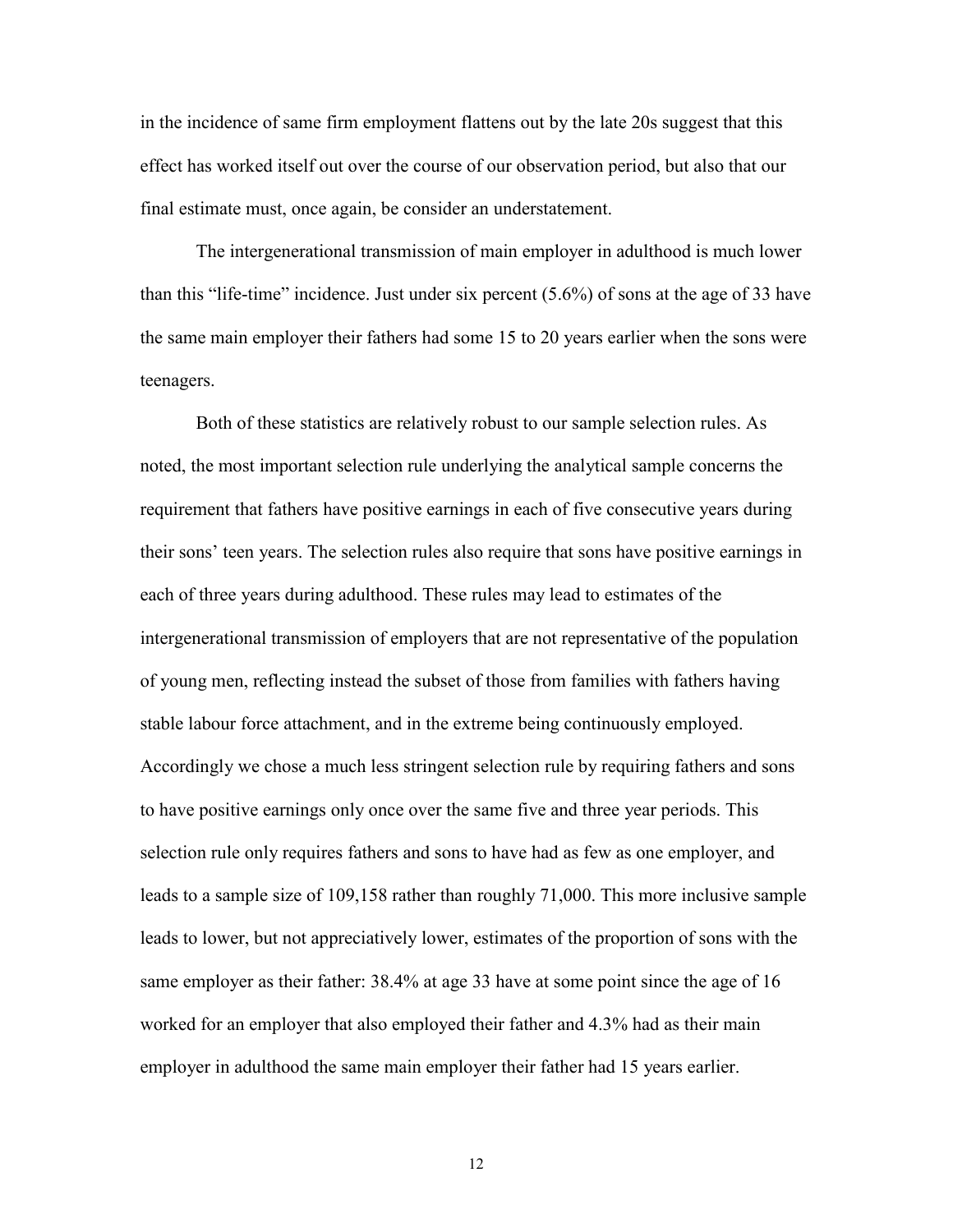At the same time there may also be a sense in which our estimates understate the truth. We have included all sons in the calculation regardless of whether or not the father's employer continues to exist. In some cases the employer goes bankrupt and the intergenerational transmission of employers is therefore not possible. However, more generally it is not just the death of a firm that will indicate the prospects of the son's employment, but also the firm's hiring policy. If the firm decides to shrink in size through attrition it may choose not to hire younger people at all. Incorporating these firms into the definition of "firm death" also helps to put a distinct upper bound to our estimates. To capture this, we define a 0-1 indicator if there are 30 to 33 year olds in 1996 employed by the firm. If there are none or if the firm no longer exists, then the variable "Firm Death" takes a value of 1, otherwise zero. For the sake of simplicity we chose only the father's main firm when the son was 15 to 19 years of age to define this variable. Our calculations indicate that in 40.5% of cases the fathers' main employers were not in a position by the end of the period to hire the sons. By including these father-son pairs in the calculation it could be argued that we are understating the extent of the intergenerational transmission of employers. When we base our calculations conditional on the firm death variable not equaling one, the fraction of sons who have the same main employer as their father rises from 5.6% to 9.82%. Conditional on the firm "surviving", the incidence of intergenerational transmission of employers is at the very most 1.75 times higher.

Finally, we note that the patterns in the intergenerational transmission of employers are related to paternal earnings. Higher paternal earnings are associated with a higher likelihood of intergenerational transmission of employers, and more specifically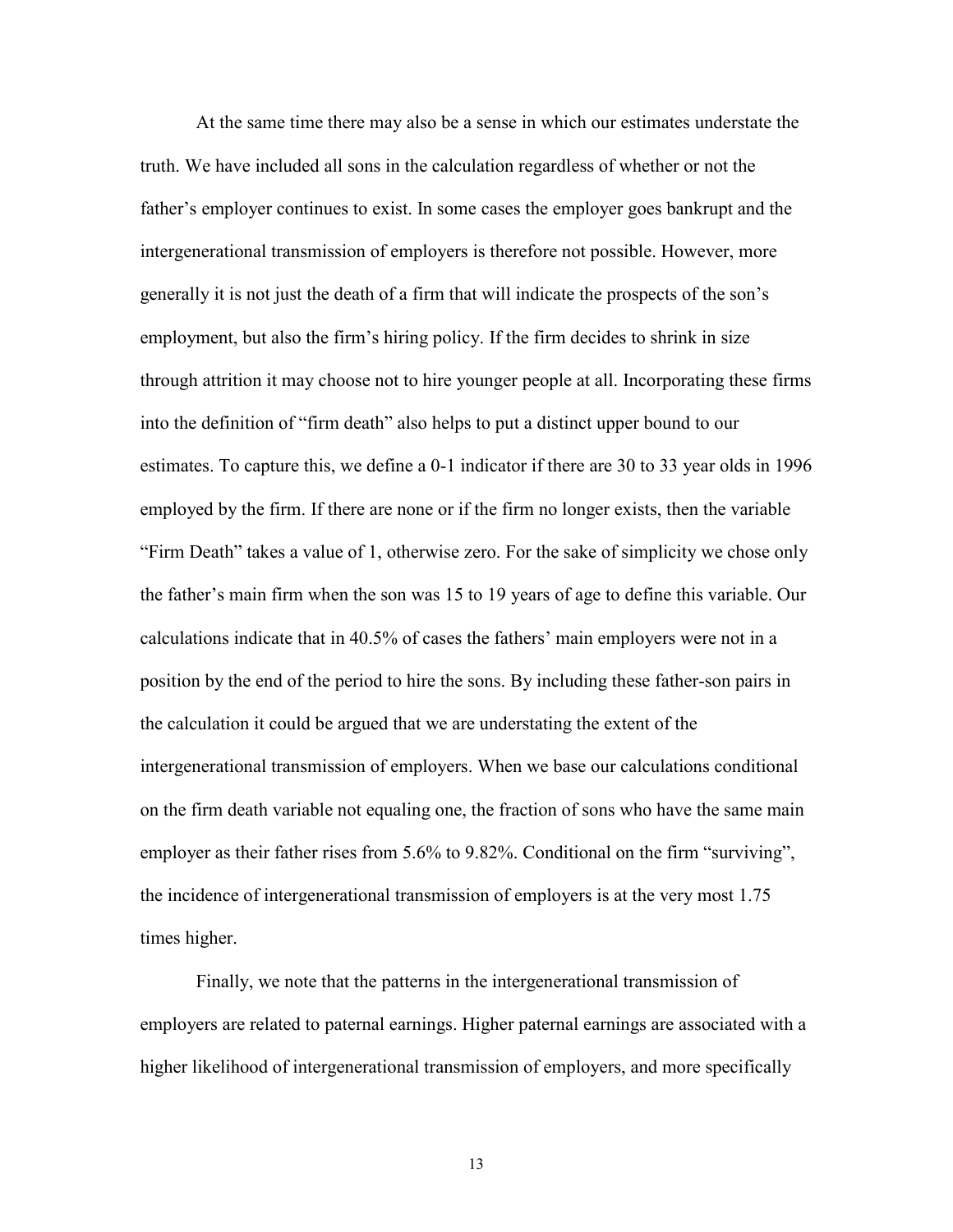with a distinctly nonlinear pattern. Figure 2 illustrates the underlying proportions with same-firm employment across the percentiles of the parental earnings distribution. Overall, the life-time incidence of same firm employment is 41% in these data, as given by the last observation in Figure 1. However, at percentiles below the  $70<sup>th</sup>$ , the incidence of same firm employment is above 45% only once, hovering for the most part below 40% though higher at the  $15<sup>th</sup>$  and lower percentiles. At or above the  $85<sup>th</sup>$  percentile, it is above 45% eight times, and always above the average. The proportion of sons employed at some point with the same firm that at some point also employed their fathers rises sharply after the 95th reaching 55% at the second highest percentile and almost 70% among the children of fathers in the top percentile.<sup>10</sup>

Similar patterns govern the narrower definition of same firm employment: main employer at age 33 matching the father's main employer when the son was 15 to 19 years of age. In this case the overall incidence of same firm employment is 5.6%, and there is a clear positive tendency in this percentage across the father's earnings distribution starting at two to four percent at the bottom decile, and rising to six to eight percent at the ninth decile. Above the  $95<sup>th</sup>$  percentile this proportion also increases significantly, and particularly in the top percentile where 15% of sons have the same main employer their father had some 15 to 20 years earlier.<sup>11</sup>

5. An assessment based on counterfactual populations

<sup>&</sup>lt;sup>10</sup> The standard error for these proportions is for the most part about 2%, and about 1.7% at the very top of the distribution. As table 1 illustrates, the earnings cut-offs for the top 5% and top 1% of fathers are just under \$80,000 and just over \$125,000 respectively.

 $11$  See Corak and Piraino (2009) for more details.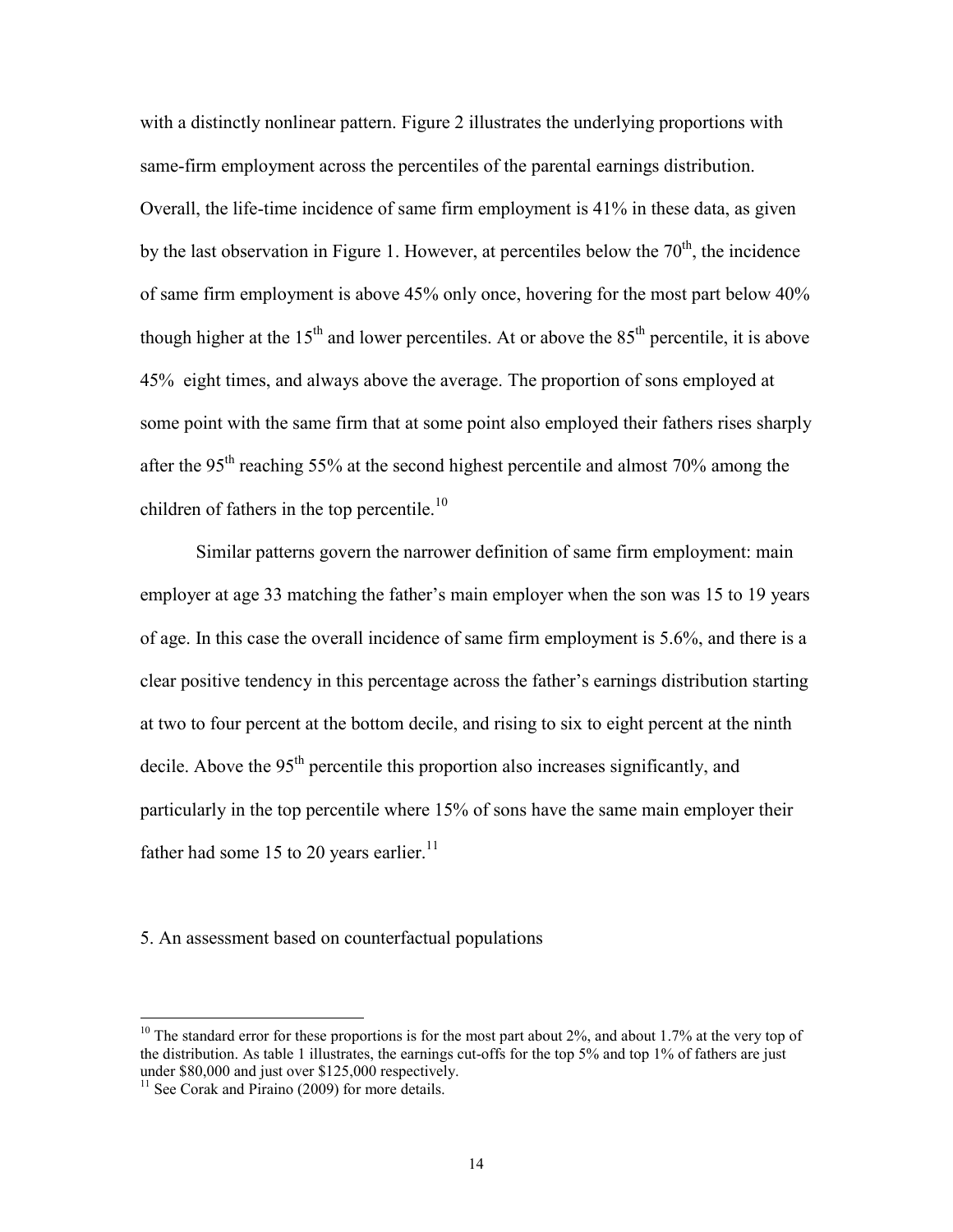The significance of these descriptive results depends upon the underlying reasons as to how employers are transmitted across generations. The labour market may be segmented, particularly between rural and urban areas, in a way that sons are likely to work for the same employer as their fathers by virtue of a lack of diversity in employment possibilities. In the extreme, imagine a labour market consisting of only single industry or single employer towns with no labour mobility between them. In this case, it is very likely that sons will at some point have worked with the same employer as their fathers. This may still have something to do with the mechanisms the theoretical literature focuses on: nepotism, contacts, and firm specific skills could in this context continue to be used to rank and allocate job applicants. But to some extent, it could also reflect the fact that even if sons were randomly allocated to firms, some considerable fraction would find a job with an employer who also employed their fathers.

Accordingly, we create a number of counterfactual populations in which sons are allocated to employers randomly within different geographic limits, different industries, and within the same earnings quartile. The latter is meant to proxy for skill differences between sons, our data not having a measure of education or other formal human capital investments. As such this is not entirely distinct from the influence of parental background, but we maintain this assumption for the sake of giving the counterfactual the maximum possible explanatory power. We derive the proportion that have the same employer as their father for as detailed cells the sample size can reasonably support. The idea is that these statistics will help bound the degree to which the intergenerational transmission of employers reflects something more than just a lack of diversity in employment possibilities.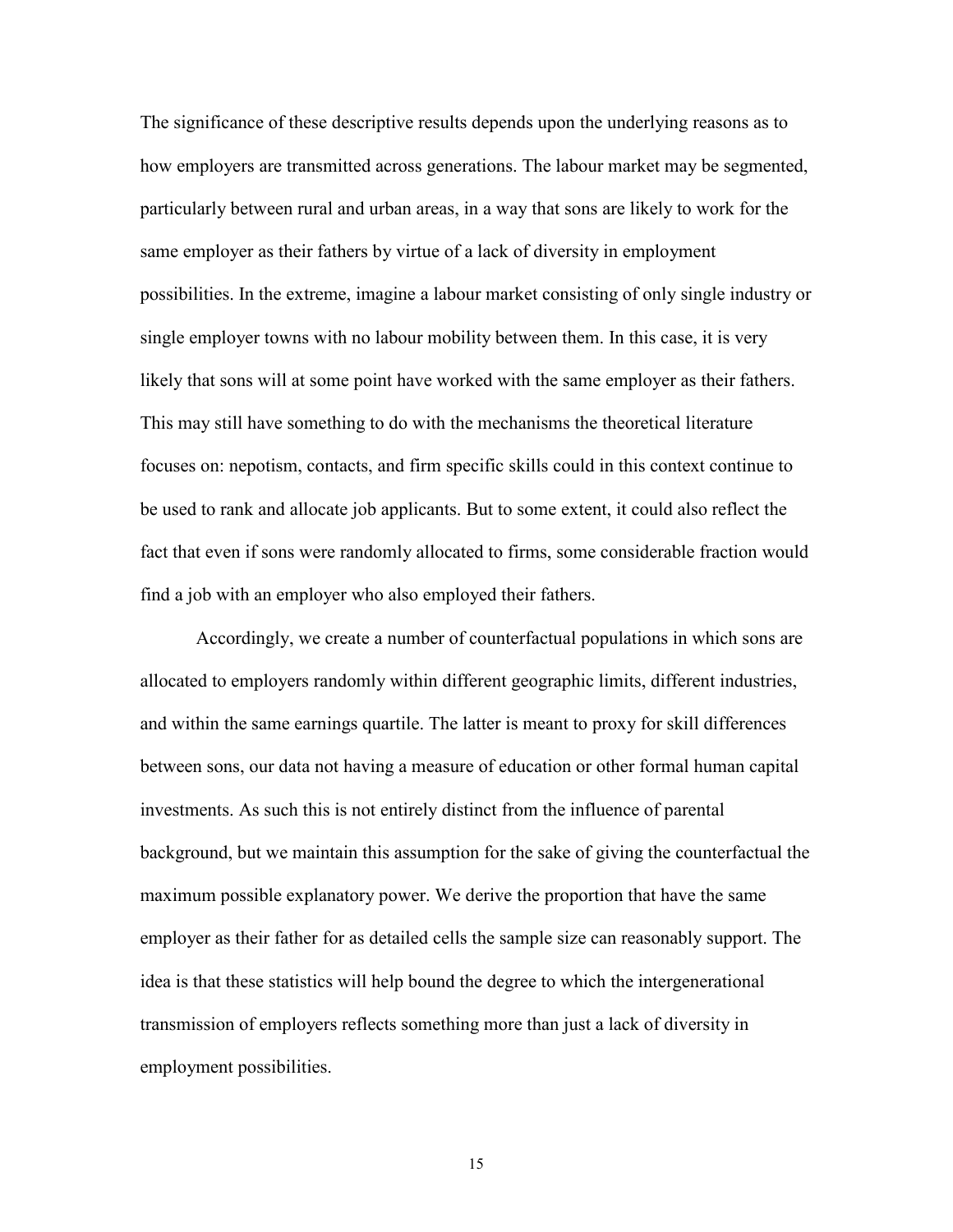More specifically, we draw five hundred replications of a sample based upon random allocation of firms across sons in a way that preserves the same number of sons in each firm, and the overall number of individuals and firms as in the actual data. The assignment is done without replication, so that the final distribution reflects the same overall employment levels by firm as the actual sample of sons. To make the exercise manageable we focus solely on the main employer in adulthood. The results are reported in Table 2 using all firms, and only the firms not dying in the sense defined previously. The table reports the mean incidence and its standard deviation across the 500 replications for each of eleven different scenarios.

The first counterfactual, referred to as "Full random assignment," offers an estimate of the incidence of same main firm employment across generations if sons were randomly assigned to any enterprise in the country employing their generation. The second row refers to a random allocation across all firms within the same two-digit industry, while the third row reports similar results within the same earnings quartile, and the fourth within a combination of industry and earnings. In no cases would the resulting distribution of sons across employers imply much more than about one-third of one percent of sons working with the same employer as their father.

The remaining rows of the table add a geographic dimension. The results in row 5 refer to a reallocation of sons in the same first digit of the postal code, which divide the country into 18 distinct regions.<sup>12</sup> A rural versus urban dimension is offered in row 6, and

 $12$  The first digit of the postal code is a letter, which uniquely identifies a province with the exception of the larger provinces. Ontario is divided into five sub-regions, and Quebec into three. As such there are a total of 18 indicators for province/region, which in addition to the ten provinces includes two indicators for the three northern territories. The second digit of the postal code is a number that can be used to identify if the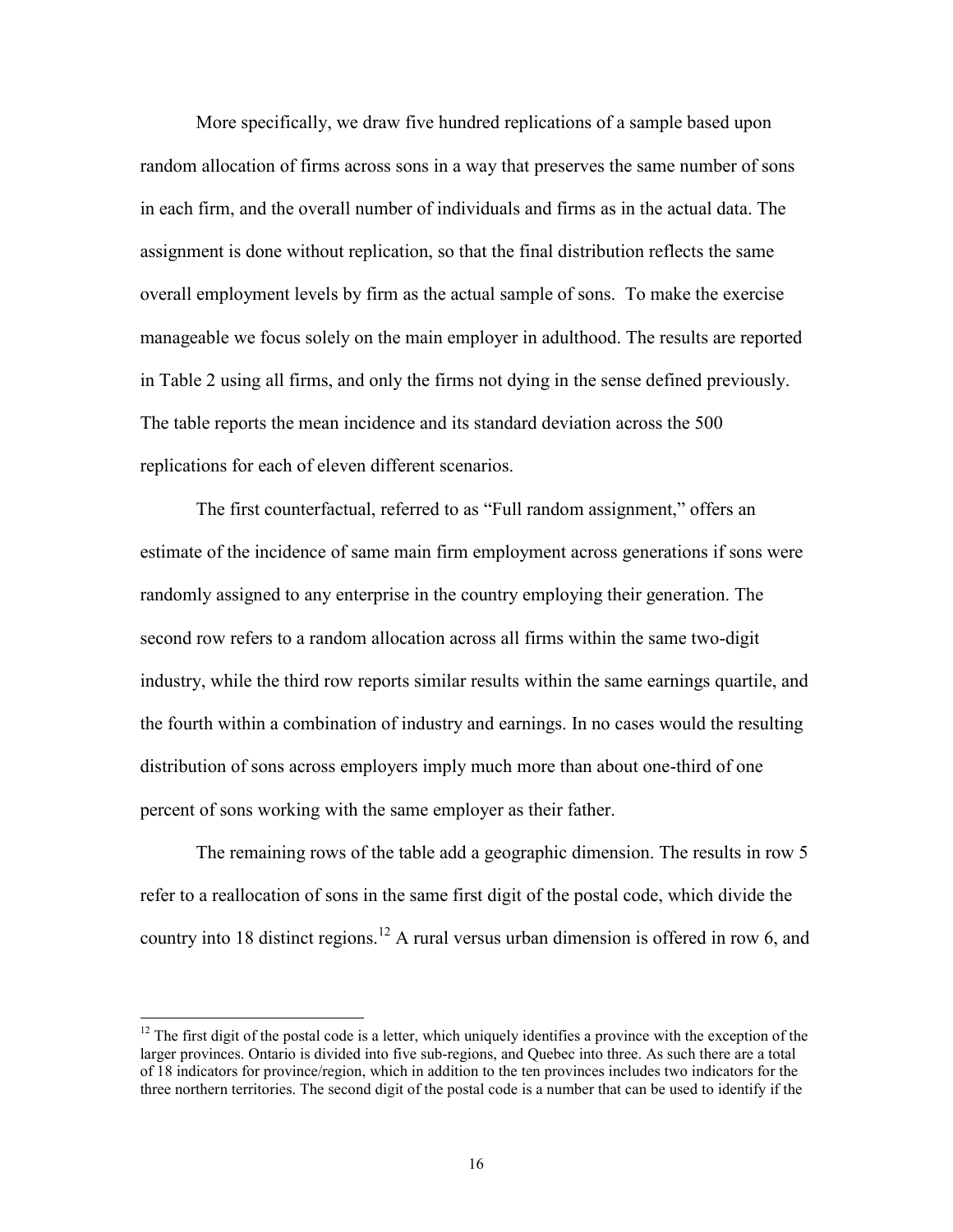the finest regional break down, using the first two digits of the postal code and hence 135 distinct regions, is offered in row 7. A random allocation of sons across firms within these different geographic boundaries also leads to a maximum of one-third of one percent being employed at the same employer as their father, substantially below the 5.6 percent figure observed in the data.

In the last four rows of Table 2 the reference is to cross-classifications of region, industry, and earnings. These are the finest cells we are able to define with the sample size available to us, and the highest estimate of the intergenerational transmission of employers is 1.5% when the randomization occurs across two-digit industries within the smallest geographic area (row 10). The patterns are the same in the second set of results offered for the firms not dying, with highest estimate of the proportion of same employer across the generations being less than one-third of the figure actually observed in the data.

In other words, our simulations show that even if we were to randomly deploy the sons in our sample to employers in the same industry, operating in the same geographical region, and requiring a similar set of skills—as roughly proxied by the regional withinindustry earnings quartile—the resulting intergenerational transmission of employers would still be significantly lower than actually observed. There is something more than a preference for a specific region, industry sector, and wage range that leads sons to be employed in exactly the same firm that once employed their fathers.

6. Linear probability models of the role of family background

postal code refers to an urban or rural area. See www.canadapost.ca/personal/tools/pg/manual/PGaddresse.asp for details.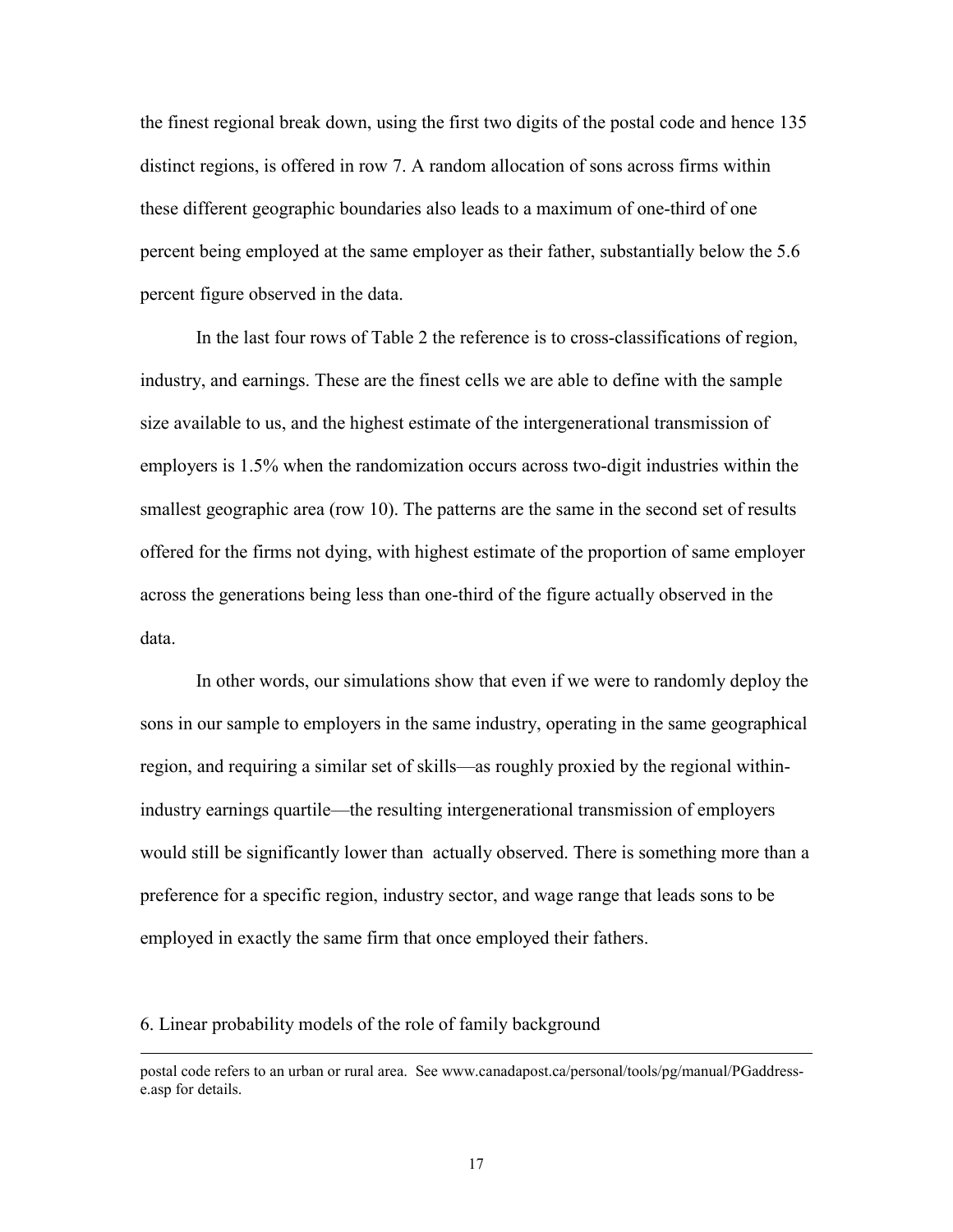These results suggest that other aspects of family background may influence the inheritance of employers, and we explore these correlates in more detail using a series of linear probability models. The dependent variables are 0-1 indicators of the two measures, reflecting the overall averages of 41% and 5.6%. We consider two sets of variables: the individual characteristics of the father; the characteristics of the firm. The definition of these variables and associated descriptive statistics are presented in Table 3.

 The natural logarithm of father's earnings and earnings squared are included to capture the patterns illustrated in Figures 2, while the father's age and age squared are used to control for possible life-cycle differences. The number of employers the father had over a ten year period is intended to indicate both the extent of the network the son may draw upon, and also the father's reputation.<sup>13</sup> It also refers to the scope for the transmission of firm-specific attributes: the greater the number of previous employers, the less likely the father has any firm specific capital to pass on to his son. As such we expect this variable to have a positive influence in the model of ever same employer—reflecting the role of networks—but a negative influence in the model of same main employer.<sup>14</sup> On

 $13$  If the father has worked with many firms, then this may imply a higher likelihood the son will be employed at a firm that also employed the father: there is simply a wider set of contacts upon which the son may draw. But this presupposes that the father is seen by the employer as offering reliable information about a high-quality match. For example, Montgomery (1991) offers a formal model of a job referral process where the father's contacts raise the son's job offer arrival rate if the father has a positive reputation, and is considered by the employer to be a reliable source of information about the unobserved characteristics of the son. In Montgomery's model firms do not make job offers to those referred by lowability employees. Further, low-ability workers are of lower productivity and will have shorter job tenures. This implies that fathers who are low-ability will experience more job turnover, and as such the number of employers we observe the father to have over an extended period may reflect a poor reputation from which the son cannot benefit. Consequently, we can expect a non-linear relationship between the number of paternal employers and the likelihood that they will be transmitted inter-generationally: first increasing as the number of parental employers increases, and then decreasing as the pool of fathers with a higher number of employers becomes increasingly dominated with lower-quality workers.

<sup>&</sup>lt;sup>14</sup> Magruder (2010) uses a roughly similar approach to distinguish these two models. His analysis is looks at the intergenerational correlation of industries, and uses fathers how have been industry-switchers to examine the role of their past industries on the industry of employment for the son.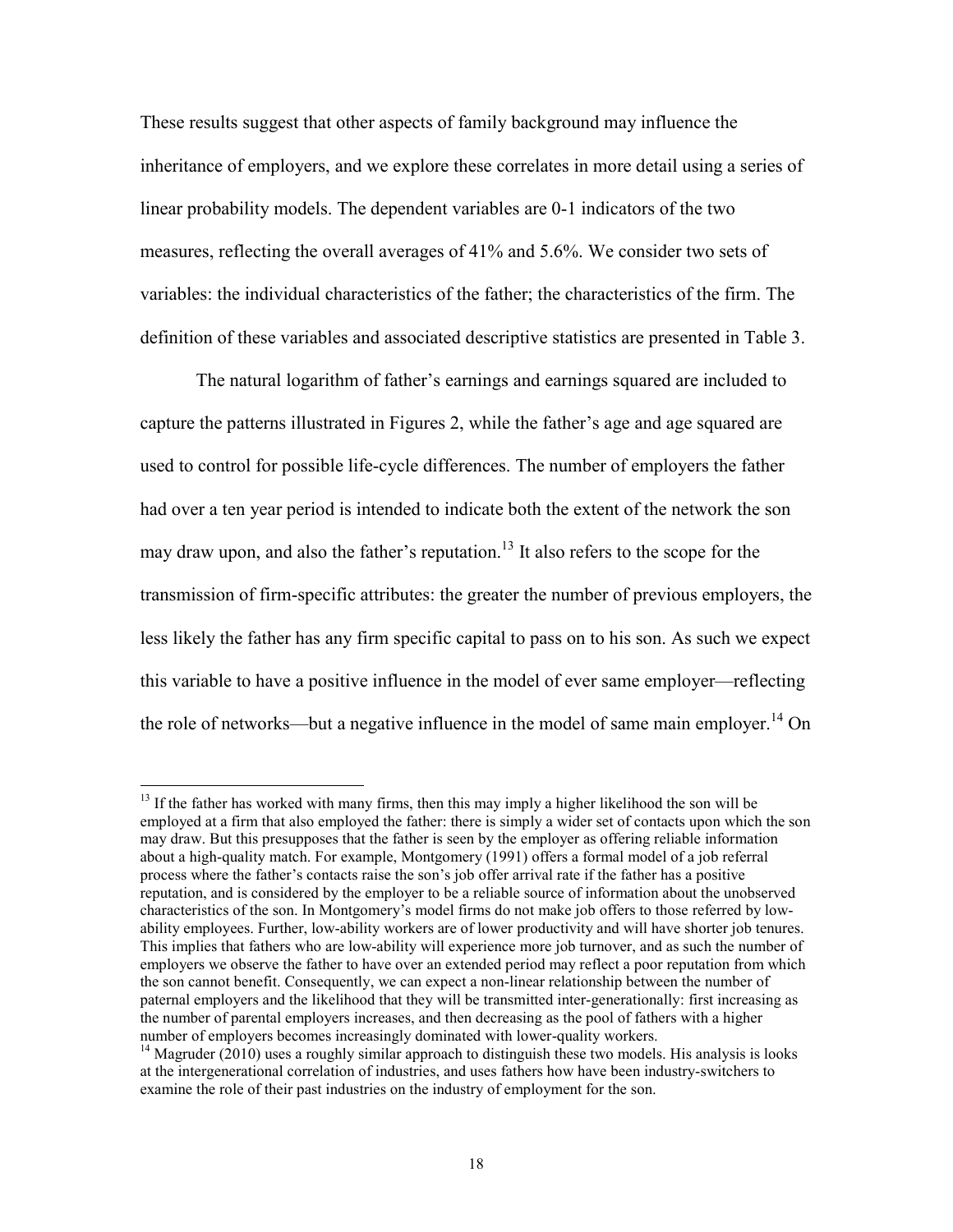average, fathers have 2.8 employers over a ten year period, but the standard deviation at 2.9 is actually a bit higher than the mean.

The model also includes a series of 0-1 indicator variables for the presence of non-zero self-employment income over a five year period, be it from farming, fishing, professional, or from other more common sources of self-employment associated with unincorporated businesses. These variables offer an indication of possibly a heightened degree of control over the firm's hiring practices. It should be noted that for the time being our analysis is based upon paternal earnings, not total income. The value of selfemployment income could be positive or negative, our concern not being with the amount but with the possibility that the father may have direct control over hiring practices. About 11% of fathers are in this situation. Strictly speaking, however, we cannot identify if this income is from the same firm generating the father's earnings. This indicator of the presence of self-employment income is also interacted with the natural logarithm of father's earnings and earnings squared to permit the influence to vary across the earnings distribution.

These variables—father's earnings, number of employers, and self-employment income—are of most interest to us, reflecting the capacity to promote the labour market outcomes of the son through job search, specific human capital investments, or nepotism.<sup>15</sup>

<sup>&</sup>lt;sup>15</sup> In order to hold constant the diversity of the employment prospects of the son we include a series of region indicators of where the father lived when the son was still living with him. Following the analysis in the previous section these indicators are derived from the first two digits of the postal code, and offer information on rural and urban areas as well as provincial and sub-provincial regions. Almost threequarters of the observations are to be found in urban areas. We also use the indicator of firm death. The firm size at the onset of the period is also controlled for using a series of indicator variables. This refers to the total number of fathers in our data employed by the firms, and not therefore to the total number of employees. Oreopoulos, Page, and Stevens (2008) also use this variable, and note that it represents not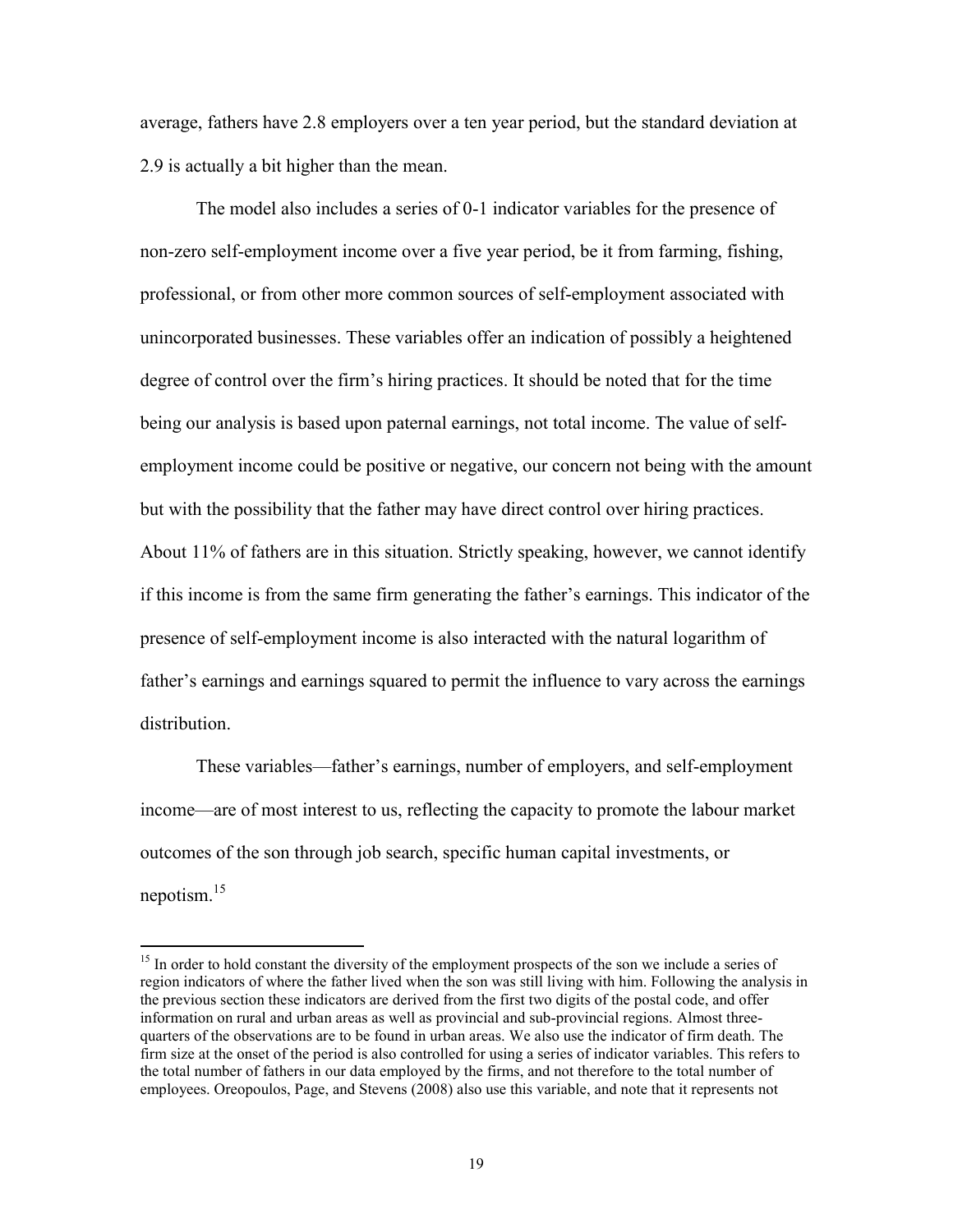The results for a series of specifications are presented in Tables 4 and 5 for the two definitions of the dependent variable. A quadratic relationship between paternal earnings and the chances of same-firm employment is robust to the specification, and the particular parameter values suggest the relationship is parabolic being highest for sons from highest earning fathers. The relationship between the number of employers the father had and chances of same-firm employment is an inverted U-shape in Table 4, suggesting that increases in the number of employers the father had to a maximum of between 7 and 8 over a ten year period increases the likelihood the son will be employed at one of them. The pattern is in fact the opposite when the focus is on the same main firm dependent variable in Table 5, with more paternal employers lowering the likelihood that the child will be employed in the same main firm of the father. Both of these patterns are in accord with our priors, a larger number of employers indicating in the former case a wider set of contacts, but in the latter that the father may not have had a strong foothold in any particular firm and hence less likely to pass on any firm-specific capital to the son.

 Of the four indicators of the type of income, only the indicator for self employment income is consistently statistically significant, having the expected positive sign. The last specification in Table 4 indicates that this influence plays somewhat through the amount of the father's earnings. These estimates imply that at the sample mean of paternal earnings, having a father with some self-employment income raises the

quite one-tenth of actual firm size as indicated by the full LEAP database. About 50% of fathers are in the smallest category, with the next highest proportions in the larger categories: 14% and 12% in firms of more than 100 and more than 500 of these workers. Finally, we include a number of characteristics of the two digit industry to which the father's main firm is classified: the employment growth over the period, the average years of education of all employees, an interaction of this latter variable with the father's income, and indicator variables for the two-digit SIC. These capture the overall chances of employment, the educational requirements—the ability to meet them potentially varying with the father's earnings—and any industry specific differences in hiring practices such as the rate of unionization.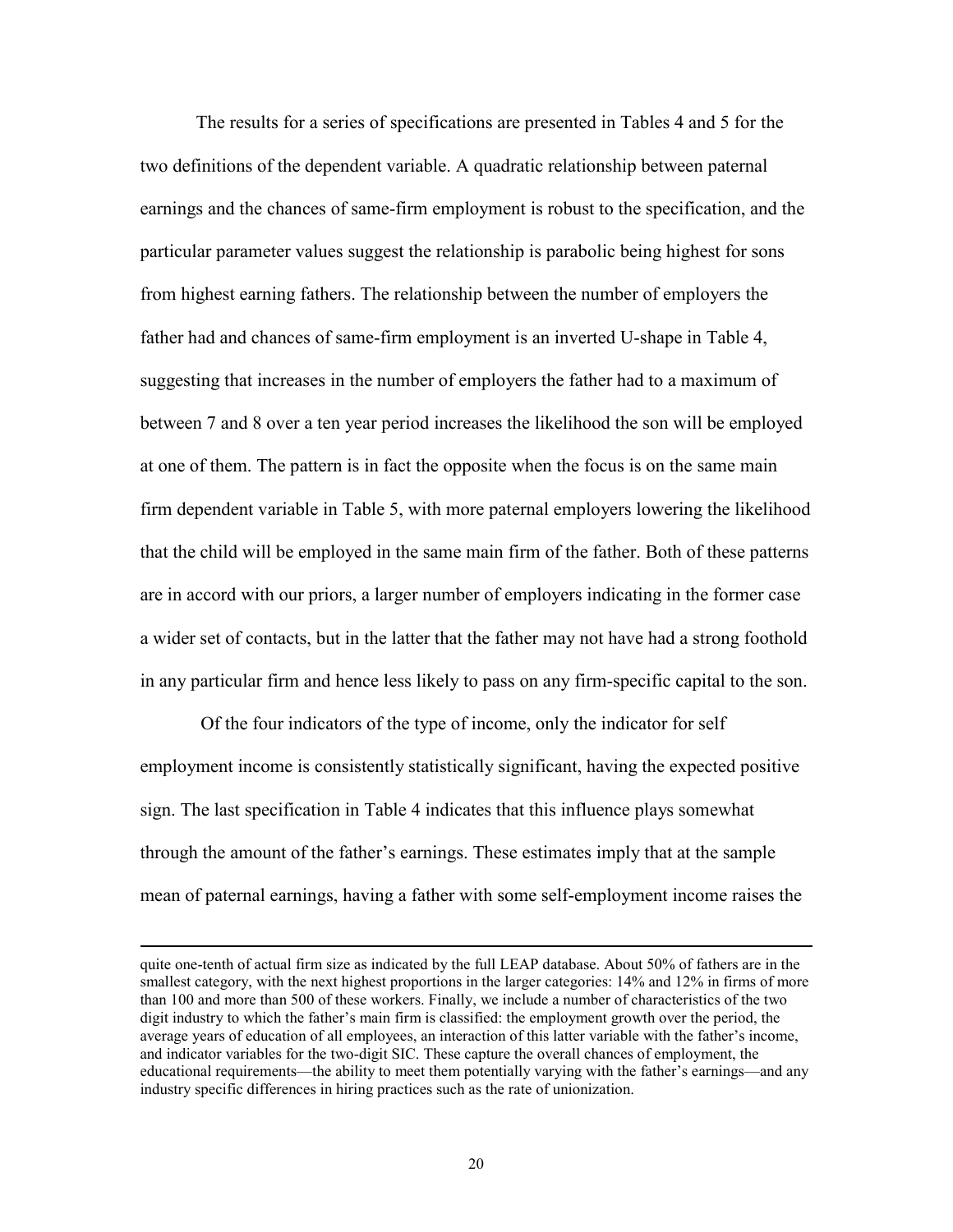probability of ever having worked in the same firm by 5.9%, slightly higher than the 4.8% estimate in the previous column based upon no interaction effects. There is no such impact when the focus is on the main employer, the interactions not being statistically significant in column (6) of Table 5. Other forms of self-employment associated with agriculture and fishing are not statistically significant, nor is the indicator for the presence of professional income.<sup>16</sup>

While these results include controls for detailed region and industry indicators, we check their robustness by offering estimates separately for urban and rural region using the specification in column (6) of these tables. Tables 6 and 7 present selected findings across geographic regions for our two definitions. The tables report the estimated coefficients for the variables we are most interested—father's earnings, father's number of employers, and the presence of self-employment income—and indicate that they do not change across the two geographic areas, with one possible exception. In Table 6 the major difference between the two subsamples is the finding that the number of employers the father had is stronger in magnitude in the rural sample. The higher rural coefficients may be interpreted as indicating that any given number of employers the father has represents a greater proportion of the total possible employers with which the son may be employed. But this does not seem to be the case in Table 7, where the focus is on the career employer as opposed to any employer.

We also recognize that the estimates offered in Tables 4 and 5 are based entirely upon father's earnings, though indicators for the presence of self-employment and other

 $16$  The firm death variable is estimated to be negative, as is the indicator of urban residence. Finally, the use of the industry dummy variables seems to clarify the role of firm size, their inclusion indicating that sons are most likely to be hired in smaller than in larger firms.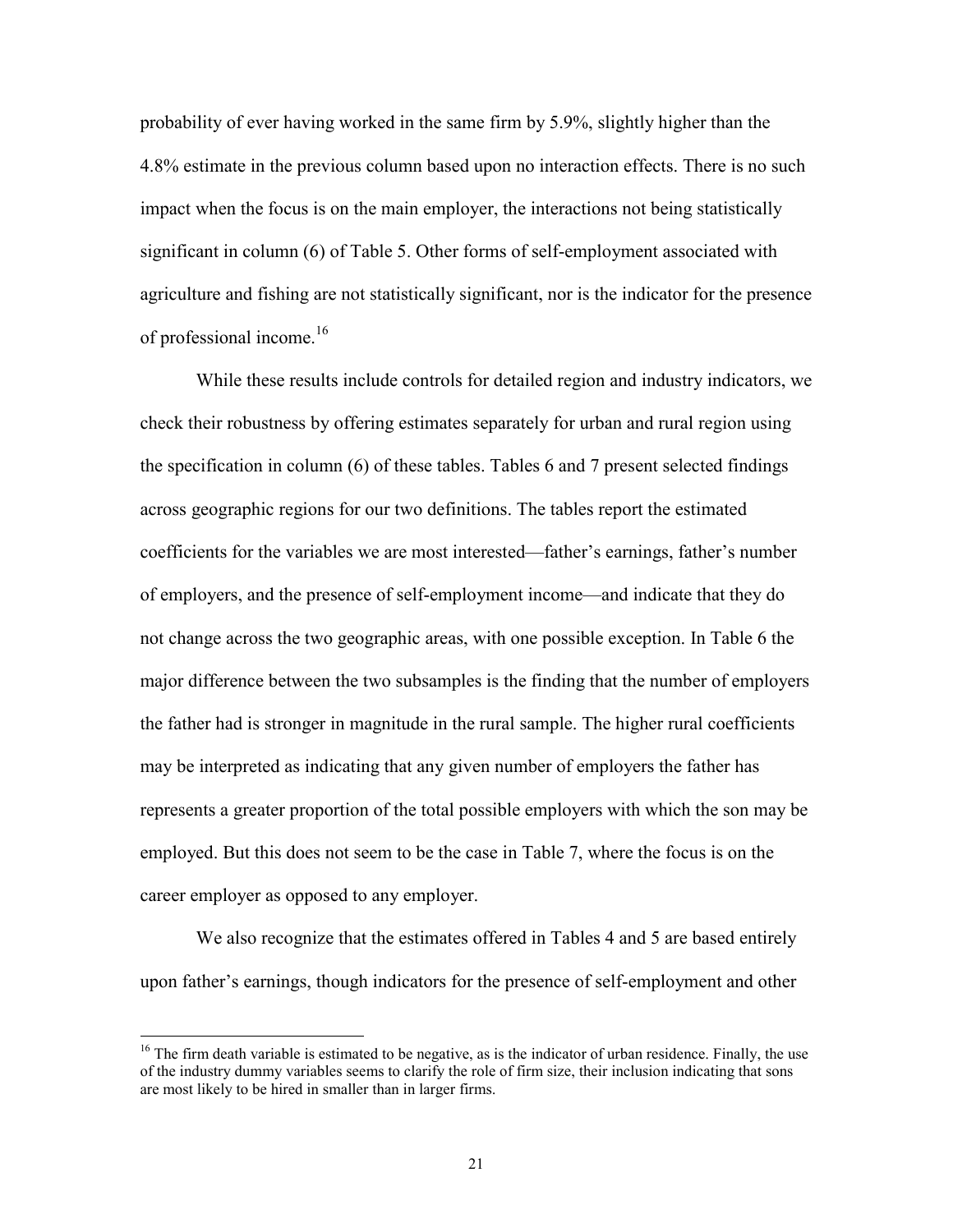types of income are included. As such earnings may not accurately represent the total financial resources available to the father. The last column of Tables 6 and 7 offers estimates based upon the father's total market income, which includes self-employment income, as the regressor. This increases the magnitude and the statistical significance of the self-employment indicator and the associated interactions, particularly in Table 7 where the focus is on the main same employer. The earnings-based analysis did not reveal a statistically significant impact of having a father reporting self-employment income on the chances that main firms were transmitted across generations. These results suggest that this is in fact the case for both definitions of generational employer transmission, but it should be noted that it remains much stronger in magnitude when determining the likelihood of the son getting a job as opposed to getting a career job.

In summary, the most notable results in these tables are the robust positive relationship with respect to father's self-employment income, the nonlinear positive relationship between parental earnings and the probability of same firm employment, and the contrasting patterns across the two tables with respect to the father's number of employers.

7. The relationship between employers and earnings across the generations The transmission of employers across the generations has implications for the generational transmission of earnings. The empirical analysis of intergenerational earnings mobility makes extensive use of a linear regression to the mean model: *ln*  $Y_t = \alpha$  $+\beta \ln Y_{t-1} + \varepsilon_t$ , where *Y* is a measure of permanent income, *t* indexes generations, and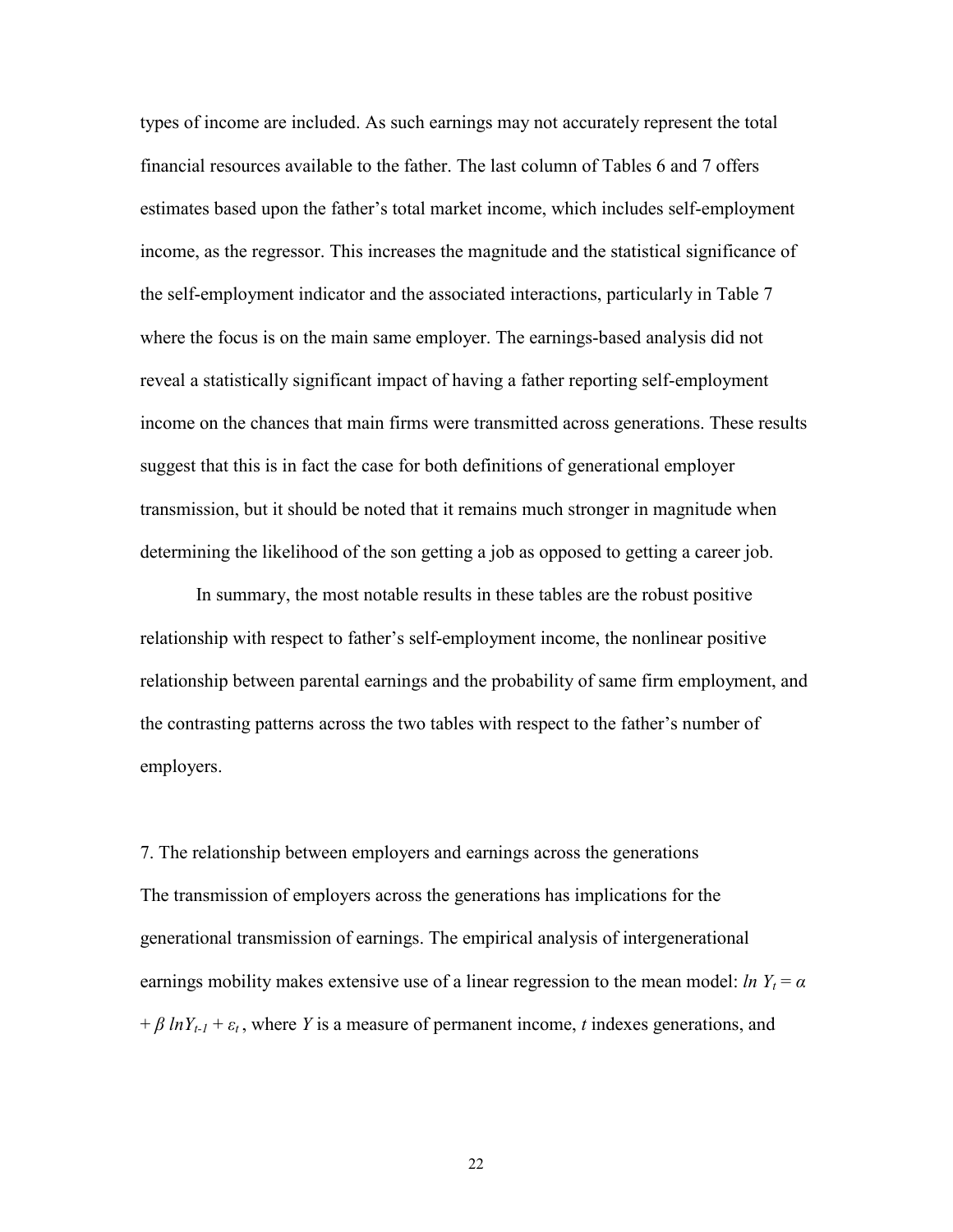where  $\beta$ , the intergenerational earnings elasticity, is the parameter of interest.<sup>17</sup> There is a consensus on the value of *β* for Canada. Corak and Heisz (1999) estimate it to be about 0.2 with the same data that is the basis of our paper, while Fortin and Lefebvre (1998) use survey data and instrumental variables methods and obtain a similar value.

 Tables 8 and 9 present least squares estimates of the intergenerational elasticity, for the two alternative definitions of same firm employment using various versions of the following general specification:

$$
ln Y_{i,t} = \alpha + \beta ln Y_{i,t-1} + \beta_1 ln Y_{i,t-1} \times SameFirm_i +
$$

 $\overline{a}$ 

γ*1SameFirm<sup>i</sup>* + γ*2SameIndustry<sup>i</sup>* + γ*3SameRegion<sup>i</sup>* + *εi,t*

The main concern is with the interaction term  $\beta_l$ , which measures the influence of the intergenerational transmission of employers on the intergenerational earnings elasticity. We define the same industry and same region variables to be indicators of employment in the same two-digit industry, and residence in the same narrowly defined region (the first two digits of the postal code being the same).

The results suggest that the overall average elasticity of earnings is  $0.25$ .<sup>18</sup> The presence of the intergenerational transmission of employers has a slight tendency to increase the overall average elasticity, as indicated by the change in the estimate between

 $17$  The theoretical motivation for this equation is Becker and Tomes (1986, 1979) and Loury (1981), but there is an extensive empirical literature informed in a significant degree by Solon (1992, 1989) and Zimmerman (1992) who highlight the challenges measurement errors and life cycle biases pose in correctly estimating the elasticity. Surveys of this empirical research include Björklund and Jäntti (2008), Corak (2006), and Solon (2002, 1999), with Böhlmark and Lindquist (2006), Grawe (2006), and Haider and Solon (2006) offering the most recent methodological developments.

<sup>&</sup>lt;sup>18</sup> This is slightly higher than those reported in Corak and Heisz (1999) because we are using only the oldest cohort of the data available to them. When our estimations are based on all available cohorts the resulting estimate is 0.226.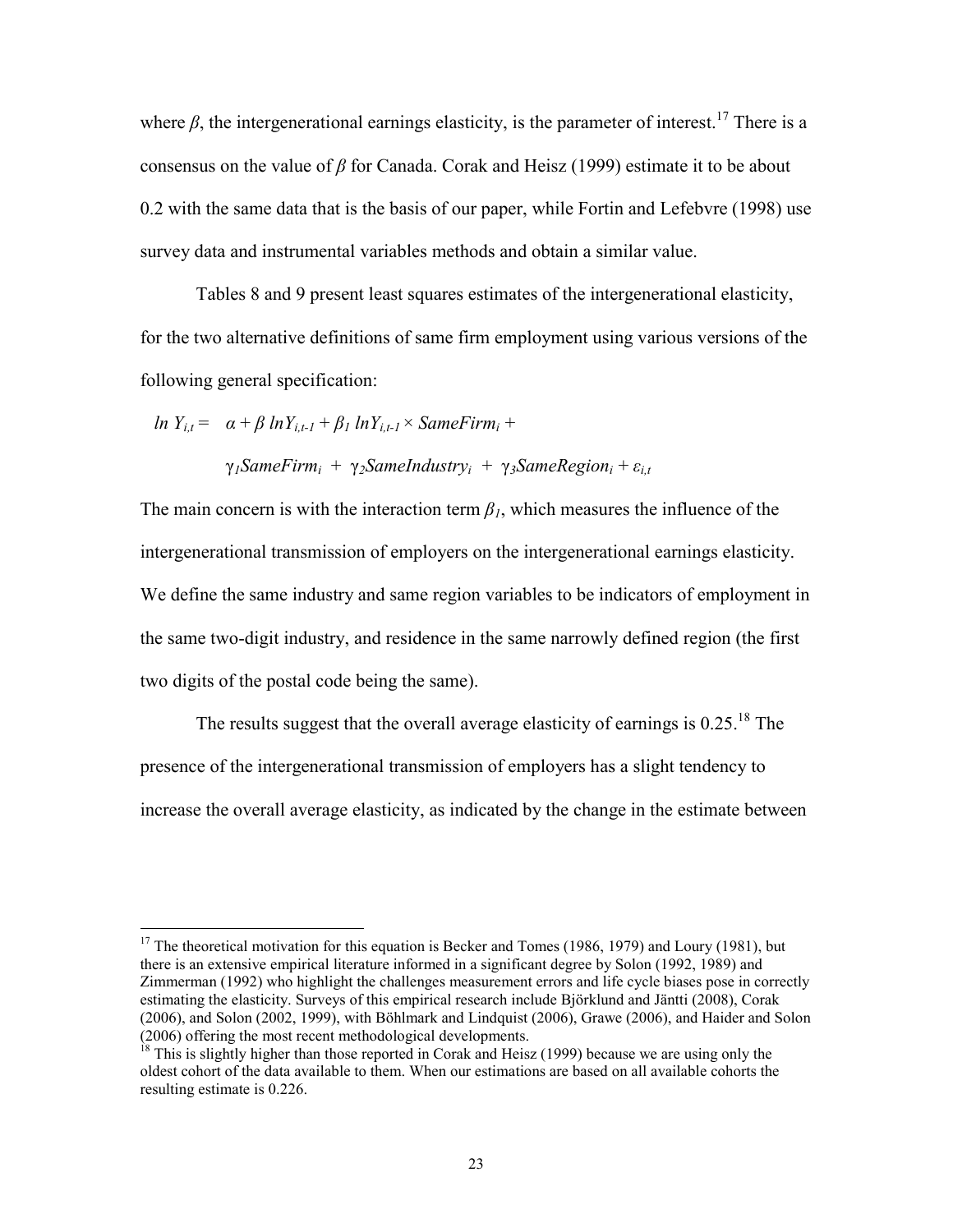columns (1) and columns (2) to (4) of these tables.<sup>19</sup> When the focus is on the son ever having been employed at the same firm as the father the overall elasticity falls from 0.25 to about 0.20 for those not having the same employer, and rises to about 0.3 for those who do have the same employer. But this tendency is less notable in the case of same main employer being the same. Table 9 illustrates that the overall elasticity of 0.25 falls at most to 0.22 when controls for same industry and same region are included, and even less otherwise. While the degree of generational mobility is significantly lower for sons with the same main firm as fathers (the elasticity rising to about 0.4), this does not significantly change the overall measure of mobility.

The notable feature in Corak and Heisz (1999), however, is that the large sample size permits estimation of non-linear patterns in the intergenerational elasticity. They find that the intergenerational elasticity rises over the lower half of the father's earnings distribution peaking at about 0.3, falls over the upper half, and then rises sharply to 0.4 and even higher at the very top of the distribution.<sup>20</sup> As such the linear model is not an accurate representation of the actual patterns in the elasticity across the father's earnings distribution.

The influence of the inheritance of employers is more important at some points in the father's earnings distribution than others, and contributes to these non-linear patterns.

 $19$  The influence of the intergenerational transmission of employers on the degree of generational earnings mobility in this regression to the mean model is examined in detail by Corak and Piraino (2009), who use estimates of this sort as a starting point, but argue that the appropriate estimation strategy is a switching regression with sample separation unknown or known imperfectly.

 $20$  Solon (1992) was not able to address variation in the intergenerational elasticity across the father's earnings distribution conclusively with PSID data, but Bratsberg *et al.* (2007) document non-linear patterns for other countries, some of which have a similar average elasticity as Canada. The reasons for these patterns are the subject of discussion in the literature, with the possibility of credit constraints in the manner of Becker and Tomes (1986) representing the starting point for many analyses, and indeed for some of the conjectures in Corak and Heisz (1999). Grawe (2004) brings this interpretation into question, and Han and Mulligan (2001) explore the issue in detail.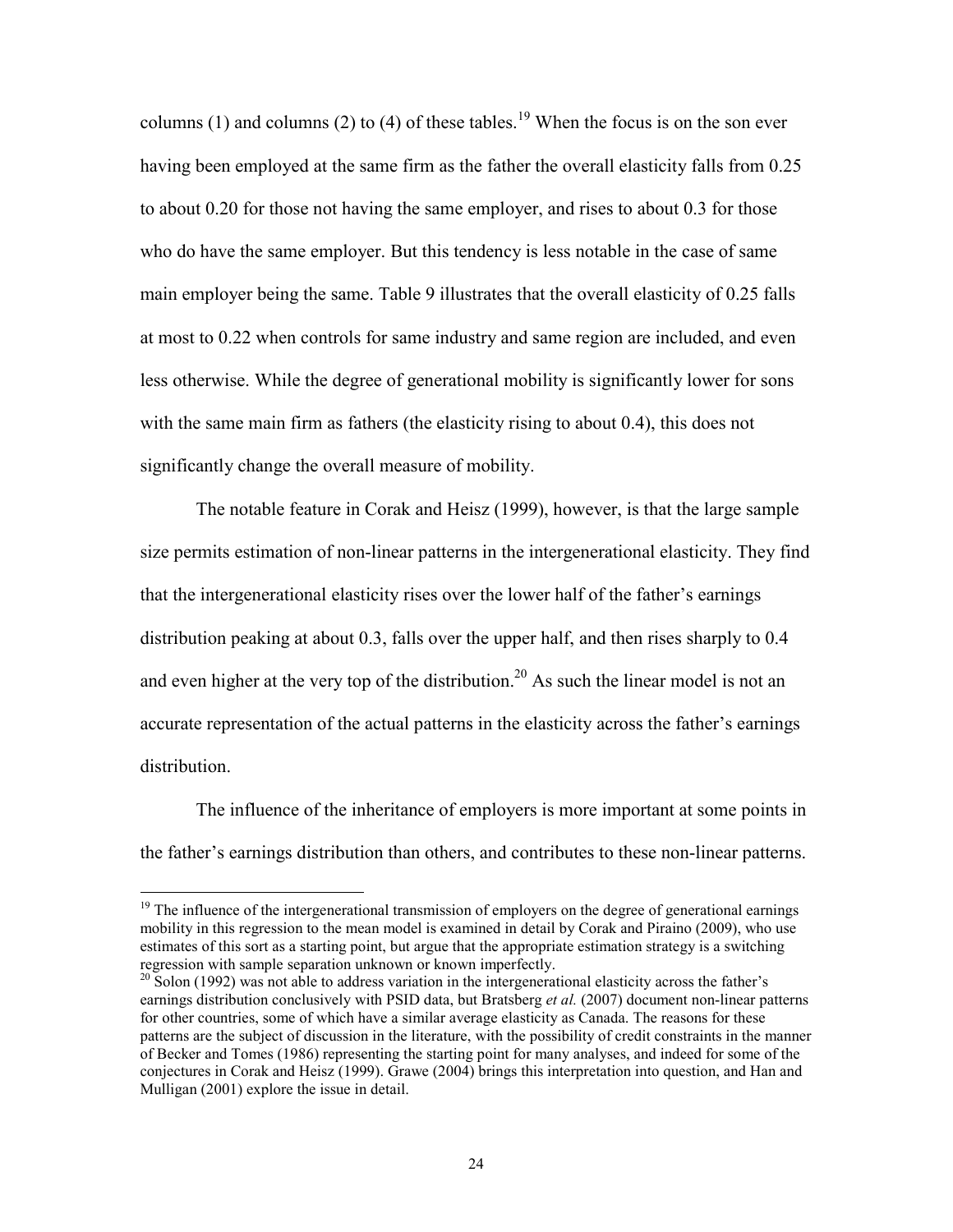Figures 3 and 4 show these distinct non-linear patterns according to whether the son worked at the same employer as his father or not.<sup>21</sup> The intergenerational earnings elasticity is much higher throughout the father's earnings distribution for those sons ever having the same employer as their fathers. For example, in Figure 3 the intergenerational elasticity for this group is for the most part above 0.2, but for those not experiencing the intergenerational transmission of an employer it just exceeds this value at its maximum. Relatively speaking the elasticity is also much higher at the upper tail given that it tends to fall off throughout the upper half of the earnings distribution for sons not employed at the same firm as their fathers. This suggests that part of the preservation of earnings across the generations for sons of the top-earning fathers has to do with the intergenerational transmission of employers. In fact, the negative estimate when fathers have earnings more than one standard deviation above the mean for those not having the same employer as their fathers indicates an intergenerational reversal of earnings.

All of this is particularly so in reference to the more narrow measure of same firm employment: when the son has the same main employer as an adult that his father had 15 or so years earlier the intergenerational earnings elasticity ranges from 0.5 to 0.8 when earnings are more than two standard deviations from the mean. In addition, for the large part of the distribution in the lower half of the earnings distribution the value is also notably high and relatively constant at about 0.5. Most clearly, however, if there is a sharp spike in the intergenerational elasticity at the top of the earnings distribution for the

<sup>&</sup>lt;sup>21</sup> The results are based upon a nearest-neighbourhood estimator with locally-weighted least squares regressions, as described in Loader (1999) and as implemented in S-Plus. The weighting function is the tricubic, a cubic functional form is used for the regression, and the span is set at 0.7. These are the same specifications as Corak and Heisz (1999).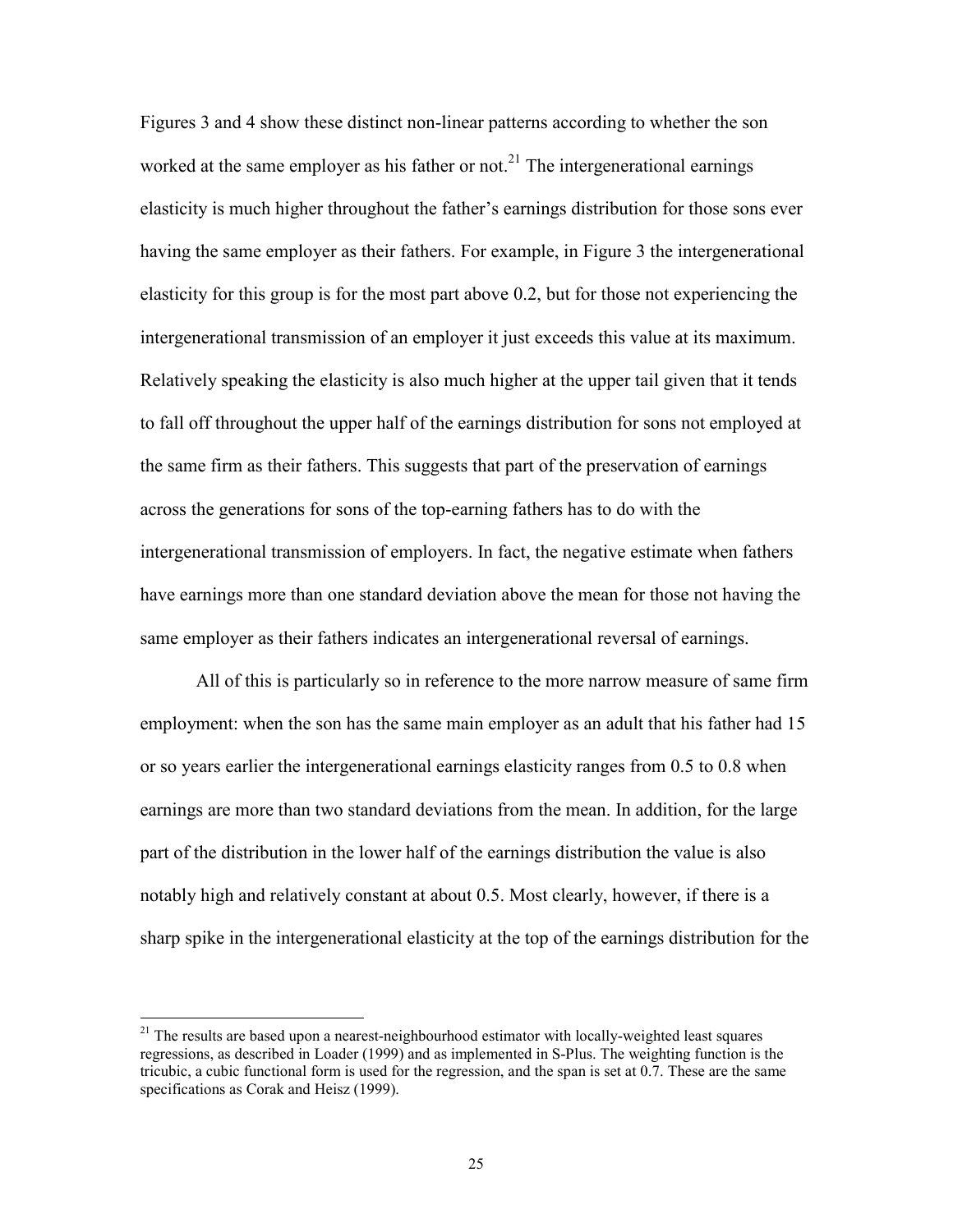population as a whole, as observed in Corak and Heisz (1999), this exclusively reflects the elasticity for those working as adults for the same main employer as their father.

#### 8. Conclusion

We document the intergenerational transmission of employers between fathers and sons with a large Canadian based administrative data set by deriving two complementary indicators. The first is related to the job search process and the role of parental networks, and speaks to the empirical findings in the job search literature that most jobs are found through families and friends. The second is related to the specific investments that parents may make in the human capital of their children in a way that increases productivity in particular firms. Both of these indicators will also be influenced by the capacity of parents to directly influence the recruitment process in particular firms, which we expect to be more important among higher earning parents.

Our analysis does not exclude any of these models of the intergenerational transmission of employers. Rather we illustrate that each has a bearing on observed patterns, with each being more relevant at different points in the series of transitions young people make in obtaining their career jobs. We find that by the age of 33 approximately 4 in 10 men have worked at some point with an employer who had also at some point employed their father. Much of this intergenerational transmission of employers occurs during the teen years, but as a lower bound about 6% (and as an upper bound 9%) of 33 year olds have as their main employer the same employer their fathers worked for some 15 to 20 years earlier. These percentages are higher than would be expected by a random allocation of sons to firms in specific industrial, regional, and sub-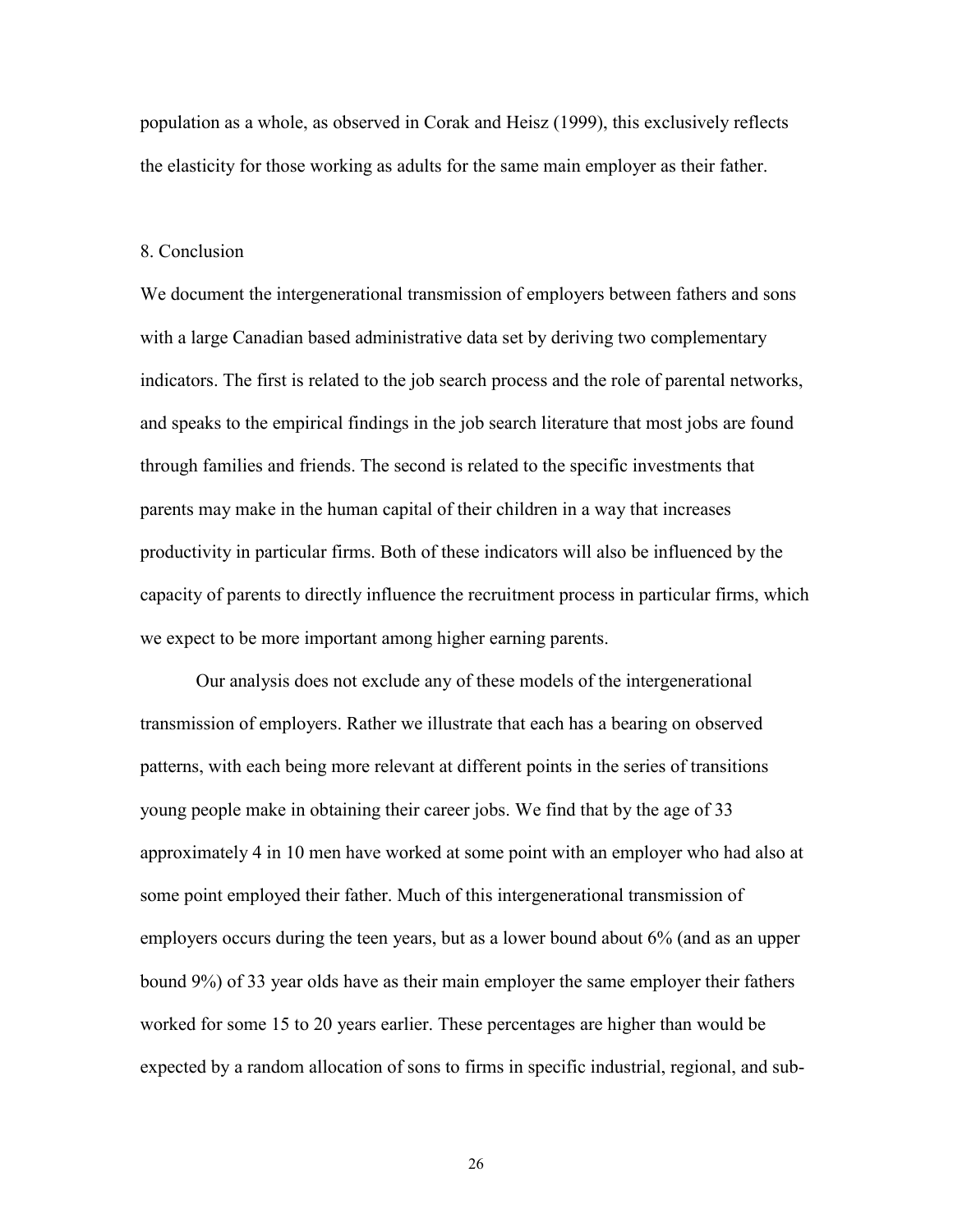regional labour markets, and reflect particular characteristics of their family background. The intergenerational transmission of employers is much more likely at the top of the earnings distribution. Close to 70% of sons of top percentile fathers had at some point the same employer as their fathers, and for 15% their main employer at the age of 33 was the same employer their father worked for during their teen years.

Our results from a series of linear probability models are consistent with a set of hypotheses we draw from literature. First, the generational transmission of employers is higher when fathers have self-employment income, and higher for fathers with higher earnings and incomes. In particular, the probability that sons will be employed by the same employer as their father is distinctly non-linear, being much higher for the highest earning fathers. Second, self-employment also significantly tightens the relationship between parental earnings and intergenerational transmission of employers. These findings do not reject the hypothesis that the generational transmission of employers reflects some direct parental influence over the hiring process. Finally, the more employers the father has had, the more likely the son will be employed at one of them at some point in his life. But the more employers the father has had, that is the less likely he has any firm specific capital to pass on, the less likely the son will be employed at one of them as a career in adulthood. As such our findings are also in line with the predictions of both the job search model, and a model of firm-specific human capital: the first reflecting in large measure the jobs young people find during their teen years and in making the transition from school to work, the second their employers in adulthood.

These patterns have consequences for the intergenerational transmission of earnings. We find that while the intergenerational transmission of employers slightly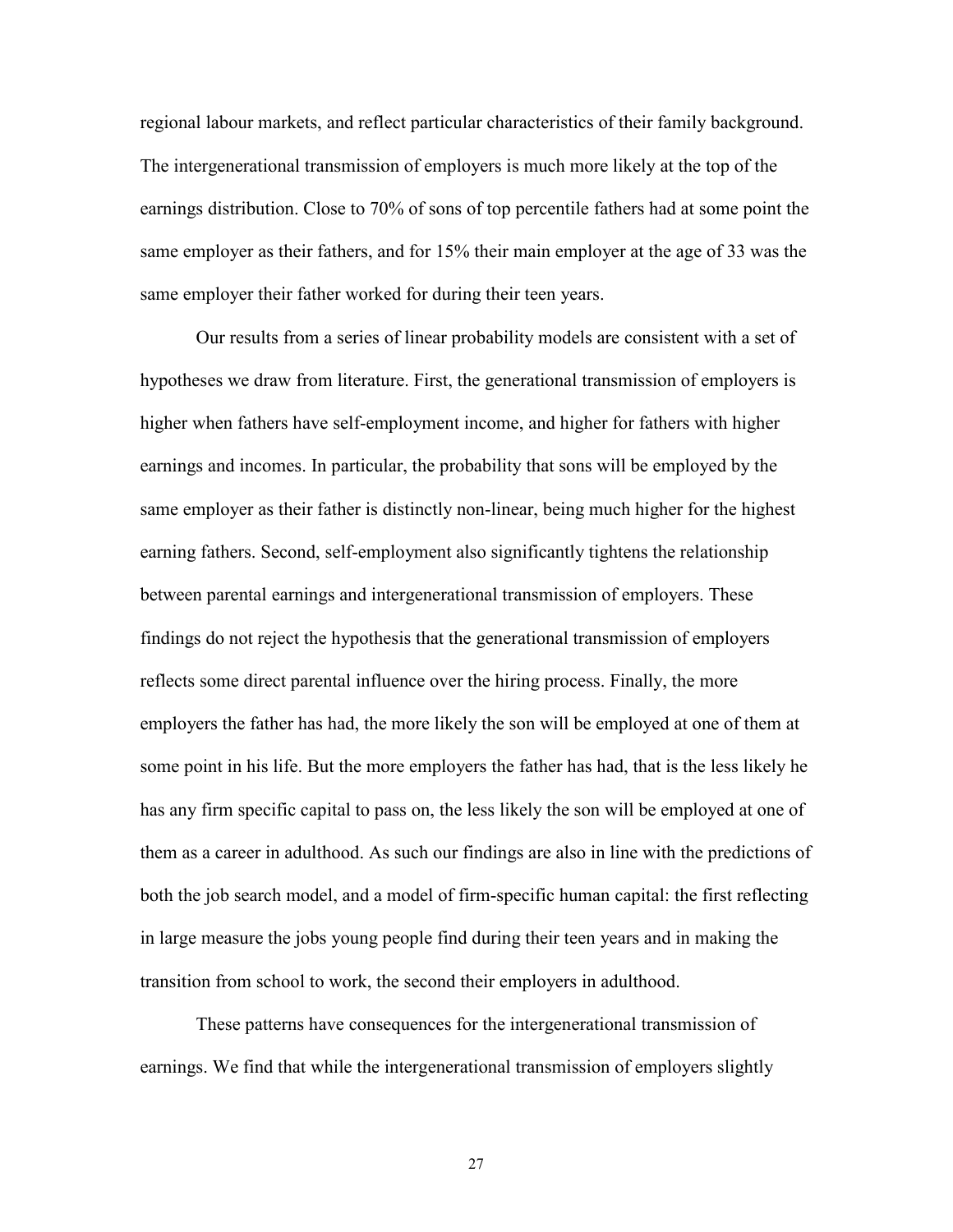raises the overall average intergenerational elasticity of earnings, it has a larger bearing on understanding non-linear patterns in this elasticity across the father's earnings distribution. In particular, the elevated elasticities observed in the middle of the earnings distribution as well as in the upper tail of these Canadian data reflect the patterns of those who also inherit an employer from their father.

The literature on the degree of generational earnings mobility is oftentimes linked to the growing research on early childhood development, the formation of values and preferences, and their impact on readiness to learn and pro-social behaviour that are all important antecedents to educational attainment and ultimately labour market success. Our research suggests that it is also important to understand the nature of labour markets and the way in which young adults interface with them during the transition to adulthood, and ultimately in final career choices. Parents may also be in a position to influence this process by offering contacts and knowledge of employment with particular employers, and in the extreme exercising direct control. This may be an important complement to the non-monetary investments early in life. The capacity of parents to play a role in a child's transition to the labour market varies according to their place in the earnings distribution, and this may also be a part of the explanation for the degree to which children may have similar earnings as their parents, a possibility that future research with data from other countries should recognize.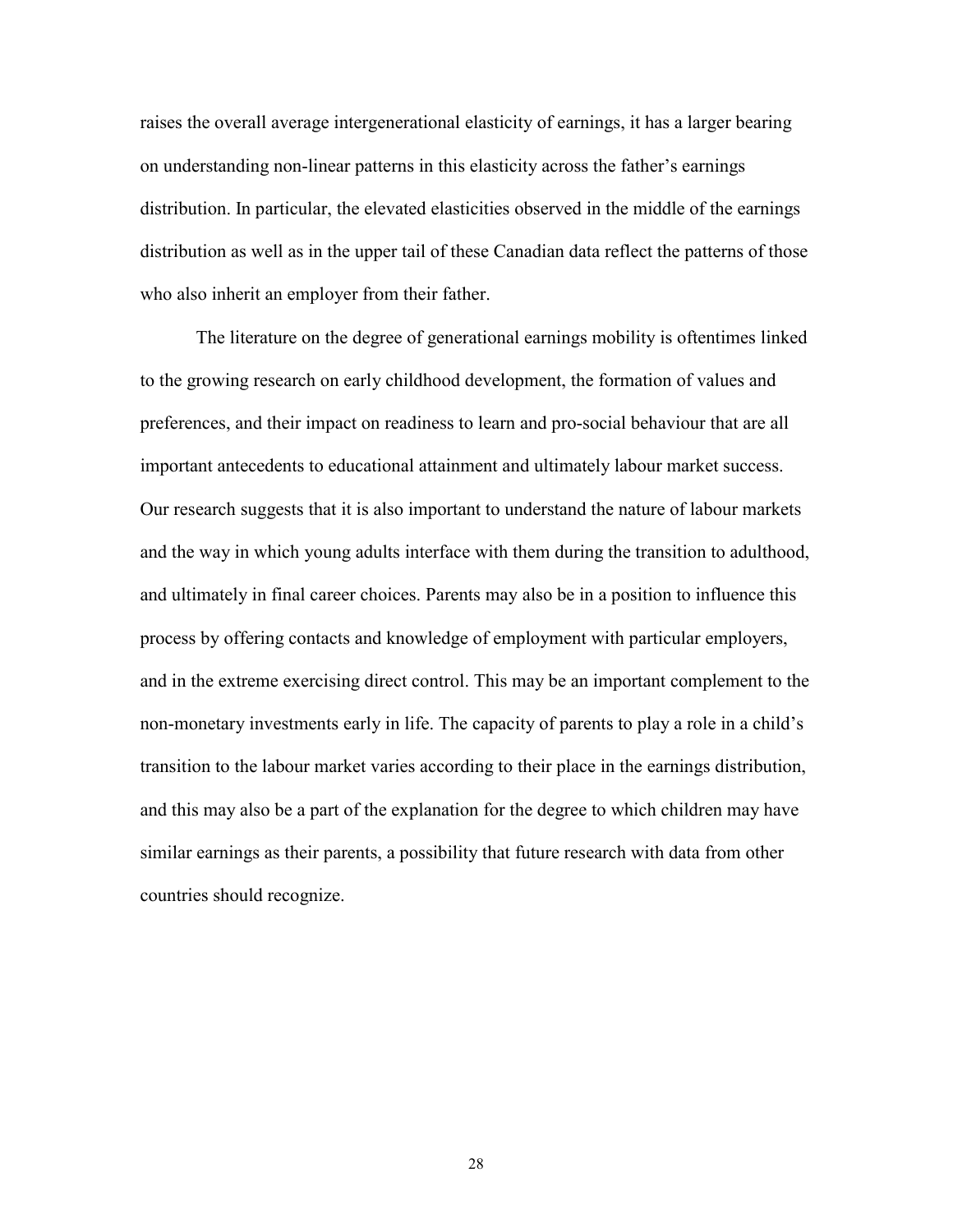References

- Bennedsen, Morton, Kasper Meisner Nielsen, Francisco Pérez-González, and Daniel Wolfenzon (2007). "Inside the Family Firm: The Role of Families in Succession Decisions and Performance." *Quarterly Journal of Economics*. Vol. 122, pp. 647- 91.
- Björklund, Anders and Markus Jäntti (2009). "Intergenerational income mobility and the role of family background." In Wiemer Salverda, Brian Nolan, and Tim Smeeding (editors). *Handbook of Economic Inequality*. Oxford: Oxford University Press.
- Blanden, Jo (2005). "Love and Money: Intergenerational Mobility and Marital Matching in Canada." Ottawa: Statistics Canada Research Paper No. 272.
- Bratsberg, Bernt, Knut Roed, Oddbjorn Raaum, Robin Naylor, Markus Jantti, Tor Eriksson, and Eva Osterbacka (2007). "Nonlinearities in Intergenerational Earnings Mobility: Consequences for Cross-country Comparisons." *Economic Journal*. Vol. 117, pages C72-C92.
- Corak, Miles (2006). "Do poor children become poor adults? Lessons from a cross country comparison of generational earnings mobility." In John Creedy and Guyonne Kalb (editors). *Research on Economic Inequality, Vol. 13*. Amsterdam: Elsevier.
- Corak, Miles (2001). "Death and Divorce: The Long-Term Consequences of Parental Loss on Adolescents." *Journal of Labor Economics*. Vol. 19, pp. 682-715.
- Corak, Miles, Björn Gustafsson, and Torun Österberg (2004). "Intergenerational Influences on the Receipt of Unemployment Insurance in Canada and Sweden." In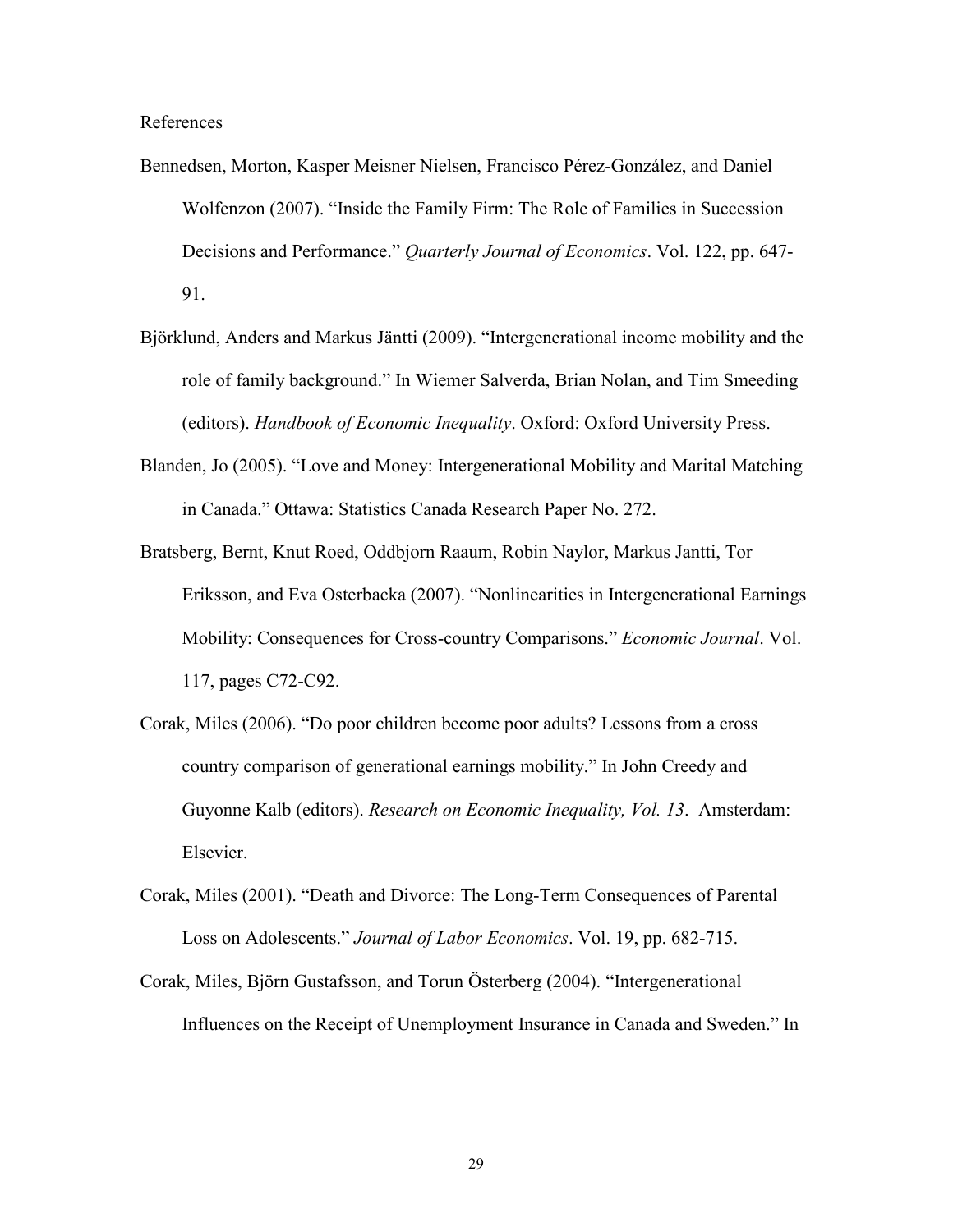Miles Corak, editor. *Generational Income Mobility in North America and Europe.* Cambridge: Cambridge University Press.

- Corak, Miles and Andrew Heisz (1999). "The Intergenerational Earnings and Income Mobility of Canadian Men: Evidence from Longitudinal Income Tax Data." *Journal of Human Resources*. Vol. 34, pp. 504-33.
- Corak, Miles and Patrizio Piraino (2010). "Intergenerational Earnings Mobility and the Inheritance of Employers." Unpublished.
- Dunn, Thomas and Douglas Holtz-Eakin (2000). "Financial Capital, Human Capital and the Transition to Self-Employment: Evidence from Intergenerational Links." *Journal of Labor Economics*. Vol. 18, pp. 282-305.
- Fortin, Nicole and Sophie Lefebvre (1998). "Intergenerational Income Mobility in Canada." In Miles Corak (editor). *Labour Markets, Social Institutions and the Future of Canada's Children*. Ottawa: Statistics Canada.
- Granovetter, Mark S. (1995). *Getting a Job: A Study of Contacts and Careers*. Second Edition. Chicago: University of Chicago Press.
- Grawe, Nathan D. (2006). "The Extent of Lifecycle Bias in Estimates of Intergenerational Earnings Persistence." *Labour Economics*. Vol. 13, pp. 551-570.
- Grawe, Nathan D. (2004). "Reconsidering the Use of Nonlinearities in Intergenerational Earnings Mobility as a Test for Credit Constraints." *Journal of Human Resources*. Vol. 39, pp. 813-827.
- Grenon, Lee (1999). "Obtaining a job." *Perspectives on Labour and Income*. Ottawa: Statistics Canada, catalogue number 75-001.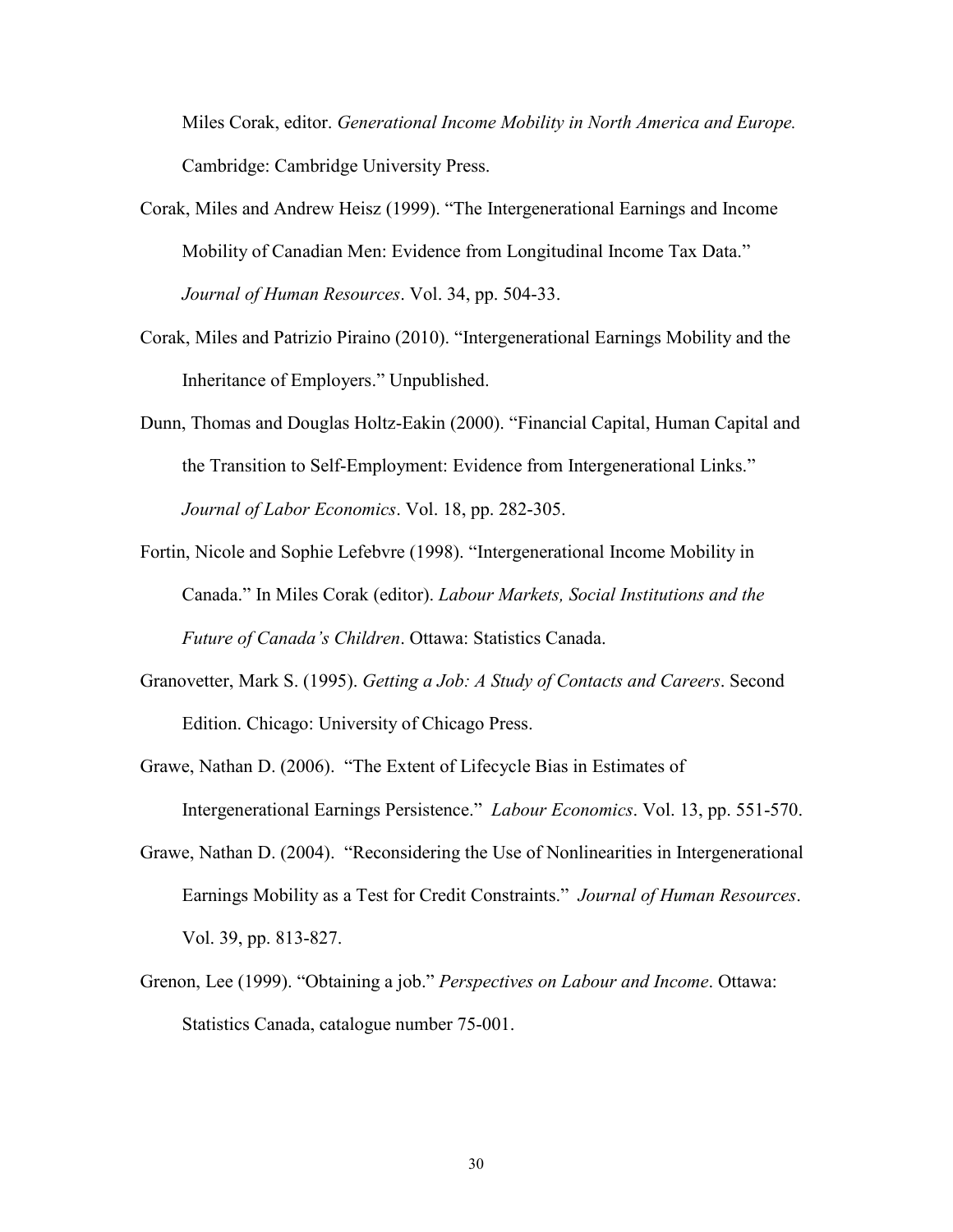- Haider, Steven J. and Gary Solon (2006). "Life-Cycle Variation in the Association between Current and Lifetime Earnings." *American Economic Review*. Vol. 96, pp. 1308-20.
- Harris, Shelly and Daniela Lucaciu (1994). "An overview of the T1FF Creation." LAD Reports. Reference Number 94-24-01 v1.2. Ottawa: Statistics Canada, Small Areas and Administrative Data Division.
- Holzer, Harry J. (1988). "Search Method Use by Unemployed Youth." *Journal of Labor Economics*. Vol. 6, pp. 1-20.
- Ionnides, Yannis M. and Linda Datcher Loury (2004). "Job Information Networks, Neighborhood Effects, and Inequality." *Journal of Economic Literature*. Vol. 42, pp. 1056-93.
- Kimhi, A. and N. Nachlieli (2001). "Intergenerational succession on Israeli family farms." *Journal of Agricultural Economics*. Vol. 52, pp. 42-58.
- Kramarz, Francis and Oskar Nordström Skans (2007). "With a little help from my … Parents? Family Networks and Youth Labor Market Entry." CREST Working Paper.
- Jonsson, Jon O., David B. Grusky, Matthew Di Carlo, Reinhard Pollak, and Mary C. Brinton (2009). "Microclass Mobility: Social Reproduction in Four Countries." *American Journal of Sociology*. Vol. 114, pp. 977-1036.
- Laband, D.N. and B.F. Lentz (1983). "Occupational inheritance in agriculture." *American Journal of Agricultural Economics*. Vol. 65, pp. 311-314.
- Laband, D. N. and B. F. Lentz (1992). "Self-recruitment in the legal profession." *Journal of Labor Economics*. Vol. 10, pp. 182-201.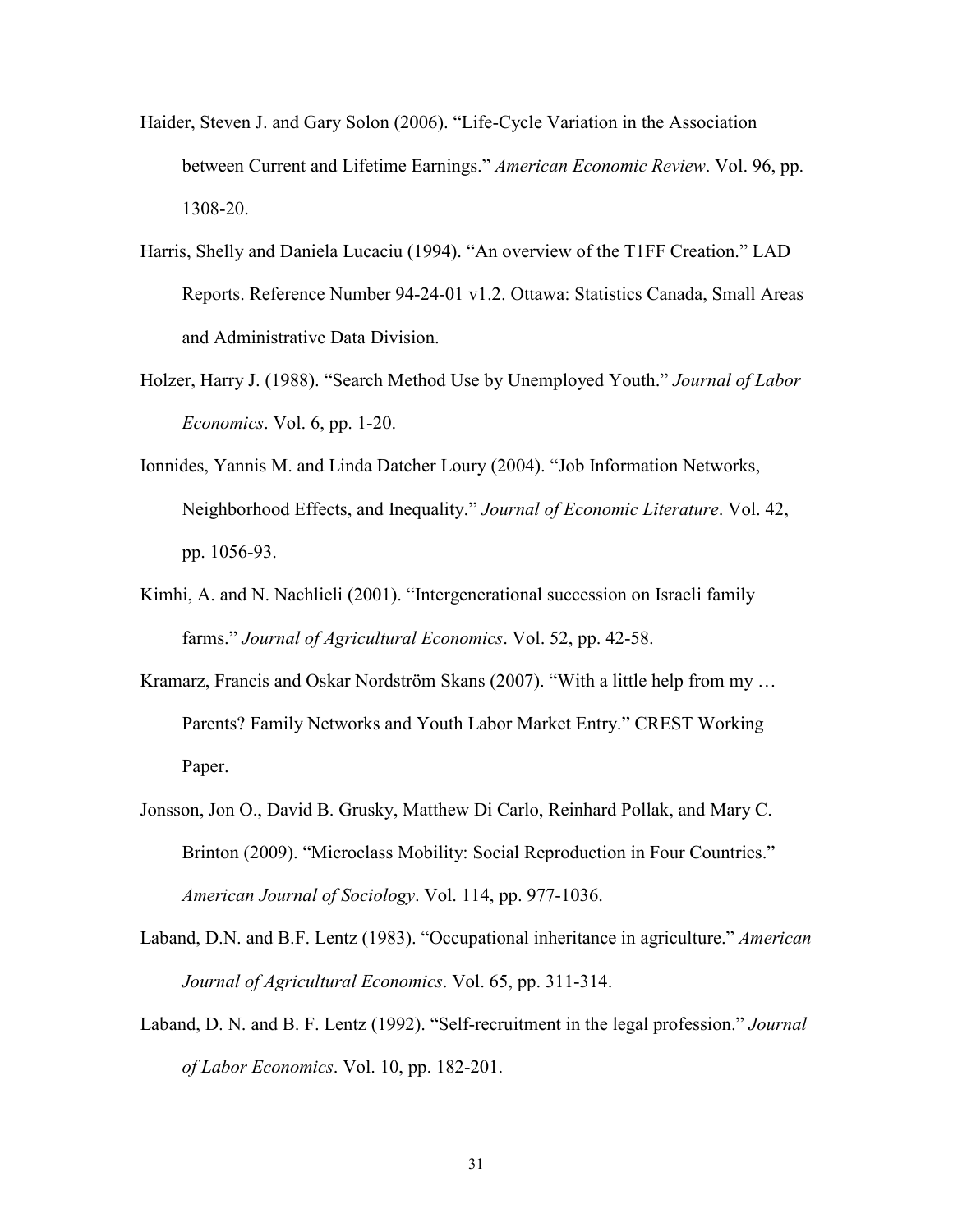- Lentz, B. and D. N. Laband (1990). "Entrepreneurial success and occupational inheritance among proprietors." *Canadian Journal of Economics*. Vol. 23 pp. 563- 79.
- Lentz, B. and D. N. Laband (1989). "Why so many children of doctors become doctors: nepotism vs. human capital transfers." *Journal of Human Resources*. Vol. 24, pp. 396-413.

Loader, Clive (1999). *Local Regression and Likelihood*. New York: Springer-Verlag.

- Loury, Glenn C. (1981). "Generational Transfers and the Distribution of Earnings." *Econometrica*. Vol. 49, pp.843-67.
- Loury, Linda Datcher (2006). "Some contacts are more equal than others: Informal networks, job tenure, and wages." *Journal of Labor Economics*. Vol. 24, pp. 299- 318.
- Magruder, Jeremy R. (2010). "Intergenerational Networks, Unemployment, and Persistent Inequality in South Africa." *American Economic Journal: Applied Economics*. Vol. 2, pp. 62-85.
- Montgomery, James D. (1991). "Social Networks and Labor-Market Outcomes: Toward an Economic Analysis**."** *American Economic Review*. Vol. 81, pp. 1408-1418.
- McNally, Sandra (2003). "Aspects of Structural Change on European Farms: an empirical analysis." PhD Thesis. University College London.
- Morgan, Stephen, Gary Fields and David B. Grusky, editors (2006). *Mobility and Inequality: Frontiers of Research from Sociology and Economics*. Stanford: Stanford University Press.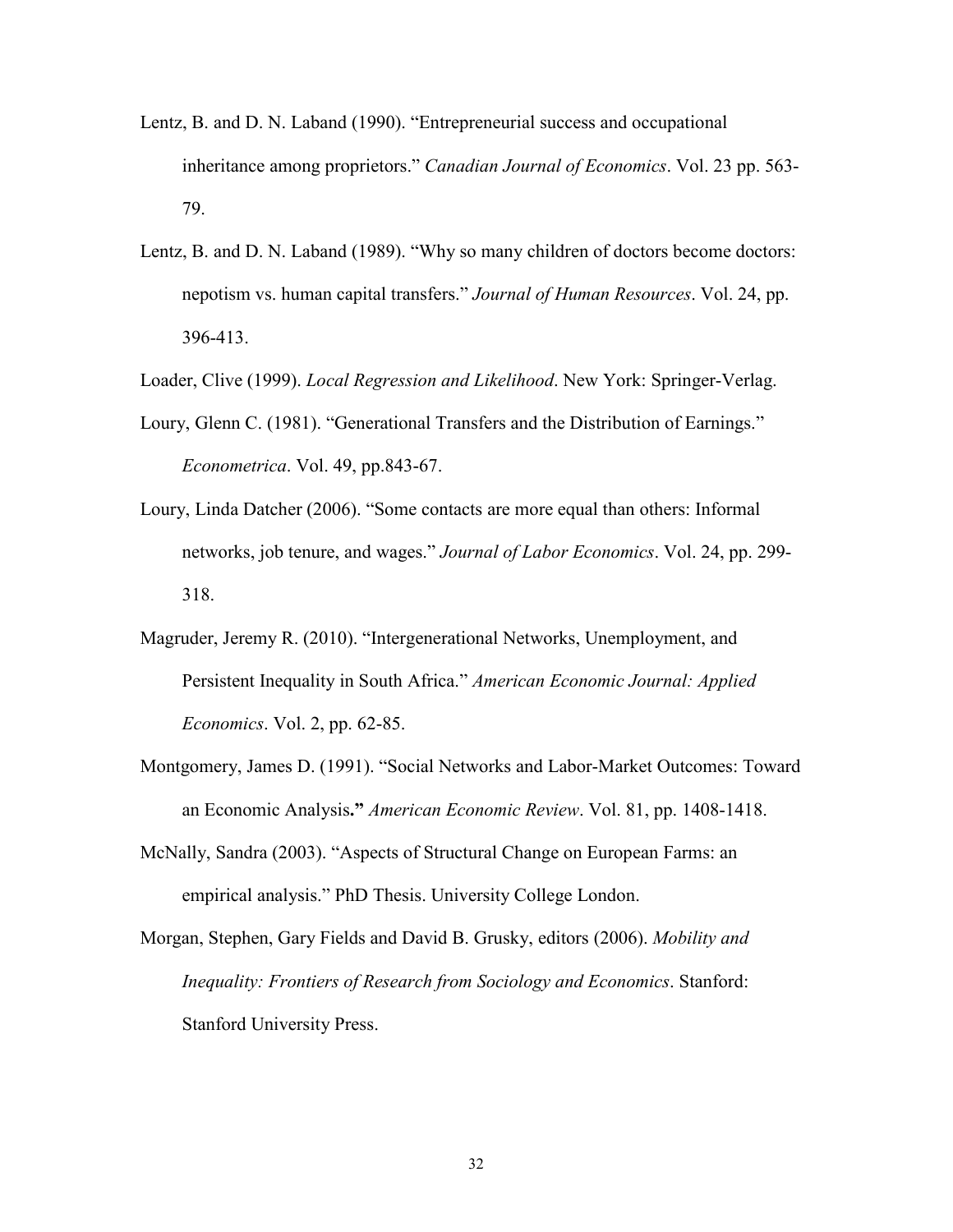- Oreopoulos, Philip (2003). "The Long-Run Consequences of Growing Up in a Poor Neighborhood." *Quarterly Journal of Economics*. Vol. 118, pp. 1533-75.
- Oreopoulos, Philip, Marianne Page, and Ann Huff Stevens (2008). "The Intergenerational Effects of Worker Displacement." *Journal of Labor Economics*. Vol. 26, pp.455-84.
- Pérez-González, Francisco (2006). "Inherited Control and Firm Performance." *American Economic Review*. Vol. 96, pp. 1559-88.
- Polachek, S. W. (1986). "Roots of success: why children follow in their parents' career footsteps." Book review. *Journal of Economic Literature*. Vol. 24, pp. 1839-41.
- Rosenzweig, M. R. and K. I. Wolpin (1985). "Specific experience, household structure and intergenerational transfers: farm family land and labor arrangements in developing countries." *Quarterly Journal of Economics*. Vol. 100, pp. 961-87.
- Roemer, John E. (2004). "Equal Opportunity and Intergenerational Mobility: Going Beyond Intergenerational Income Transition Matrices." In Miles Corak (editor). *Generational Income Mobility in North America and Europe*. Cambridge: Cambridge University Press.
- Solon, Gary (2002). "Cross-Country Differences in Intergenerational Earnings Mobility." *Journal of Economic Perspectives*. Vol. 16, pp. 59-66.
- Solon, Gary (1999). "Intergenerational Mobility in the Labor Market." In Orley C. Ashenfelter and David Card (editors). *Handbook of Labor Economics, Volume 3A*. Amsterdam: Elsevier Science.
- Solon, Gary (1989). "Biases in the Estimation of Intergenerational Earnings Correlations." *Review of Economics and Statistics*. Vol. 71, pp. 172-74.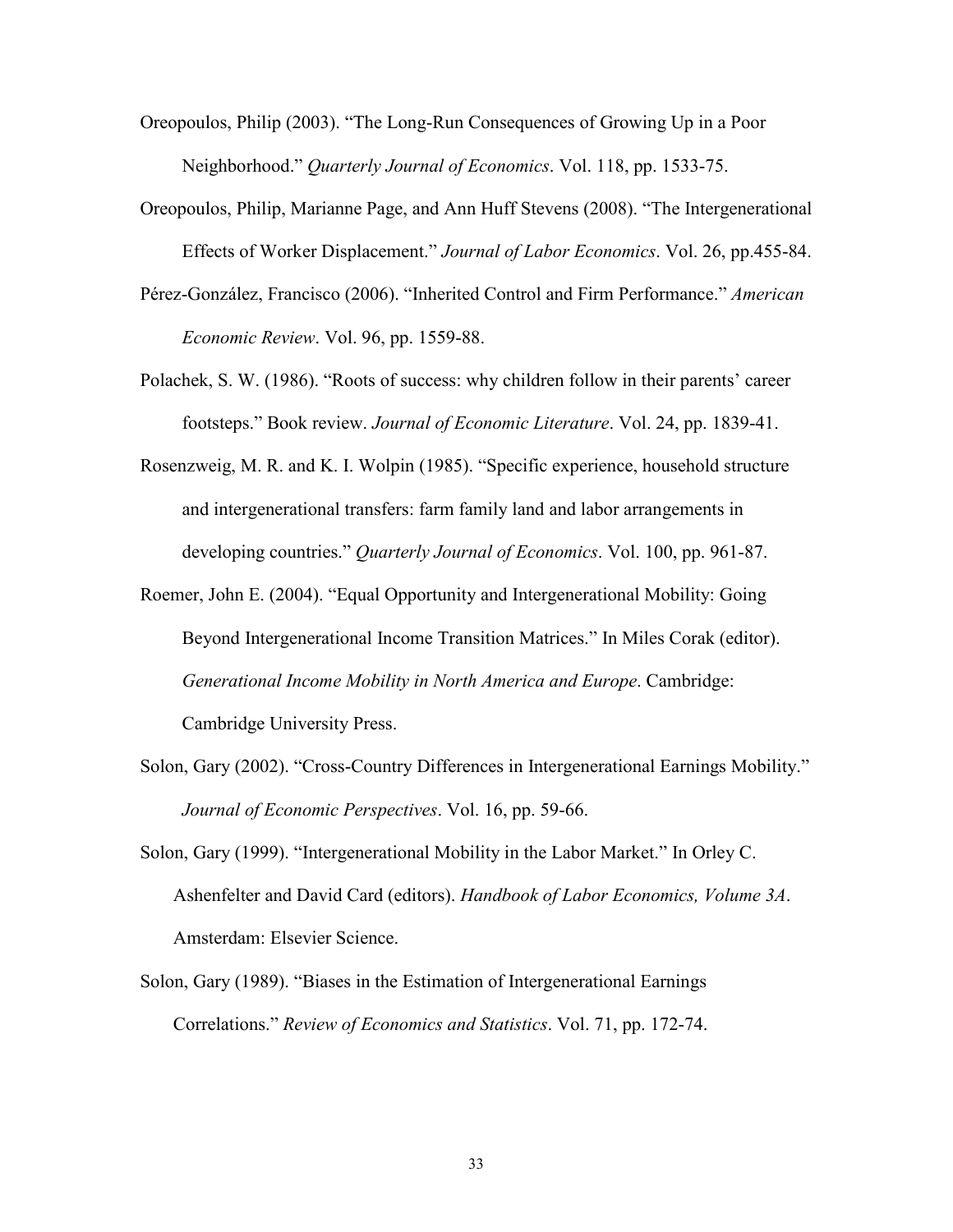Statistics Canada (1992). *Worker Turnover in the Canadian Economy: Separations and Hirings, 1978-1989*. Ottawa: Statistics Canada, Catalogue Number 71-539. Statistics Canada (1988). *Developing a Longitudinal Database on Businesses in the* 

*Canadian Economy*. Ottawa: Statistics Canada, Catalogue Number 18-501.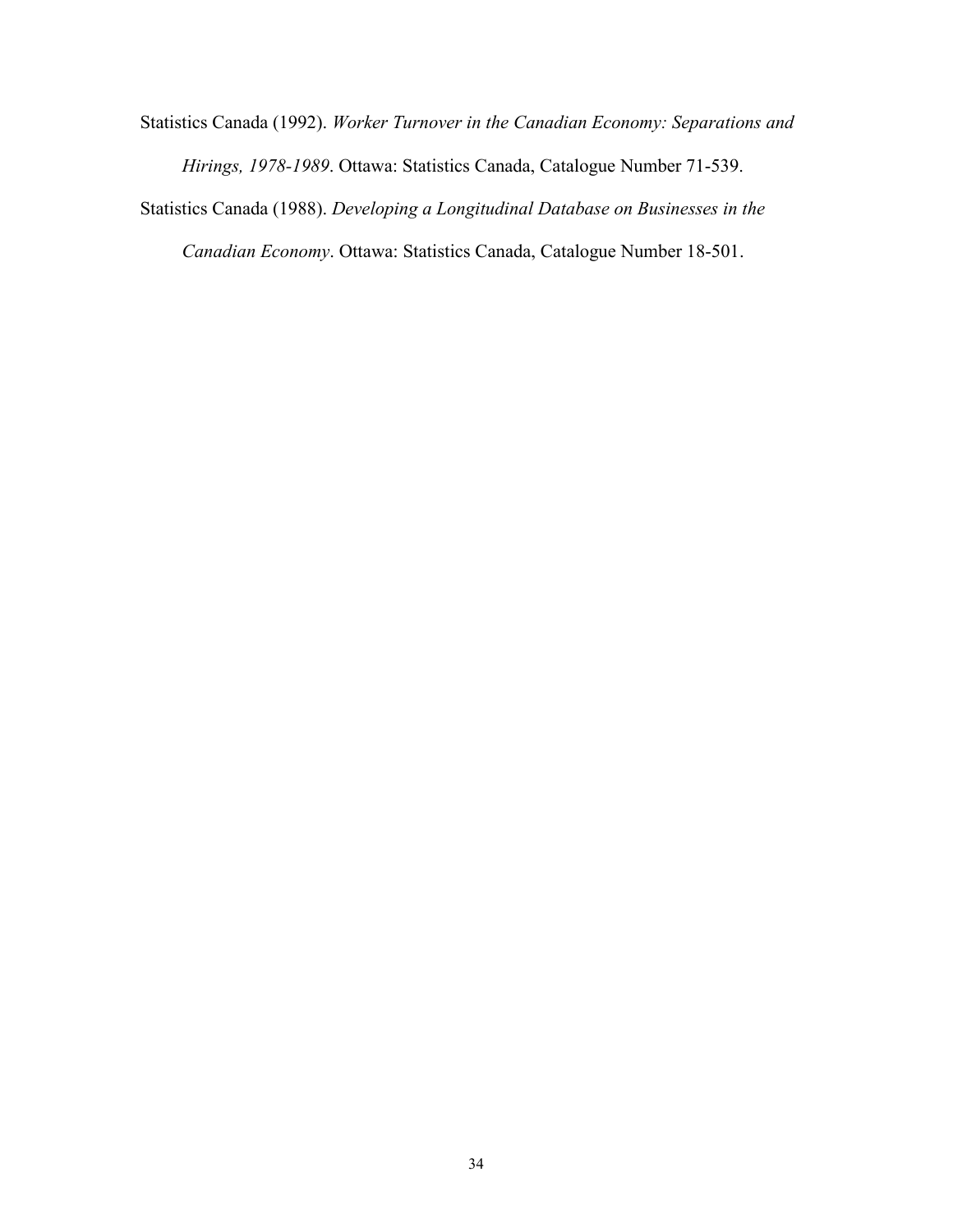| Number<br>of                    |                   | Average Age                   |                    | Average Earnings    |                  | Number of<br>unique employers |  |
|---------------------------------|-------------------|-------------------------------|--------------------|---------------------|------------------|-------------------------------|--|
| observed<br>father-son<br>pairs | Fathers<br>(1980) | Sons<br>(1996)                | Fathers            | Sons                | Fathers          | Sons                          |  |
| 71,215                          | 47.35<br>(6.14)   | 33<br>(0.00)                  | 43,524<br>(27,085) | 36,129<br>(22, 953) | 23,991           | 31,729                        |  |
|                                 |                   | Fathers' earnings percentiles |                    |                     |                  |                               |  |
|                                 | 5 <sup>th</sup>   | $25^{\text{th}}$              | $50^{\text{th}}$   | $75^{\text{th}}$    | 95 <sup>th</sup> | 99 <sup>th</sup>              |  |
|                                 | 15,231            | 29,794                        | 39,671             | 51,973              | 79,910           | 126,195                       |  |

## Table 1 Descriptive statistics for fathers and sons linked intergenerationally

Note: The sample refers to father and son pairs in which the sons are born in 1963, and who are hence 33 years of age in 1996. Fathers' earnings refer to the average over the five year average the son was 15 to 19 years of age, expressed in 1992 constant dollars. Sons' earnings are averaged over the ages of 30 to 33. The number of unique employers refers only to the main employer, the employer that paid the largest proportion of total earnings during the above periods. Figures in parentheses are standard deviations.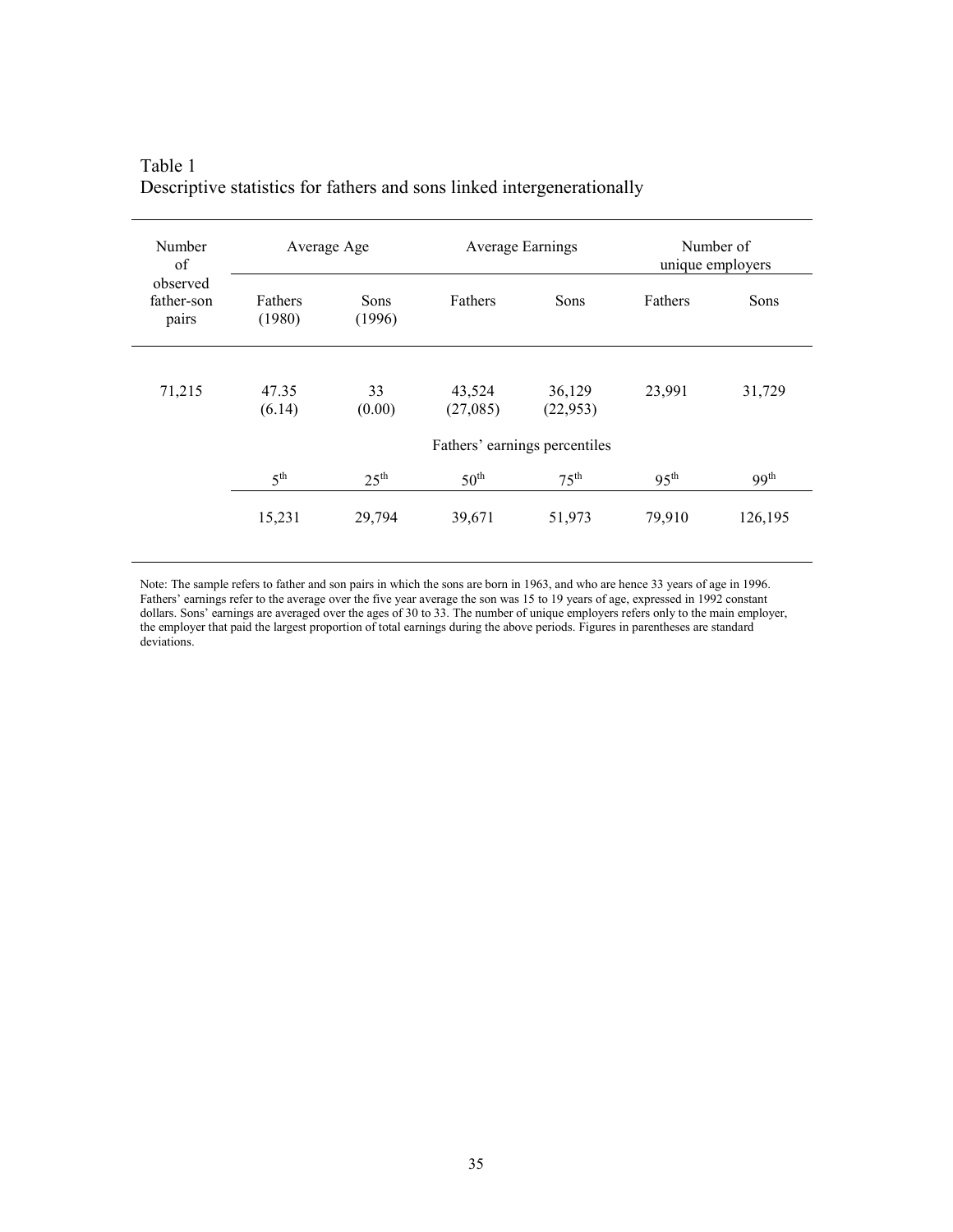Incidence of the intergenerational transmission of same main firm for different simulated populations in which sons are randomly assigned to employers

|                                                                        |                                                                                                                                                                                                                                                    | All Firms                                          |                                                                |                                                    | Firms not dying                                                |
|------------------------------------------------------------------------|----------------------------------------------------------------------------------------------------------------------------------------------------------------------------------------------------------------------------------------------------|----------------------------------------------------|----------------------------------------------------------------|----------------------------------------------------|----------------------------------------------------------------|
|                                                                        |                                                                                                                                                                                                                                                    | Per cent                                           | Standard<br>deviation                                          | Per cent                                           | Standard<br>deviation                                          |
|                                                                        | Country wide incidence of same firm employment                                                                                                                                                                                                     | 5.586                                              |                                                                | 9.394                                              |                                                                |
| $\mathbf{1}$ .                                                         | Full random assignment                                                                                                                                                                                                                             | 0.041                                              | (0.008)                                                        | 0.081                                              | (0.013)                                                        |
| 2.<br>3.<br>$\overline{4}$ .<br>5 <sub>1</sub><br>6.<br>7 <sub>1</sub> | Within two-digit industries<br>Within earnings quartile<br>Within two-digit industries and earnings quartile<br>Within 1 <sup>st</sup> digit postal code<br>Within urban/rural areas<br>Within 2 <sup>nd</sup> digit postal code                   | 0.287<br>0.047<br>0.368<br>0.150<br>0.156<br>0.341 | (0.019)<br>(0.008)<br>(0.020)<br>(0.016)<br>(0.015)<br>(0.019) | 0.544<br>0.090<br>0.685<br>0.291<br>0.306<br>0.646 | (0.035)<br>(0.015)<br>(0.036)<br>(0.027)<br>(0.025)<br>(0.035) |
| 8.<br>9.<br>10.<br>11.                                                 | Within 1 <sup>st</sup> digit postal code and industry<br>Within 1 <sup>st</sup> digit postal code, industry, earnings<br>quartile<br>Within 2 <sup>nd</sup> digit postal code and industry<br>Within $2nd$ digit postal code and earnings quartile | 0.884<br>1.040<br>1.455<br>0.375                   | (0.028)<br>(0.027)<br>(0.026)<br>(0.020)                       | 1.620<br>1.887<br>2.738<br>0.716                   | (0.045)<br>(0.047)<br>(0.040)<br>(0.036)                       |

Note: See definitions in the text. The first row in each panel represents the actual proportion of sons observed to have as their main employer in adulthood being the same as their fathers. All other figures are the mean proportions of simulation results based upon 500 replications of a random allocation of employers across sons. Standard deviations are reported in parentheses.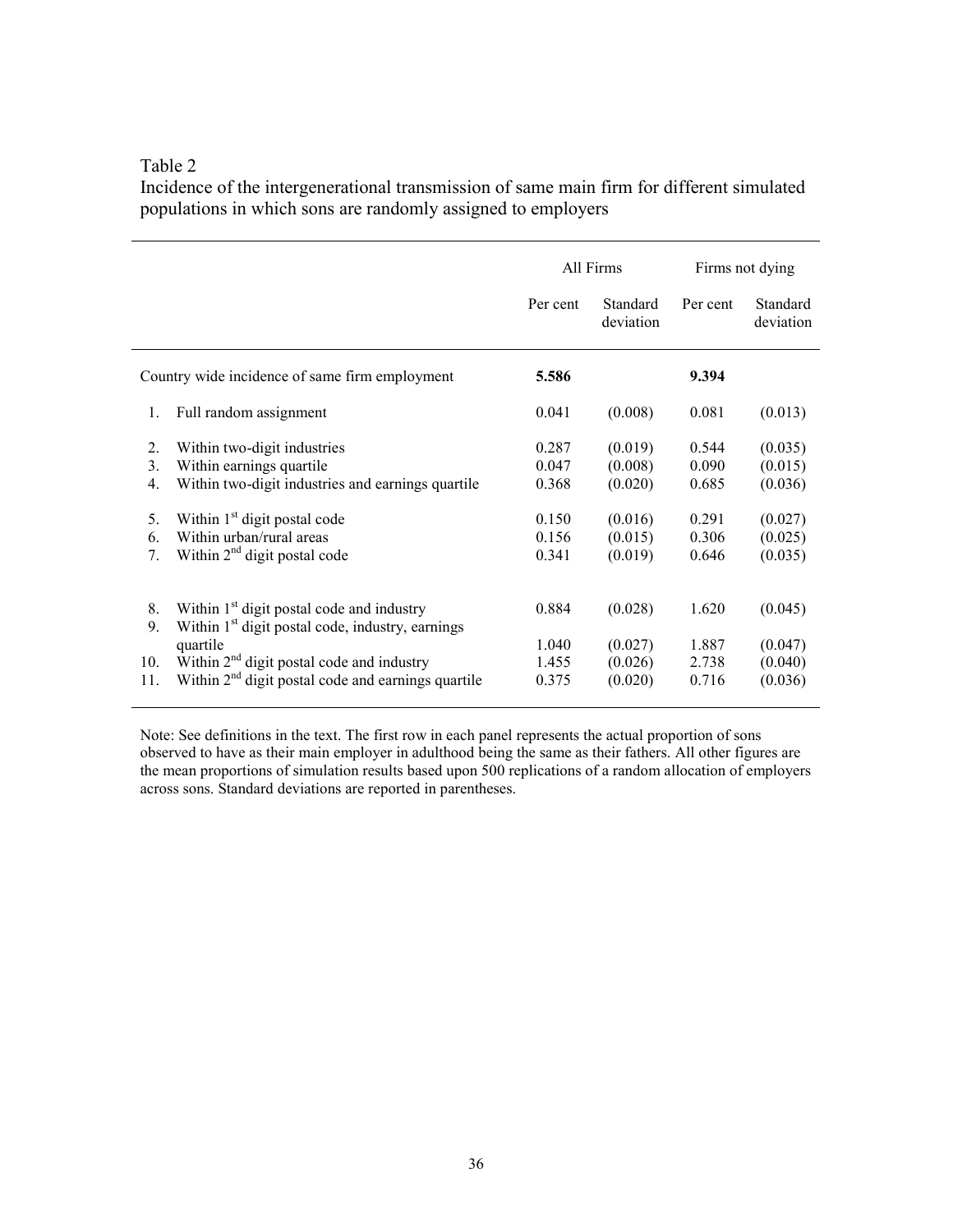Table 3 Descriptive information on variables used in modeling the incidence of intergenerational transmission of employers for a cohort of 33 year old men

|                                                         | Variable definition and description                                                                                                                                                                                                                                                                                                                  | Mean    | Standard<br>Deviation |
|---------------------------------------------------------|------------------------------------------------------------------------------------------------------------------------------------------------------------------------------------------------------------------------------------------------------------------------------------------------------------------------------------------------------|---------|-----------------------|
| Dependent Variable                                      |                                                                                                                                                                                                                                                                                                                                                      |         |                       |
| Ever Same Firm                                          | 0-1 indicator of whether the son had by the<br>age of 33 employment in any given year<br>since the age of 16 with a firm that                                                                                                                                                                                                                        | 0.410   |                       |
| Same Main Firm                                          | employed his father in any previous year<br>0-1 indicator of whether the employer<br>accounting for the majority of the son's<br>earnings between at the age of 33 is the<br>same as the employer accounting for the<br>majority of the father's earnings when the<br>son was 15 to 19 years of age                                                  | 0.056   |                       |
| Father's Characteristics                                |                                                                                                                                                                                                                                                                                                                                                      |         |                       |
| In earnings<br>In earnings <sup>2</sup>                 | Natural logarithm of 5 year average of<br>father's earnings when the son was 15 to 19<br>years of age, and its value squared                                                                                                                                                                                                                         | 10.6    | 0.514                 |
| Number of employers<br>Number of employers <sup>2</sup> | The number of different employers the<br>father had over the ten year period 1978 to<br>1988, and its value squared                                                                                                                                                                                                                                  | 2.83    | 2.87                  |
| Farming income                                          | Presence of non zero income from farming<br>at least once over a five year period                                                                                                                                                                                                                                                                    | 0.0573  |                       |
| Fishing income                                          | Presence of non zero income from fishing at<br>least once over a five year period                                                                                                                                                                                                                                                                    | 0.00437 |                       |
| Professional income                                     | Presence of non zero professional income at<br>least once over a five year period                                                                                                                                                                                                                                                                    | 0.0156  |                       |
| Self employment income                                  | Presence of non zero income from other<br>sources of self-employment over a five year<br>period                                                                                                                                                                                                                                                      | 0.112   |                       |
| Age<br>$Age^2$                                          | Average age during the years the son was 15<br>to 19 years old, and its value squared                                                                                                                                                                                                                                                                | 47.3    | 6.13                  |
| Firm and industry characteristics                       |                                                                                                                                                                                                                                                                                                                                                      |         |                       |
| Province / Region                                       | A series of 18 indicator variables of the region of father's residence<br>derived from the first digit of the postal code. These are provinces<br>with the exception of Ontario which is divided into 5 sub-provincial<br>regions and Quebec which is divided into three. Metropolitan<br>Toronto serves as the omitted category in the estimations. |         |                       |
| Urban                                                   | A 0-1 indicator of whether the father lived in<br>an urban area as indicated by a non-zero<br>value for the second digit of the postal code                                                                                                                                                                                                          | 0.728   |                       |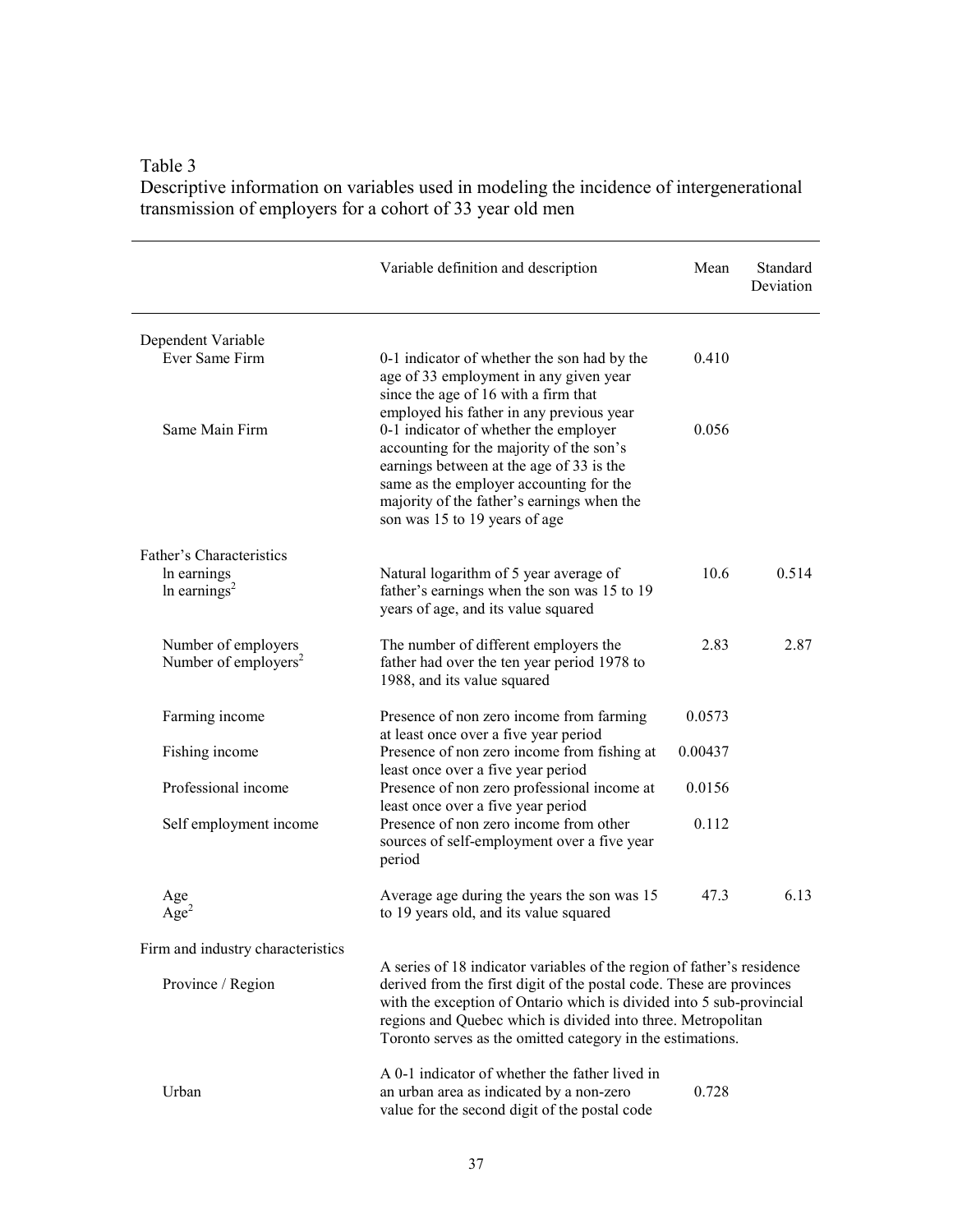| Firm Death                                                                                                                                                                                            | An indicator of whether the father's main<br>employer when the son was 15 to 19<br>employed at least one person 30 to 33 years<br>of age in 1996                                                                    | 0.405                                              |       |
|-------------------------------------------------------------------------------------------------------------------------------------------------------------------------------------------------------|---------------------------------------------------------------------------------------------------------------------------------------------------------------------------------------------------------------------|----------------------------------------------------|-------|
| Firm Size 1 to 10<br>Firm Size 11 to 20<br>Firm Size 21 to 50<br>Firm Size 51 to 100<br>Firm Size $101$ to $500$<br>Firm Size 501 and more                                                            | Indicator variables of the total number of<br>employees of the father's main employer<br>during the years the son was 15 to 19 years<br>of age. The largest category serving as the<br>reference in the estimation. | 0.497<br>0.071<br>0.103<br>0.070<br>0.142<br>0.117 |       |
| Industry employment growth                                                                                                                                                                            | Difference between the natural logarithms of<br>the total employment in the 2-digit industry<br>of the fathers main employer in the 1981 and<br>1996 Census of population                                           | 0.0584                                             | 0.199 |
| Average years of schooling by<br>two digit industry                                                                                                                                                   | Average years of schooling of all employees<br>in the 2 digit SIC 1980 industry of the<br>fathers main employer in the 1996 Census of<br>population                                                                 | 12.3                                               | 1.25  |
| Two digit industry indicators                                                                                                                                                                         | A series of 75 indicator variables for the 2-<br>digit SIC 1980 industry of the father's main<br>firm when the son was 15 to 19 years old                                                                           |                                                    |       |
| <b>Interactions</b><br><i>ln</i> earnings $\times$ years industry average schooling<br><i>ln</i> earnings $\times$ Self-employment income<br><i>ln</i> earnings <sup>2</sup> × Self-employment income |                                                                                                                                                                                                                     |                                                    |       |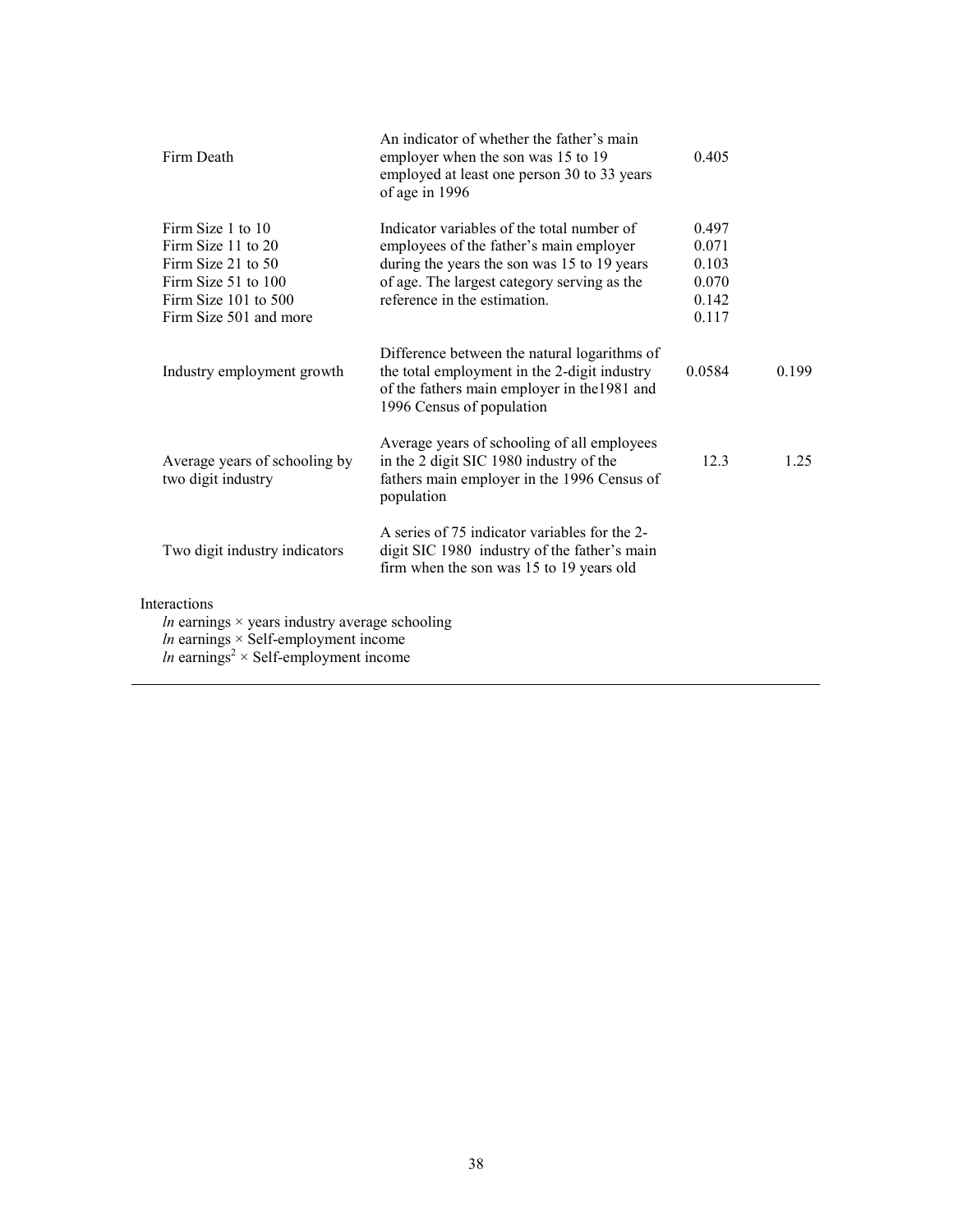|                                                                                                                                                                                                                                                                                                                                                                    | (1)                 | (2)                 | (3)                                                               | (4)                                                                                       | (5)                                                                                                          | (6)                                                                                                         |
|--------------------------------------------------------------------------------------------------------------------------------------------------------------------------------------------------------------------------------------------------------------------------------------------------------------------------------------------------------------------|---------------------|---------------------|-------------------------------------------------------------------|-------------------------------------------------------------------------------------------|--------------------------------------------------------------------------------------------------------------|-------------------------------------------------------------------------------------------------------------|
| Father's Characteristics<br>$ln$ earnings<br><i>ln</i> earnings <sup>2</sup>                                                                                                                                                                                                                                                                                       | 0.037               | $-1.13$<br>0.0562   | $-0.959$<br>0.0484                                                | $-0.648$<br>0.0458                                                                        | $-0.486$<br>0.0431                                                                                           | $-0.731$<br>0.0556                                                                                          |
| Number of employers<br>Number of employers <sup>2</sup><br>Farming income<br>Fishing income<br>Professional income<br>Self employment income                                                                                                                                                                                                                       |                     |                     | 0.0189<br>$-0.00085$<br>0.01032<br>0.00511<br>$-0.0829$<br>0.0593 | 0.0067<br>$-0.0005$<br>$-0.0190$<br>0.0320<br>$-0.0055$<br>0.0461                         | 0.0076<br>$-0.0005$<br>$-0.0192$<br>0.0350<br>$-0.0146$<br>0.0476                                            | 0.0075<br>$-0.0005$<br>$-0.0189$<br>0.0329<br>$-0.0145$<br>$-3.247$                                         |
| Age<br>Age <sup>2</sup> / 10                                                                                                                                                                                                                                                                                                                                       | 0.0119<br>$-0.0018$ | 0.0120<br>$-0.0019$ | 0.0125<br>$-0.00184$                                              | 0.0133<br>$-0.0018$                                                                       | 0.0146<br>$-0.0020$                                                                                          | 0.0144<br>$-0.0019$                                                                                         |
| Firm and industry<br>characteristics<br>Firm Death<br>Firm size 1 to 10<br>Firm size 11 to 20<br>Firm size 21 to $50$<br>Firm size 51 to 100<br>Firm size 101 to 500<br>Industry employment growth<br>Average years of schooling by two digit industry<br>Urban<br>Province / Region – number of indicators<br>Two digit industry indicators- number of indicators |                     |                     |                                                                   | $-0.057$<br>0.251<br>0.171<br>0.183<br>0.166<br>0.101<br>0.133<br>0.117<br>$-0.065$<br>19 | $-0.066$<br>0.087<br>$-0.0017$<br>0.0029<br>$-0.0078$<br>$-0.037$<br>0.158<br>0.236<br>$-0.0611$<br>19<br>75 | $-0.0654$<br>0.087<br>$-0.001$<br>0.003<br>$-0.008$<br>$-0.0378$<br>0.156<br>0.236<br>$-0.0609$<br>19<br>75 |
| Interactions<br><i>ln</i> earnings $\times$ years industry average schooling<br><i>ln</i> earnings $\times$ Self-employment<br>income<br><i>ln</i> earnings <sup>2</sup> × Self-employment<br>income                                                                                                                                                               |                     |                     |                                                                   | $-0.017$                                                                                  | $-0.0255$                                                                                                    | -0.0258<br>0.682<br>$-0.0349$                                                                               |
| Constant                                                                                                                                                                                                                                                                                                                                                           | $-0.125$            | 5.97                | 4.91                                                              | 2.57                                                                                      | 1.10                                                                                                         | 2.30                                                                                                        |
| $R^2$                                                                                                                                                                                                                                                                                                                                                              | 0.0080              | 0.0116              | 0.0160                                                            | 0.0792                                                                                    | 0.1017                                                                                                       | 0.1025                                                                                                      |

Estimates of linear probability models for same firm employment by fathers and sons: ever employed at the same firm as father

Note: The dependent variable is defined to be a 0-1 indicator with the value of 1 indicating that the son was at employed at some point since the age of 16 with a firm that at some point in the past also employed his father. The analysis is based upon 70,997 33 year old men, and information on their fathers. **Boldface** indicates results with t-statistics above 1.96, the analysis being based upon sample weights and robust calculations of standard errors.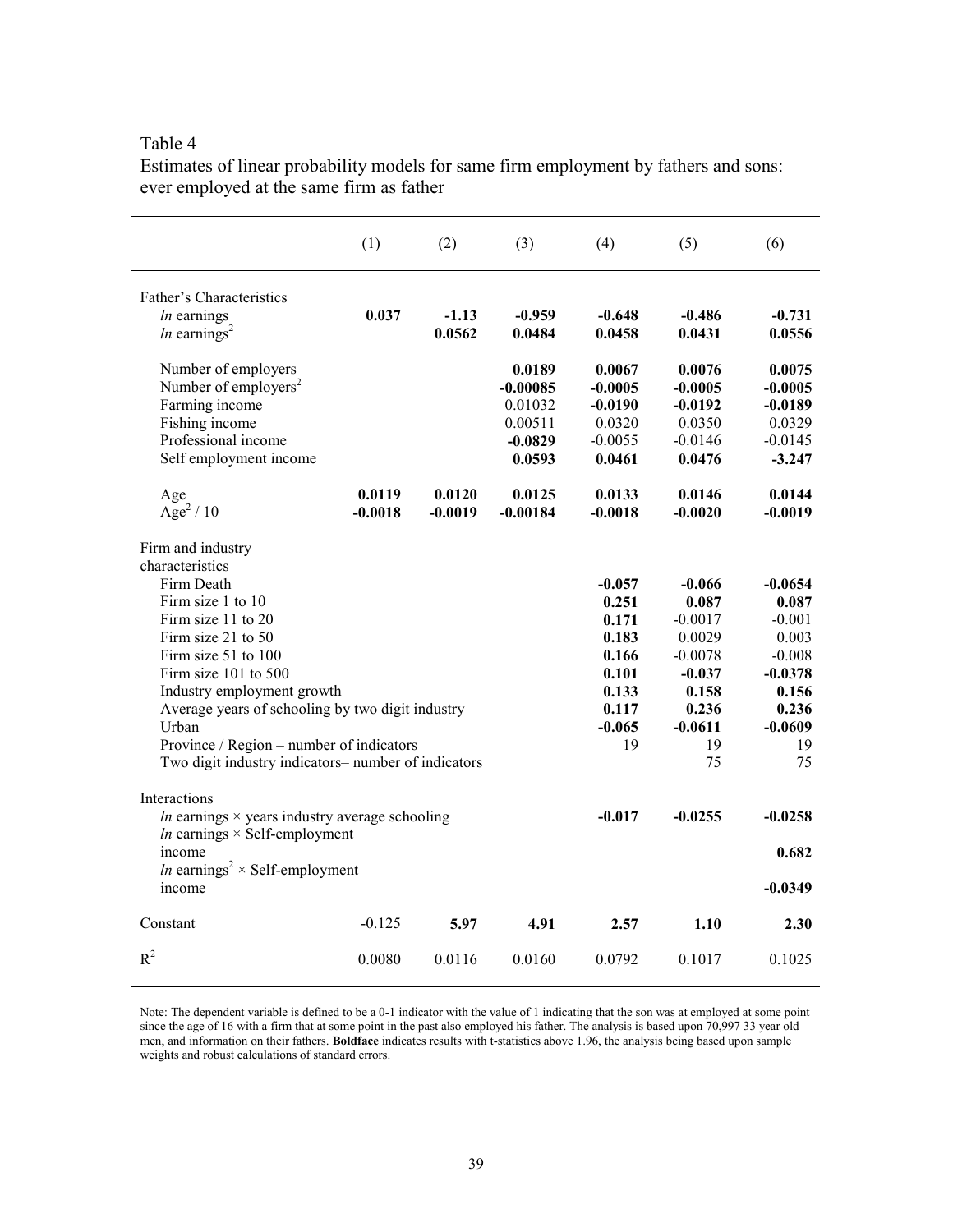|                                                                                                                                                                                                                                                                                                                                                                         | (1)                   | (2)                   | (3)                                        | (4)                                                                                               | (5)                                                                                                                 | (6)                                                                                                                 |
|-------------------------------------------------------------------------------------------------------------------------------------------------------------------------------------------------------------------------------------------------------------------------------------------------------------------------------------------------------------------------|-----------------------|-----------------------|--------------------------------------------|---------------------------------------------------------------------------------------------------|---------------------------------------------------------------------------------------------------------------------|---------------------------------------------------------------------------------------------------------------------|
| Father's Characteristics<br>$ln$ earnings<br><i>ln</i> earnings <sup>2</sup>                                                                                                                                                                                                                                                                                            | 0.0277                | $-0.193$<br>0.0106    | $-0.317$<br>0.0159                         | $-0.250$<br>0.0173                                                                                | $-0.242$<br>0.0175                                                                                                  | $-0.270$<br>0.0189                                                                                                  |
| Number of employers<br>Number of employers <sup>2</sup>                                                                                                                                                                                                                                                                                                                 |                       |                       | $-0.0203$<br>0.00081                       | $-0.0131$<br>0.00048                                                                              | $-0.0130$<br>0.00046                                                                                                | $-0.0130$<br>0.00046                                                                                                |
| Farming income<br>Fishing income<br>Professional income<br>Self employment income                                                                                                                                                                                                                                                                                       |                       |                       | 0.0004<br>$-0.0164$<br>$-0.0276$<br>0.0072 | $-0.0031$<br>$-0.0122$<br>$-0.0057$<br>0.0052                                                     | $-0.0030$<br>$-0.0084$<br>$-0.0053$<br>0.0054                                                                       | $-0.0031$<br>$-0.0086$<br>$-0.0054$<br>$-0.5204$                                                                    |
| Age<br>Age <sup>2</sup> / 10                                                                                                                                                                                                                                                                                                                                            | 0.00004<br>$-0.00008$ | 0.00001<br>$-0.00009$ | $-0.00012$<br>$-0.00015$                   | 0.00041<br>$-0.00017$                                                                             | 0.00045<br>$-0.00018$                                                                                               | 0.00048<br>$-0.00018$                                                                                               |
| Firm and industry<br>characteristics<br>Firm Death<br>Firm size 1 to 10<br>Firm size 11 to 19<br>Firm size 21 to $50$<br>Firm size 51 to 100<br>Firm size $101$ to $500$<br>Industry employment growth<br>Average years of schooling by two digit industry<br>Urban<br>Province / Region - number of indicators<br>Two digit industry indicators – number of indicators |                       |                       |                                            | $-0.136$<br>0.0793<br>0.0229<br>0.0180<br>0.0139<br>0.0150<br>0.0718<br>0.0581<br>$-0.0116$<br>19 | $-0.143$<br>0.0320<br>$-0.0209$<br>$-0.0276$<br>$-0.0288$<br>$-0.0250$<br>0.0161<br>0.0838<br>$-0.0137$<br>19<br>75 | $-0.143$<br>0.0319<br>$-0.0210$<br>$-0.0276$<br>$-0.0288$<br>$-0.0250$<br>0.0161<br>0.0847<br>$-0.0137$<br>19<br>75 |
| Interactions<br><i>ln</i> earnings $\times$ years industry average schooling<br>$ln$ earnings $\times$ Self-employment<br>income<br><i>ln</i> earnings <sup>2</sup> × Self-employment<br>income                                                                                                                                                                         |                       |                       |                                            | $-0.0076$                                                                                         | $-0.0087$                                                                                                           | $-0.0088$<br>0.099<br>$-0.0047$                                                                                     |
| Constant                                                                                                                                                                                                                                                                                                                                                                | $-0.216$              | 0.932                 | 1.71                                       | 1.10                                                                                              | 0.90                                                                                                                | 1.03                                                                                                                |
| $R^2$                                                                                                                                                                                                                                                                                                                                                                   | 0.0046                | 0.0052                | 0.0204                                     | 0.0834                                                                                            | 0.0958                                                                                                              | 0.0958                                                                                                              |

Estimates of linear probability models for same firm employment by fathers and sons: main firm at 33 years of age same as father

Note: The dependent variable is defined to be a 0-1 indicator with the value of 1 indicating that the son's main employer at age 33 is the same as the father's main employer when the son was 15 to19 years of age. The analysis is based upon 70,997 men, and information on their fathers. **Boldface** indicates results with t-statistics above 1.96, the analysis being based upon sample weights and robust calculations of standard errors.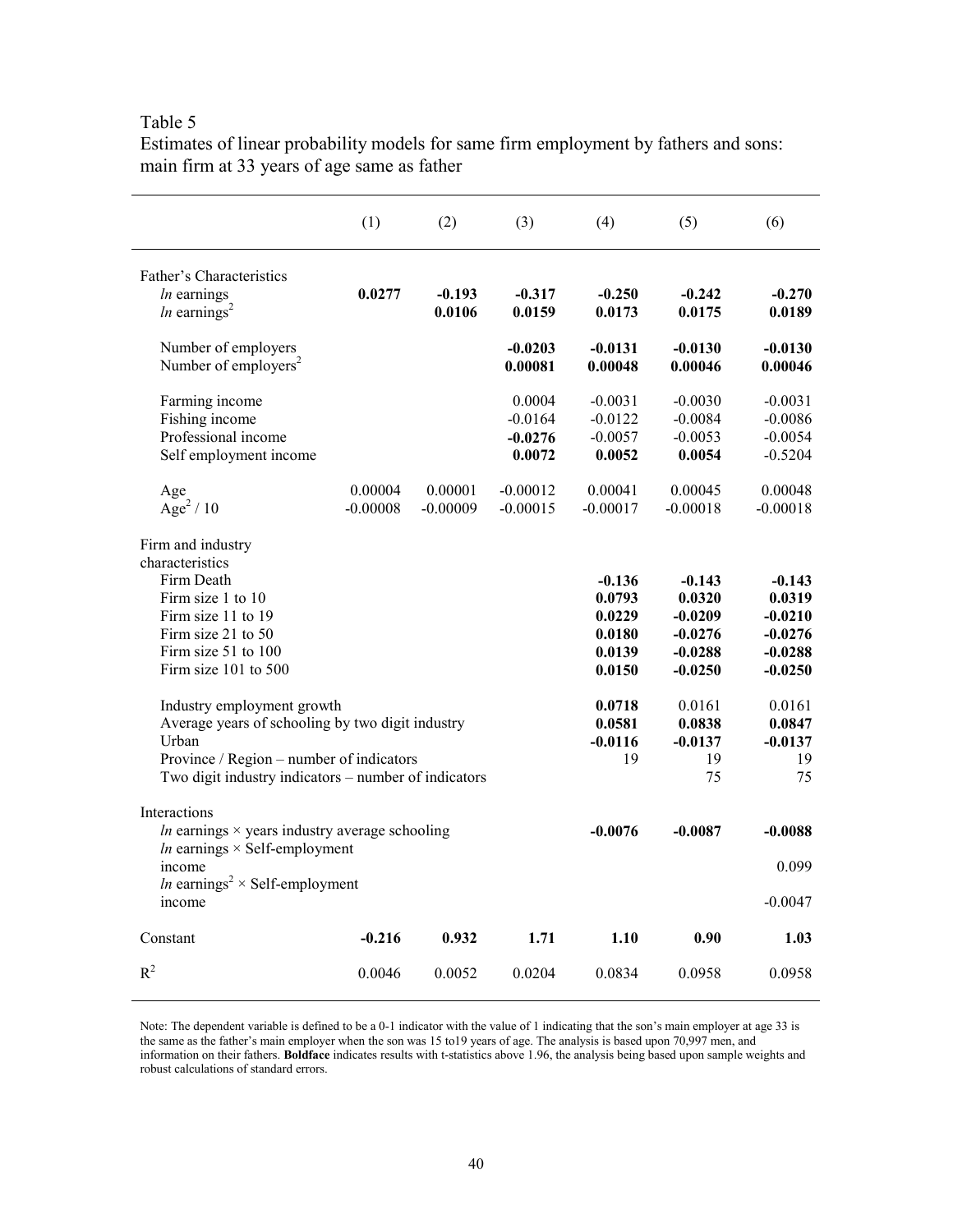Alternative specifications of linear probability models for same firm employment by fathers and sons: ever employed at the same firm as father

|                                                          | Original<br>specification<br>column (6)<br>Table 4 | Rural<br>subsample | Urban<br>subsample | Paternal<br>market<br>income<br>rather than<br>earnings |
|----------------------------------------------------------|----------------------------------------------------|--------------------|--------------------|---------------------------------------------------------|
| Father's Characteristics                                 |                                                    |                    |                    |                                                         |
| <i>ln</i> earnings                                       | $-0.731$                                           | $-0.705$           | $-0.551$           | $-0.694$                                                |
| <i>ln</i> earnings <sup>2</sup>                          | 0.0556                                             | 0.0570             | 0.0505             | 0.0575                                                  |
| Number of employers                                      | 0.0075                                             | 0.0136             | 0.0047             | 0.0103                                                  |
| Number of employers <sup>2</sup>                         | $-0.0005$                                          | $-0.0007$          | $-0.0003$          | $-0.0005$                                               |
| Farming income                                           | $-0.0189$                                          | $-0.0447$          | 0.0299             | $-0.0181$                                               |
| Fishing income                                           | 0.0329                                             | 0.0324             | $-0.0058$          | 0.0336                                                  |
| Professional income                                      | $-0.0145$                                          | $-0.0681$          | $-0.0096$          | $-0.0399$                                               |
| Self employment income                                   | $-3.247$                                           | $-3.555$           | $-2.965$           | $-5.023$                                                |
| <i>ln</i> earnings $\times$ Self-employment income       | 0.682                                              | 0.745              | 0.624              | 1.00                                                    |
| <i>ln</i> earnings <sup>2</sup> × Self-employment income | $-0.0349$                                          | $-0.038$           | $-0.0320$          | $-0.0493$                                               |
| $R^2$                                                    | 0.1025                                             | 0.1348             | 0.0941             | 0.1101                                                  |
| Number of observations                                   | 70,997                                             | 15,817             | 55,180             | 70,980                                                  |

Note: The dependent variable is defined to be a 0-1 indicator with the value of 1 indicating that the son was employed at some point since the age of 16 with a firm that at some point in the past also employed his father. Rural subsample refers to those father-son observations with fathers having lived in rural areas, those with a second digit of the postal code equal to zero, and Urban subsample to those living in urban areas, with a second digit of the postal code not equal to zero. **Boldface** indicates results with t-statistics above 1.96, the analysis being based upon sample weights and robust calculations of standard errors. The coefficient on the presence of selfemployment income in the rural subsample is statistically significant at the 10% level, with p-value of 0.052. The specification for the last column is based upon total parental market income in all cases, not earnings. All models include the remaining covariates reported in column (6) table 5.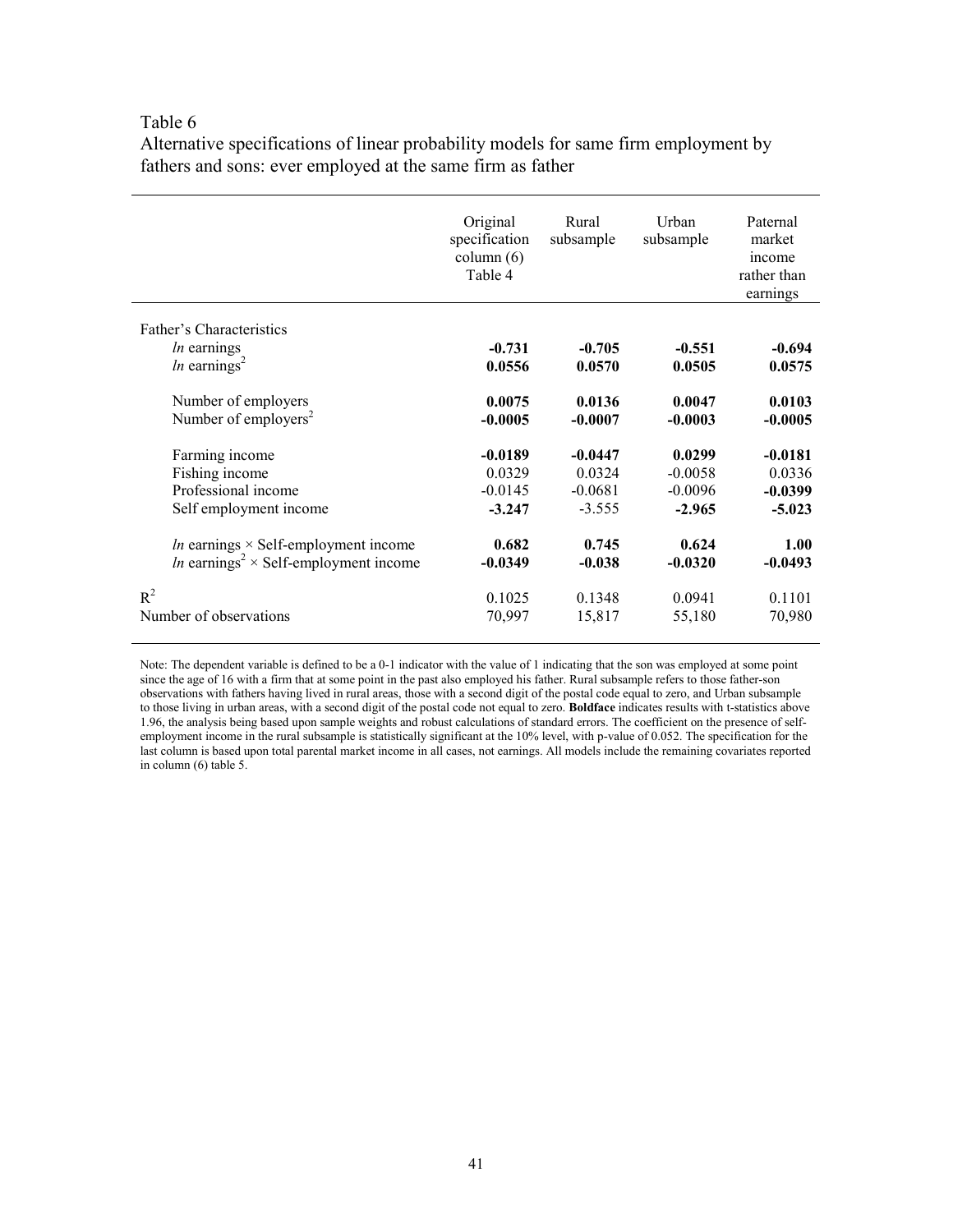Alternative specifications of linear probability models for same firm employment by fathers and sons: main firm at 33 years of age same as father

|                                                                                   | Original<br>specification<br>column $(6)$<br>Table 5 | Rural<br>subsample | Urban<br>subsample | Paternal<br>market<br>income<br>rather than<br>earnings |
|-----------------------------------------------------------------------------------|------------------------------------------------------|--------------------|--------------------|---------------------------------------------------------|
| Father's Characteristics<br><i>ln</i> earnings<br><i>ln</i> earnings <sup>2</sup> | $-0.270$<br>0.0189                                   | $-0.306$<br>0.0218 | $-0.339$<br>0.0229 | $-0.306$<br>0.0237                                      |
| Number of employers                                                               | $-0.0130$                                            | $-0.0137$          | $-0.0128$          | $-0.0118$                                               |
| Number of employers <sup>2</sup>                                                  | 0.00046                                              | 0.0005             | 0.00045            | 0.00043                                                 |
| Farming income                                                                    | $-0.0031$                                            | $-0.0061$          | 0.0052             | $-0.00017$                                              |
| Fishing income                                                                    | $-0.00086$                                           | 0.0012             | $-0.0257$          | $-0.0048$                                               |
| Professional income                                                               | $-0.0054$                                            | $-0.0316$          | $-0.0040$          | $-0.0141$                                               |
| Self employment income                                                            | $-0.5204$                                            | $-0.911$           | $-0.637$           | $-1.796$                                                |
| <i>ln</i> earnings $\times$ Self-employment income                                | 0.099                                                | 0.182              | 0.122              | 0.338                                                   |
| <i>ln</i> earnings <sup>2</sup> × Self-employment income                          | $-0.0047$                                            | $-0.009$           | $-0.0057$          | $-0.016$                                                |
| $R^2$                                                                             | 0.0958                                               | 0.1356             | 0.0867             | 0.1018                                                  |
| Number of observations                                                            | 70,997                                               | 15,817             | 55,180             | 70,980                                                  |

Note: The dependent variable is defined to be a 0-1 indicator with the value of 1 indicating that the son's main employer at 33 is the same as the father's main employer when the son was 15 to19 years of age. Rural subsample refers to those father-son observations with fathers having lived in rural areas, those with a second digit of the postal code equal to zero, and Urban subsample to those living in urban areas, with a second digit of the postal code not equal to zero. **Boldface** indicates results with t-statistics above 1.96, the analysis being based upon sample weights and robust calculations of standard errors. The specification for the last column is based upon total parental market income in all cases, not earnings. All models include the remaining covariates reported in column (6) table 6.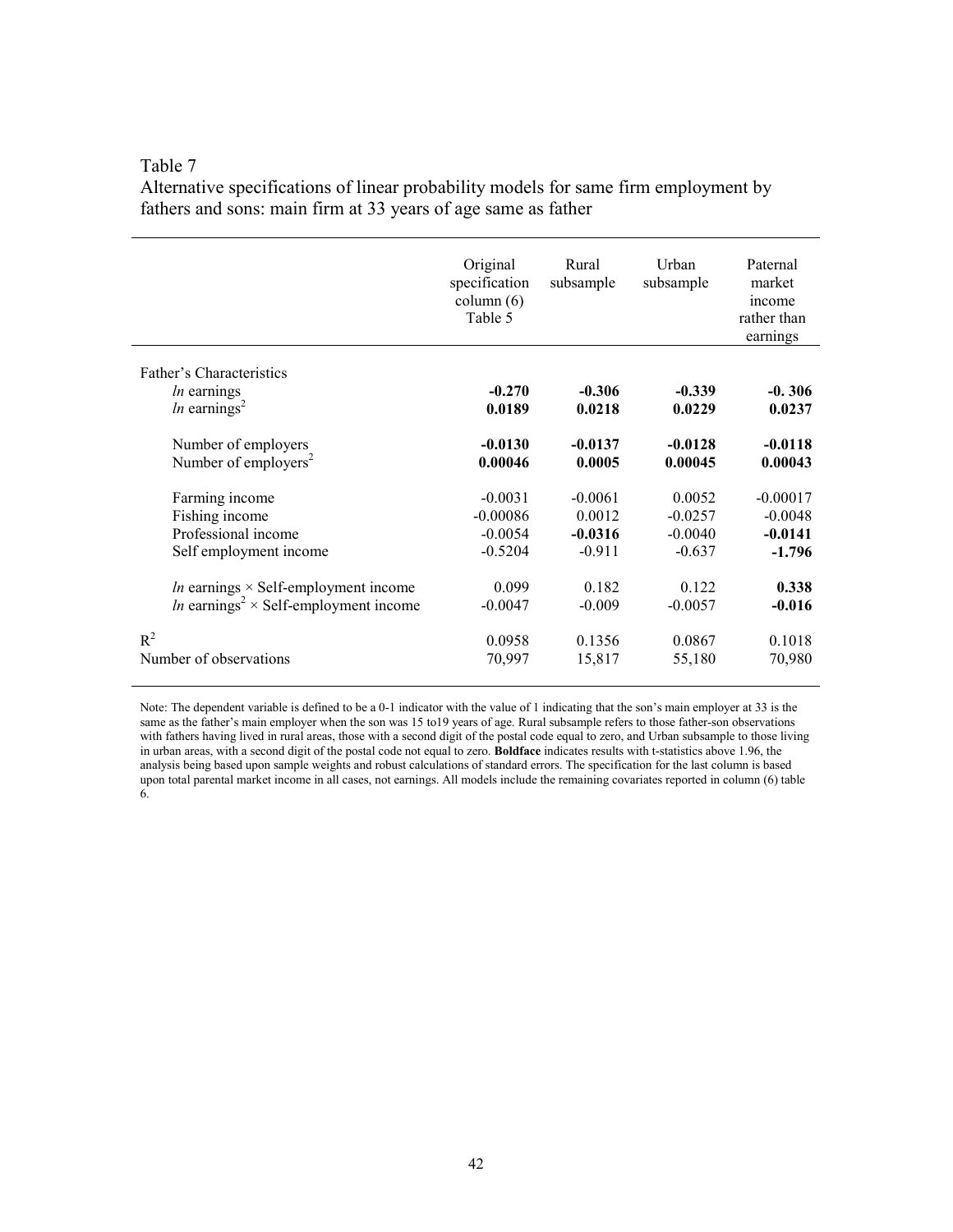Alternative specifications of the linear regression to the mean model of intergenerational earnings transmission using information on the son ever being employed at the same employer as the father

|                                                | (1)    | (2)     | (3)              | (4)                          |
|------------------------------------------------|--------|---------|------------------|------------------------------|
| <i>ln</i> father's earnings                    | 0.250  | 0.198   | 0.199            | 0.185                        |
| <i>In</i> father's earnings $\times$ Same Firm |        | 0.113   | 0.105            | 0.105                        |
| Same Firm<br>Same Industry<br>Same Region      |        | $-1.15$ | $-1.09$<br>0.095 | $-1.08$<br>0.109<br>$-0.160$ |
| Constant                                       | 7.50   | 8.02    | 7.99             | 8.20                         |
| Adjusted $R^2$                                 | 0.0485 | 0.0518  | 0.0553           | 0.0741                       |

Note: Table entries are least squares coefficients based upon the model described in the text. The dependent variable is the three year average of son's log earnings. Father's earnings are measured as a five-year average, and the father's age and age squared are also included as regressors. All estimates are statistically significant with t-statistics of at least 8.72.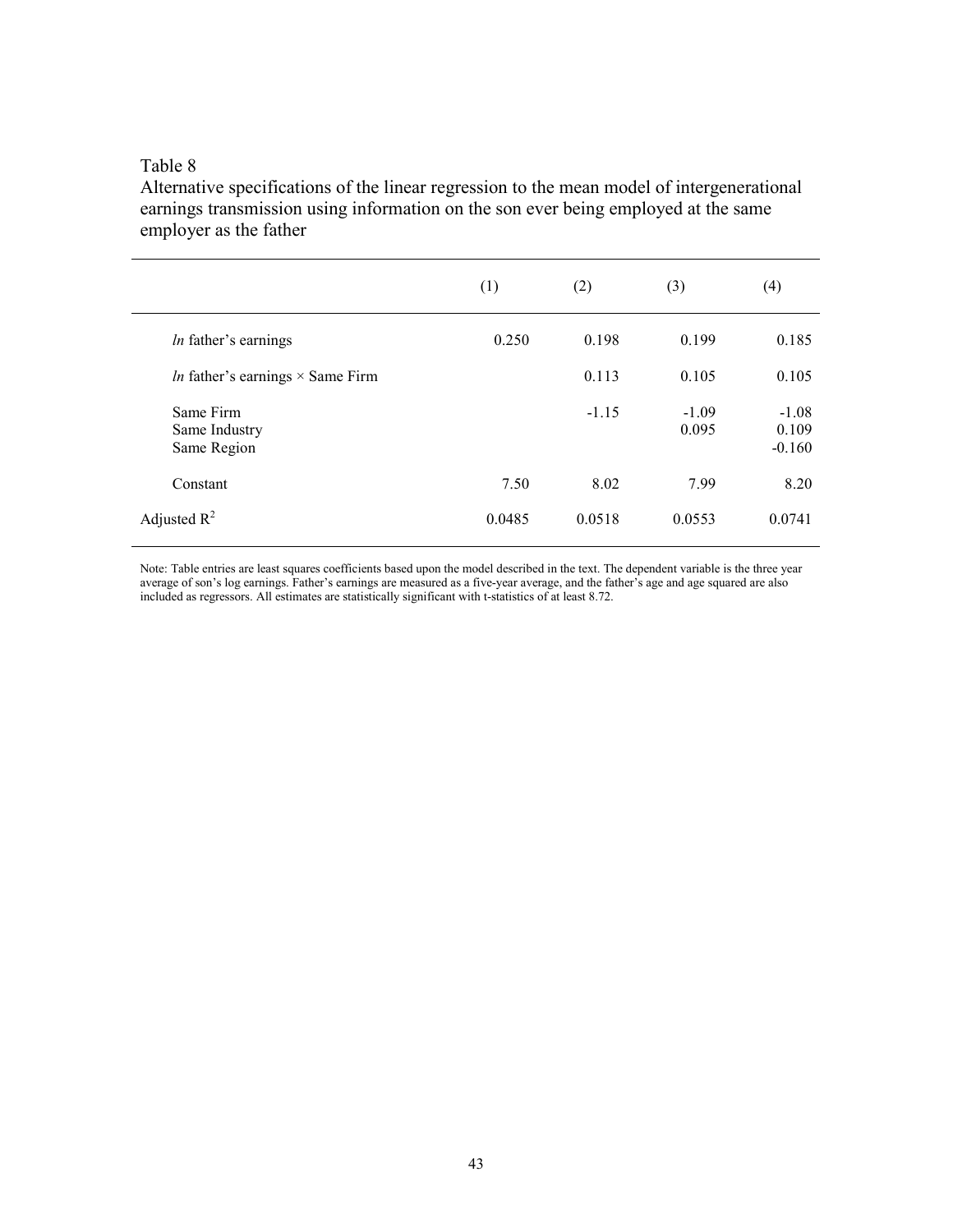Alternative specifications of the linear regression to the mean model of intergenerational earnings transmission using information on the son having the same main employer as the father

|                                                | (1)    | (2)     | (3)              | (4)                          |
|------------------------------------------------|--------|---------|------------------|------------------------------|
| <i>ln</i> father's earnings                    | 0.250  | 0.235   | 0.235            | 0.221                        |
| <i>ln</i> father's earnings $\times$ Same Firm |        | 0.177   | 0.178            | 0.174                        |
| Same Firm<br>Same Industry<br>Same Region      |        | $-1.68$ | $-1.73$<br>0.035 | $-1.66$<br>0.041<br>$-0.163$ |
| Constant                                       | 7.50   | 7.65    | 7.64             | 7.85                         |
| Adjusted $R^2$                                 | 0.0485 | 0.0561  | 0.0572           | 0.0766                       |

Note: Table entries are least squares coefficients based upon the model described in the text. The dependent variable is the three year average of son's log earnings. Father's earnings are measured as a five-year average, and the father's age and age squared are also included as regressors. All estimates are statistically significant with t-statistics of at least 4.39.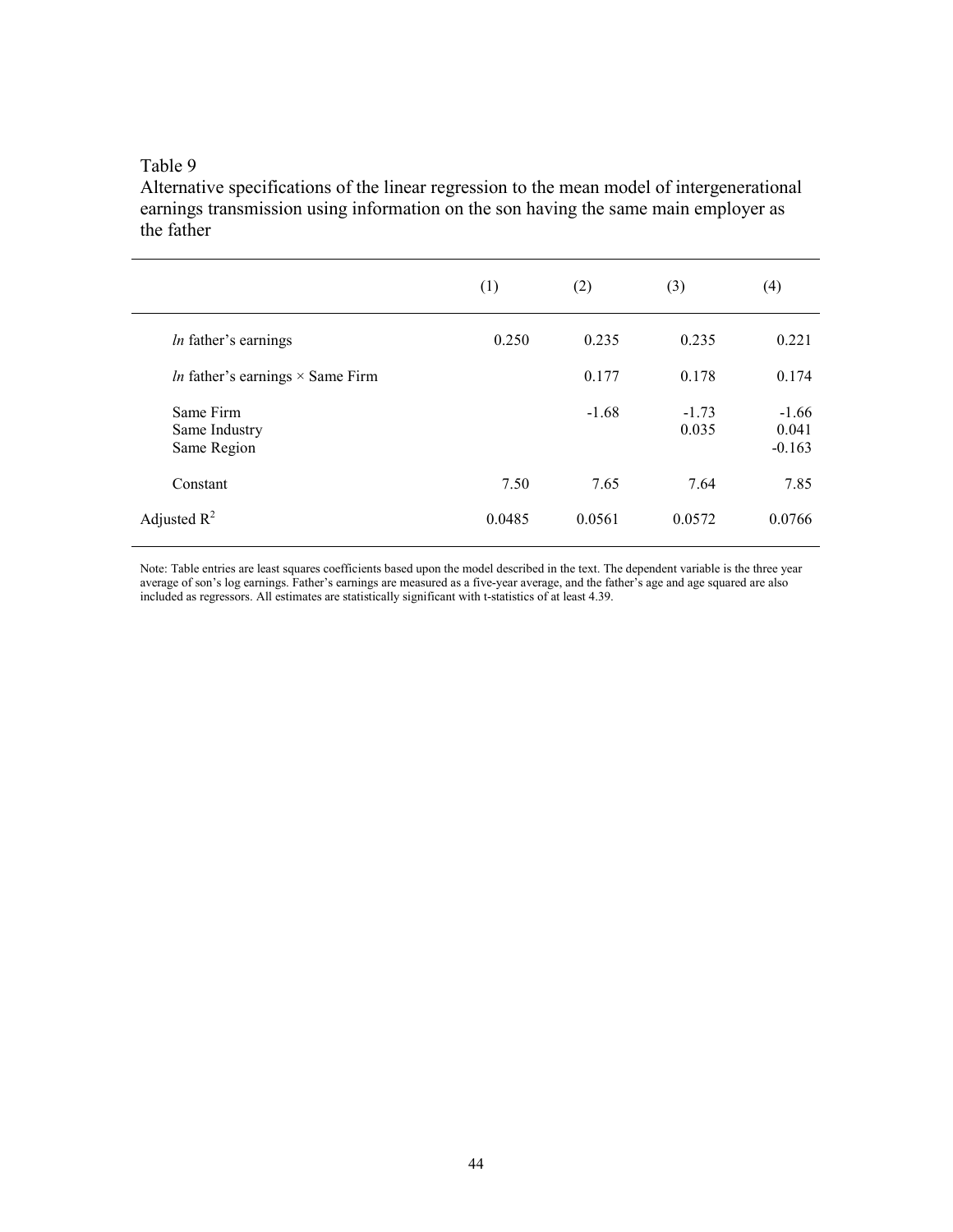Figure 1

Proportion of sons employed currently or at some point in the past with an employer their fathers had worked for at any time in the past



Note: Calculations are based on weighted observations of 71,215 sons who are all 33 years of age at the end of our observation period, 1996.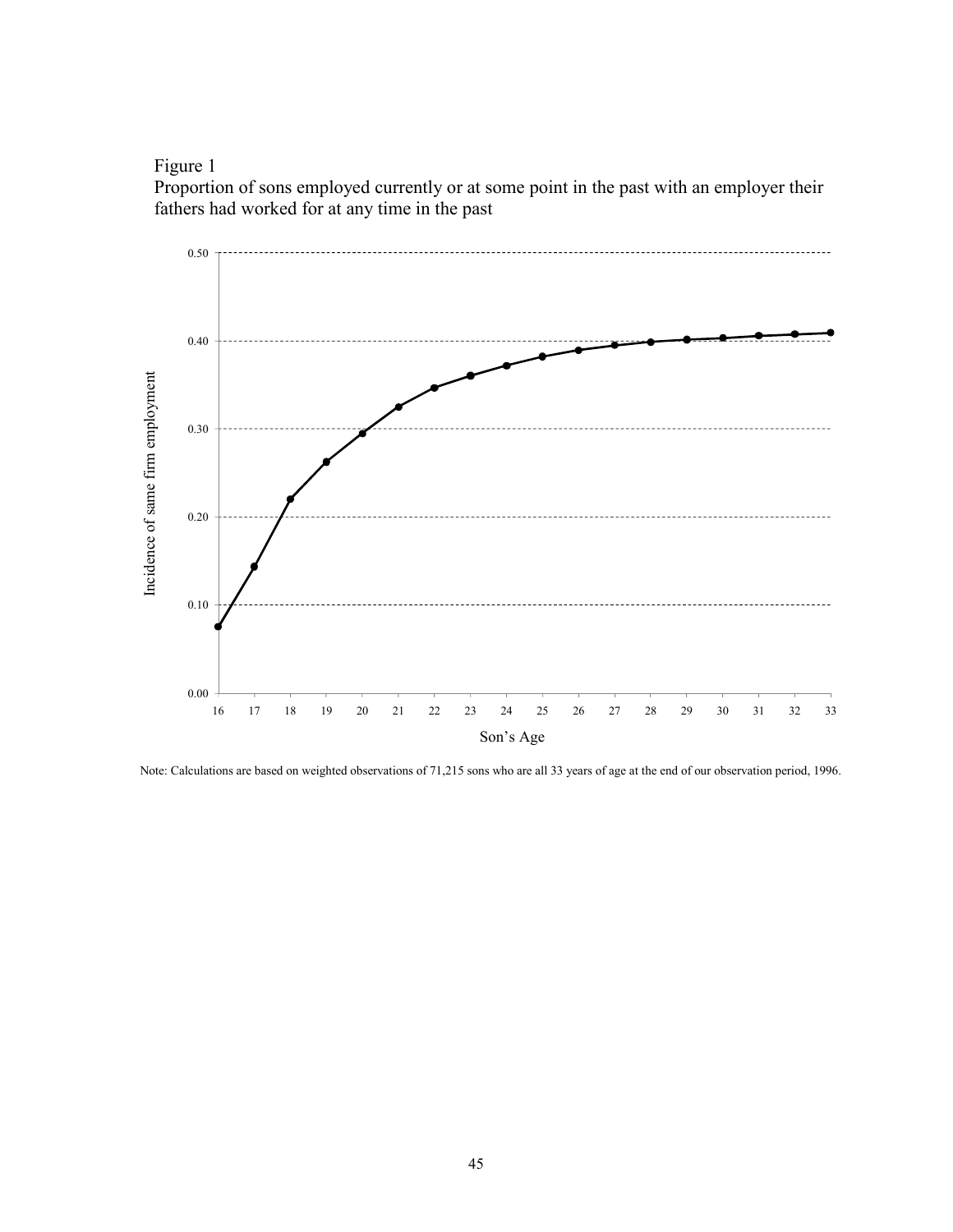Figure 2

Proportion of sons employed currently or at some point in the past with an employer their fathers had worked for at any time in the past for each percentile of the father's earning distribution



Note: Calculations are based on weighted observations of 71,215 sons who are 33 years of age. Father's earnings percentiles are calculated using a five year average of earnings during the period sons were 15 to 19 years of age. On average fathers are 45.3 years old at the onset of this period.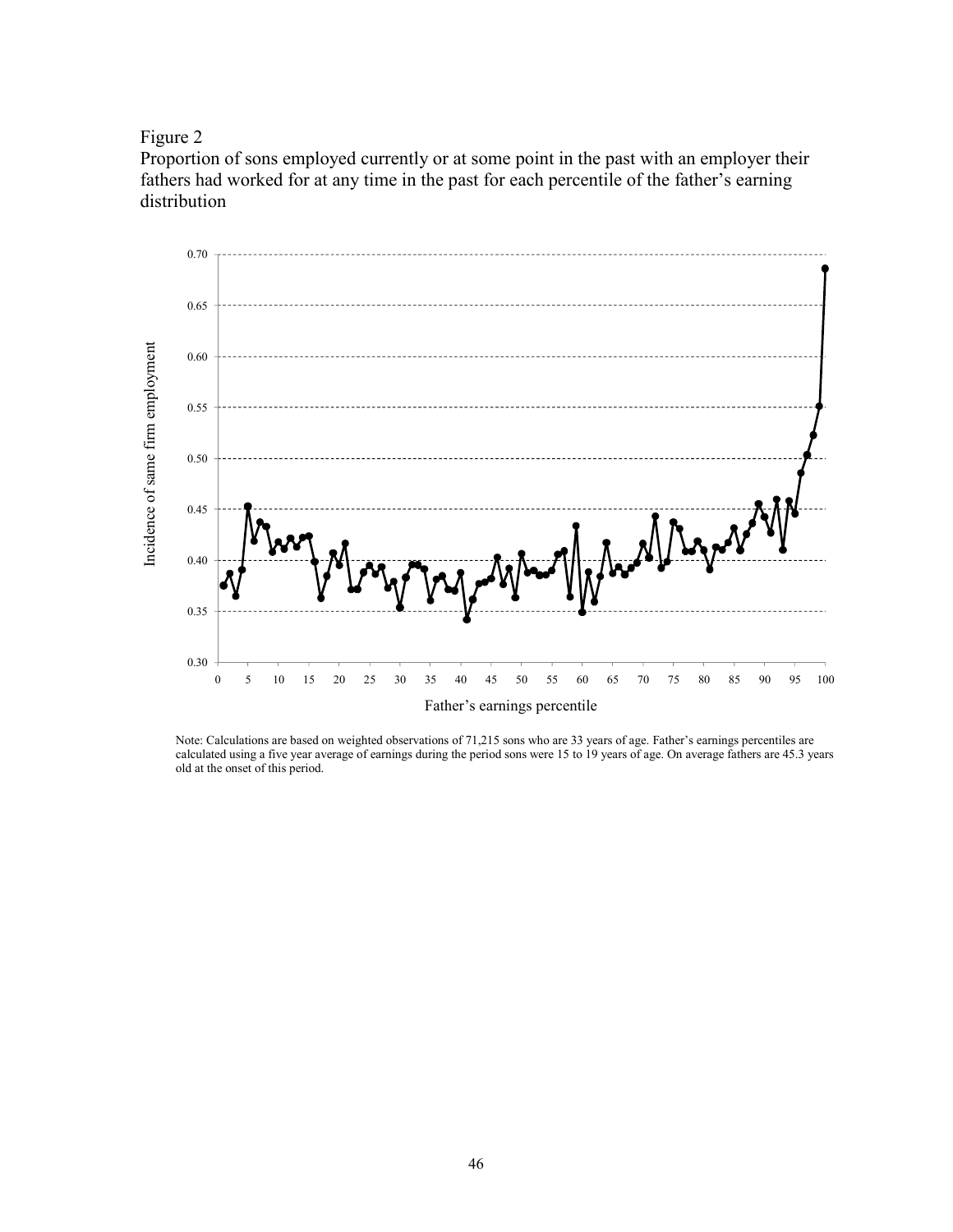Figure 3

 Intergenerational earnings elasticities estimated using nearest neighbourhood estimation according to whether 33 year old sons ever had the same employer as their father or not

 $0,4$ 

A. Never same employer B.Same employer at some point in past







Intergenerational earnings elasticity Intergenerational earnings elasticity